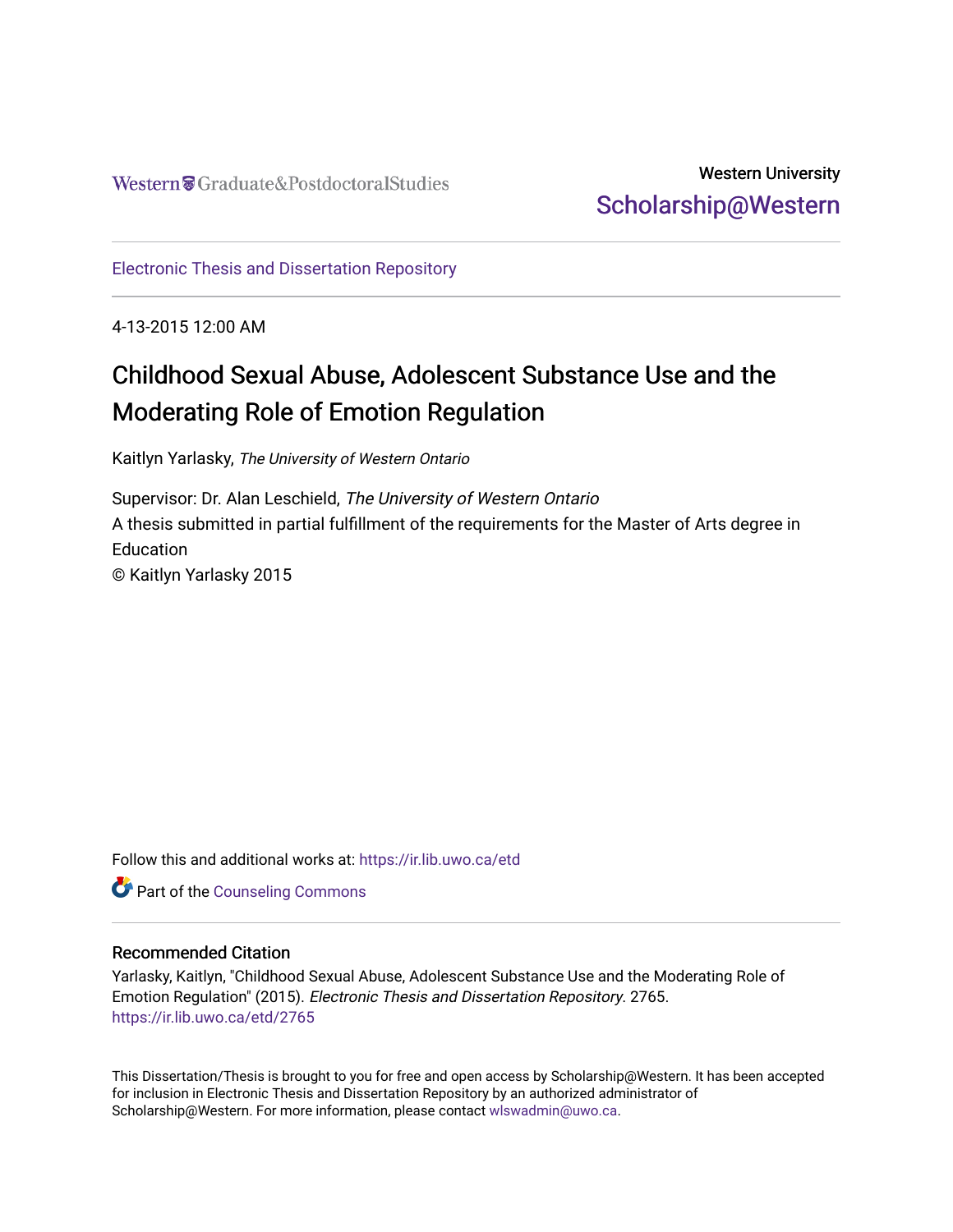# CHILDHOOD SEXUAL ABUSE, ADOLESCENT SUBSTANCE USE AND THE MODERATING ROLE OF EMOTION REGULATION

by

Kaitlyn Yarlasky

A Thesis Submitted to the Faculty of Graduate Studies through the Department of Faculty of Education in Partial Fulfillment of the Requirements for the Degree of Master of Arts of Counselling Psychology at Western University

London, Ontario, Canada

April, 2015

© Kaitlyn Yarlasky, 2015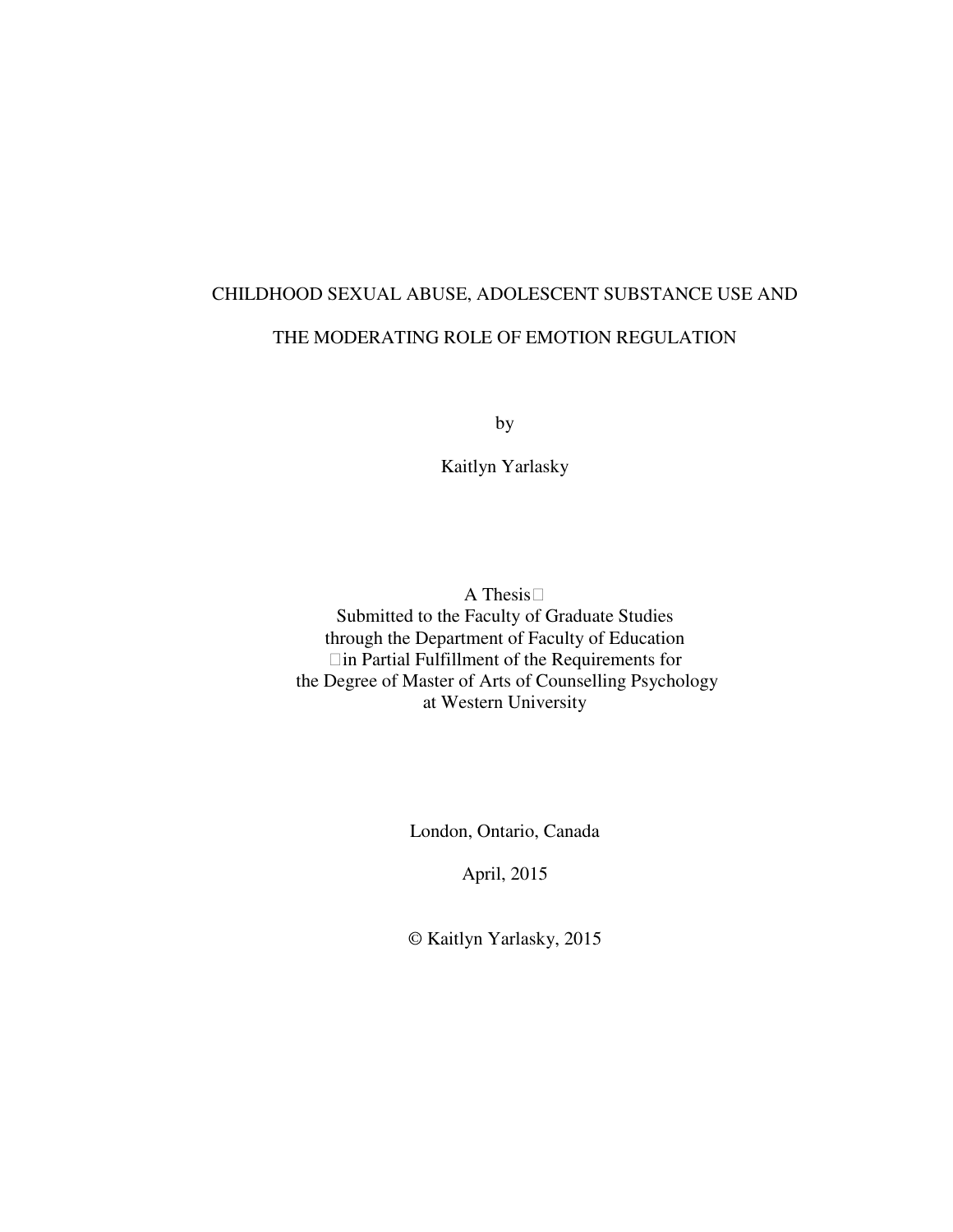#### **Abstract**

Childhood sexual abuse is a significant predictor of both problematic substance use and emotion regulation difficulties. In individuals who have experienced previous sexual abuse, later substance use has proven to be problematic in regards to having an increased risk of developing a substance use disorder and, additionally, increased the risk of revictimization. The present study examined a clinical sample of ad5olescents focusing on the associations between childhood abuse, adolescent substance use, and comparing group means on scales of emotion regulation (anxiety, depression, and disruptive behaviours). Abuse type was also examined for relational strength to substance use, specifically sexual abuse which may include other forms of abuse and other types and without sexual abuse present again control groups. Participants who had experienced any form of abuse were more likely to engage in substance use as well as score higher in emotion dysregulation compared to non-abused counterparts. Participants, who experienced at least one form of abuse excluding sexual abuse, received elevated scores on emotion regulation difficulties but were less likely to engage in substance use; whereas participants reporting sexual abuse were significantly more likely to engage in substance use but received lower scores of emotion dysregulation. Substance use occurred significantly more in females than males; substance use indicated lower scores of emotion dysregulation except in depression; and more than half of participants reporting substance use also reported experiencing at least one form of abuse. Future research should continue to further explore risk factors and mediators for substance use engagement in order to help minimize risk to youth.

*Key words:* Substance use, sexual abuse, maltreatment, emotion dysregulation, selfmedication hypothesis, depression, anxiety, disruptive behaviours, ChYMH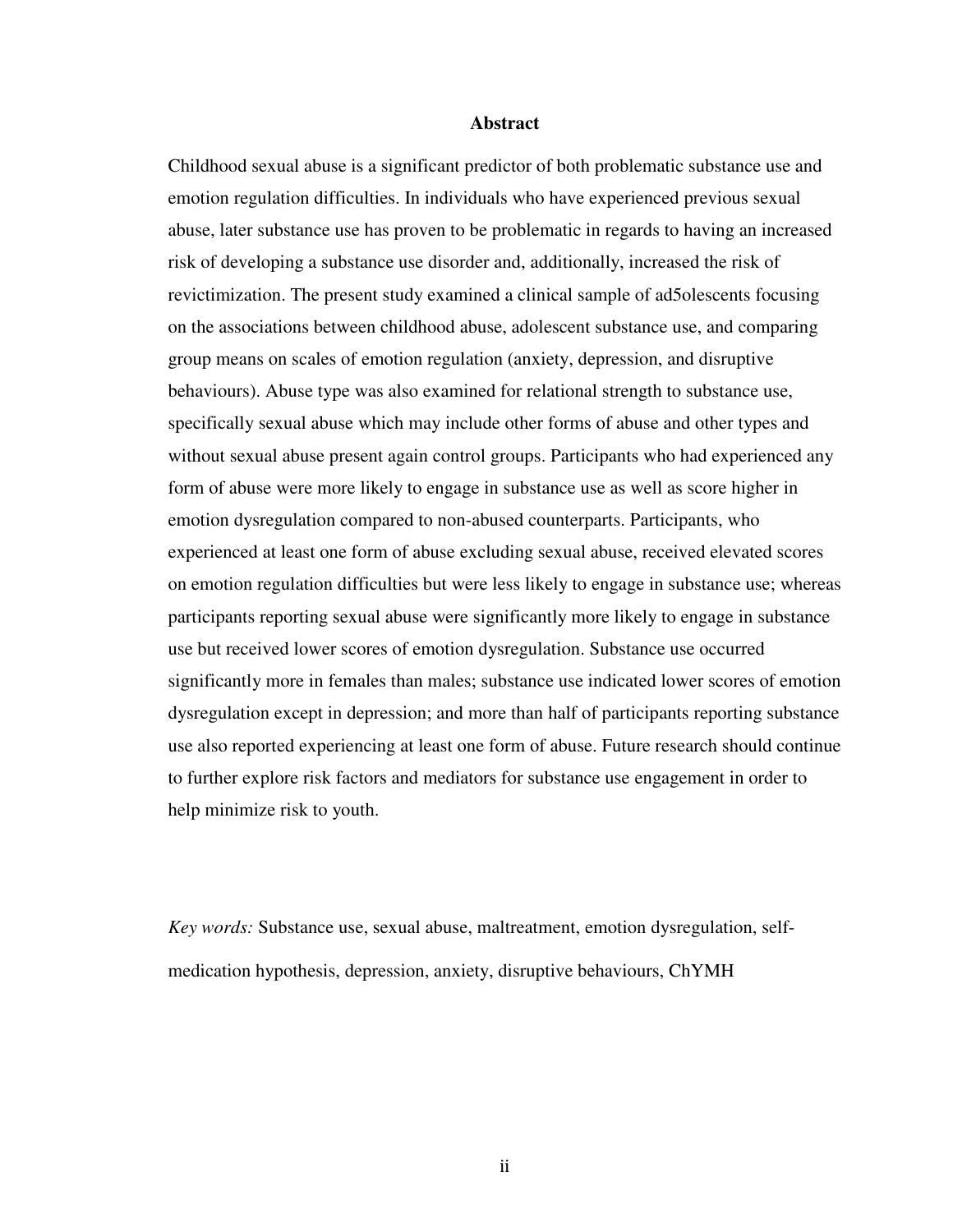#### **Acknowledgements**

The completion of this thesis signifies the fulfillment of necessary education, knowledge and application in becoming a more informed helper in the mental health field. My journey thus far has been driven by the desire to support individuals in need with an empathic, effective and ethical approach. I have been so fortunate to experience the opportunity to learn, stumble, and succeed with unrelenting support. I have a great deal of respect and admiration for the following people who continue to share their knowledge and push for ethical practices in mental health.

First I would like to thank my supervisor, Dr. Alan Leschied for his support, guidance and genuine words of wisdom throughout this process. His ongoing flexibility, patience and encouragement have been an essential part of the completion of this current project. His flexibility allowed me to finish this project at a distance, which allowed me to be with family during a difficult time. I will always appreciate his continual support and owe him great amounts of respect and gratitude for all his contributions.

Second, I would also like to thank my internship advisor, Dr. Jason Brown for his support, supervision and sharing important stories about his own personal growth as a mental health professional. Jason facilitated great discussions concerning Child and Youth Mental Health and provided a supportive and respectful environment.

I also would like to thank the Child and Parent Resource Institute (CPRI) for allowing our program to work with their research team. The levels of services they provide are integral for children and youth who experience a range of mental health and/or developmental impairments and require specialized services to meet their needs. Thank you also to Dr. Shannon Stewart and Melissa Currie who allowed access to their data collected which made this project possible. This study would not have been possible without the participants and caregivers who remain vulnerable enough to share their struggles and courage to ask for help. Families who advocate for better services for their loved ones are an important force behind improving mental health care.

Finally, I would like to thank my family for their constant encouragement and unconditional love and support, even through challenging times. I formally dedicate this thesis to my grandfather who passed away while working on this project. He was the definition of willpower and determination, and he radiated authenticity. His infinite amount of love and support throughout the years has taught me more about living a meaningful life than he could ever know – You are my sunshine.

iii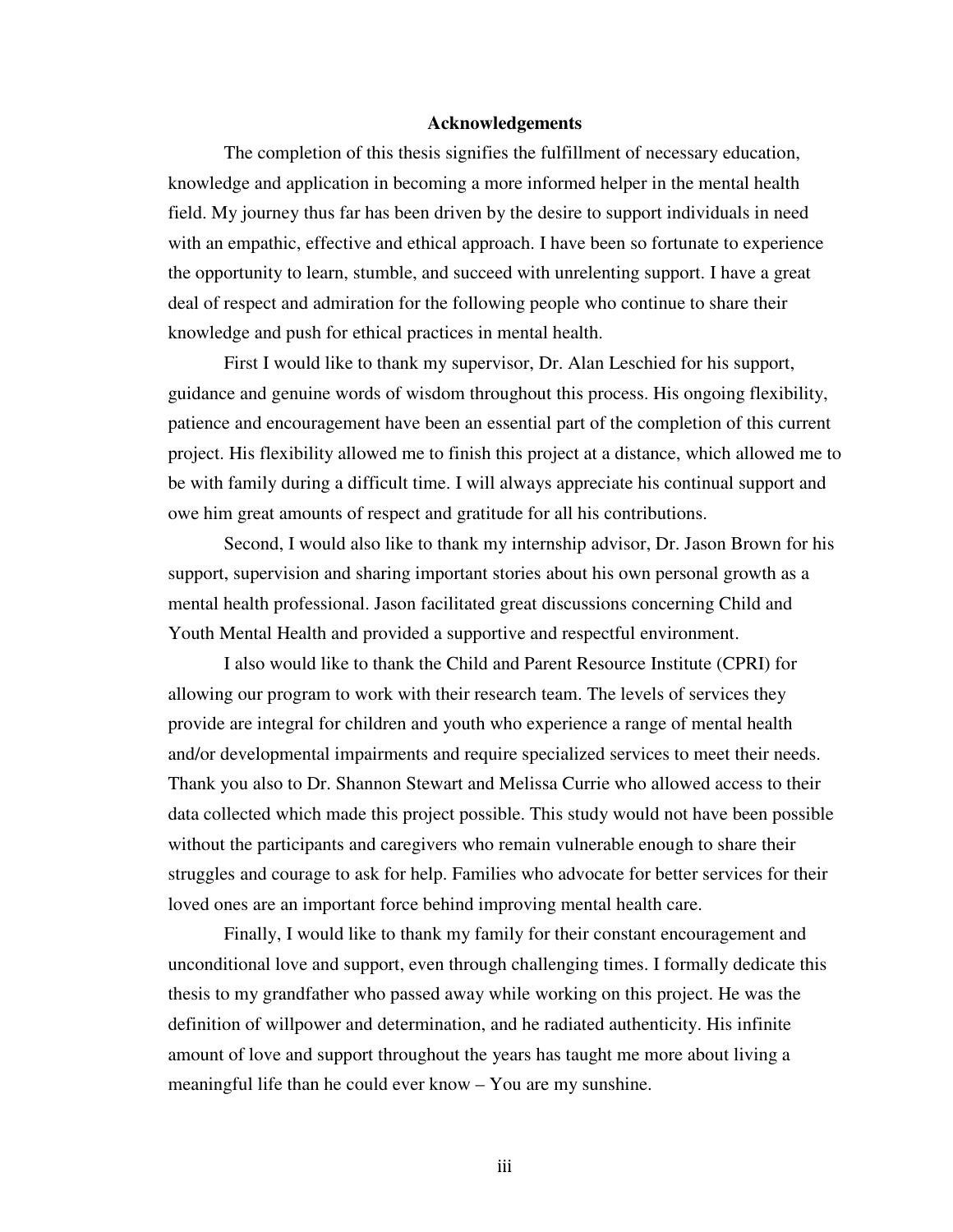# TABLE OF CONTENTS

| Abstract<br>Acknowledgements<br>Table of Contents<br><b>List of Tables</b><br>List of Appendices                                                                                                                                                                                                                                                                                                        | Page<br>$\ddot{\mathbf{i}}$<br>iii<br>iv<br>V<br>vi                                |
|---------------------------------------------------------------------------------------------------------------------------------------------------------------------------------------------------------------------------------------------------------------------------------------------------------------------------------------------------------------------------------------------------------|------------------------------------------------------------------------------------|
| <b>Literature Review</b><br><b>Childhood Maltreatment</b><br><b>Sexual Abuse</b><br><b>Adolescent Substance Use</b><br><b>Substance Use and Sexual Abuse</b><br><b>Emotion Regulation Difficulties</b><br><b>Substance Use and Emotion Regulation Difficulties</b><br>Sexual Abuse and Emotion Regulation Difficulties<br><b>Importance of Further Assessment</b><br>The Present Research<br>Hypotheses | 1<br>$\overline{c}$<br>3<br>$\overline{4}$<br>8<br>9<br>12<br>13<br>14<br>15<br>15 |
| Method<br>Participants<br><b>Measures</b><br>Procedure<br><b>Statistical Analyses</b>                                                                                                                                                                                                                                                                                                                   | 16<br>16<br>17<br>20<br>21                                                         |
| <b>Results</b><br>Hypothesis 1<br>Hypothesis 2<br>Hypothesis 3<br>Hypothesis 4<br>Hypothesis 5                                                                                                                                                                                                                                                                                                          | 21<br>22<br>23<br>24<br>25<br>27                                                   |
| Discussion<br><b>Summary of Findings</b><br><b>Relevance of Findings</b><br>Limitations<br>Implications for Assessment and Treatment<br><b>Relevance for Future Research</b><br>Summary                                                                                                                                                                                                                 | 30<br>30<br>33<br>35<br>37<br>38<br>39                                             |
| References                                                                                                                                                                                                                                                                                                                                                                                              | 40                                                                                 |
| Tables                                                                                                                                                                                                                                                                                                                                                                                                  | 50                                                                                 |
| Appendices                                                                                                                                                                                                                                                                                                                                                                                              | 56                                                                                 |
| Curriculum Vita                                                                                                                                                                                                                                                                                                                                                                                         | 57                                                                                 |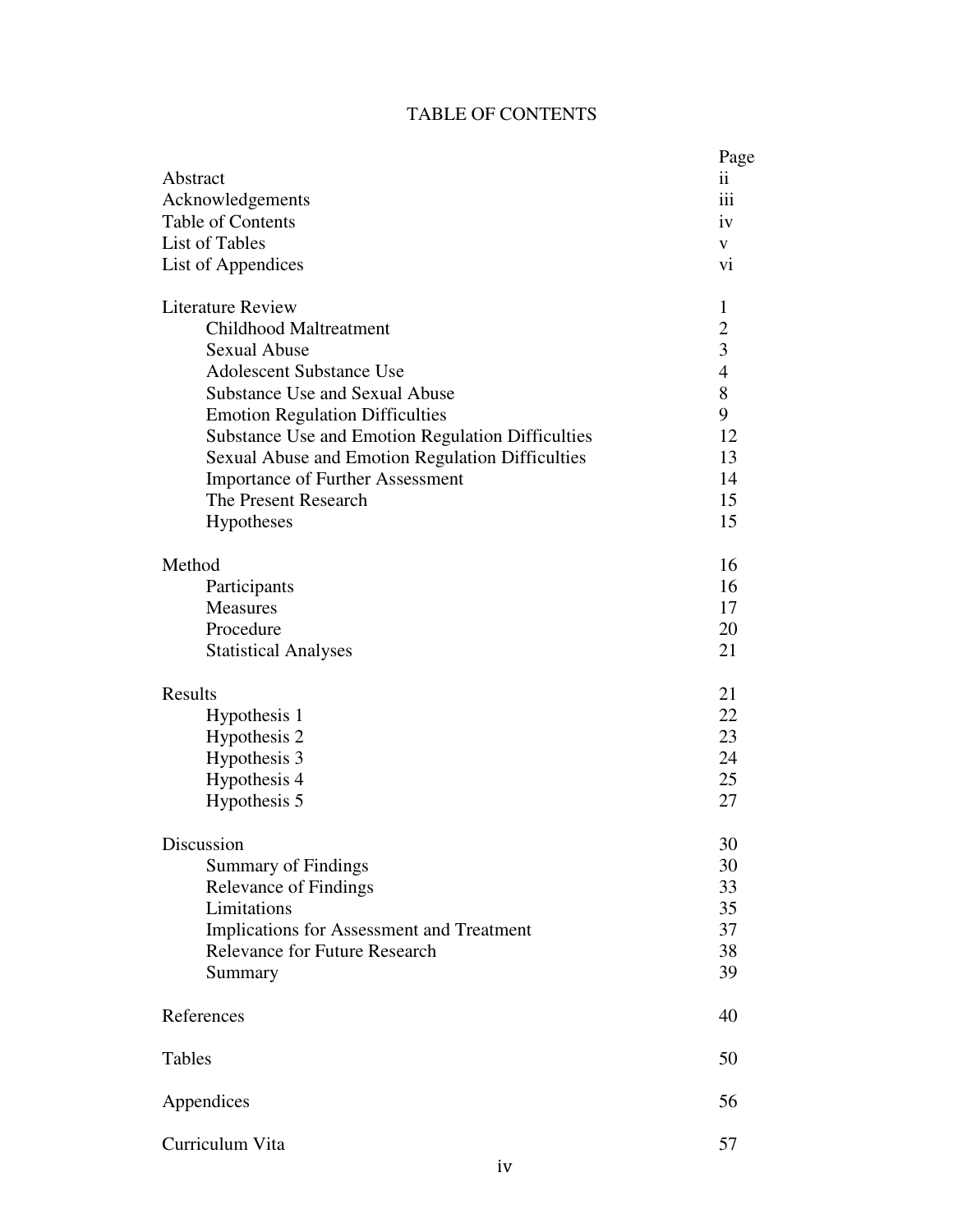# LIST OF TABLES

| Table | Description                                                                                                                                            | Page |
|-------|--------------------------------------------------------------------------------------------------------------------------------------------------------|------|
|       | 1. Overview of sample descriptives.                                                                                                                    | 48   |
|       | 2. Overview of abuse type descriptives.                                                                                                                | 49   |
|       | 3. Overview of substance use descriptives.                                                                                                             | 50   |
| 4.    | Independent t-test analysis: Emotion Dysregulation<br>Scales and Any Abuse Type Present compared to<br>No Abuse Present.                               | 50   |
| 5.    | Independent t-test analysis: Emotion Dysregulation<br>Scales and Substance Use Present compared to<br>No Substance Use Present.                        | 51   |
|       | 6. Independent t-test analysis: Emotion Dysregulation<br>Scales and Sexual Abuse Present compared to<br>No Sexual Abuse Present.                       | 51   |
| 7.    | Independent t-test analysis: Emotion Dysregulation<br>Scales and Other Abuse Types Present Not Sexual<br>compared to Other Types of Abuse Not Present. | 52   |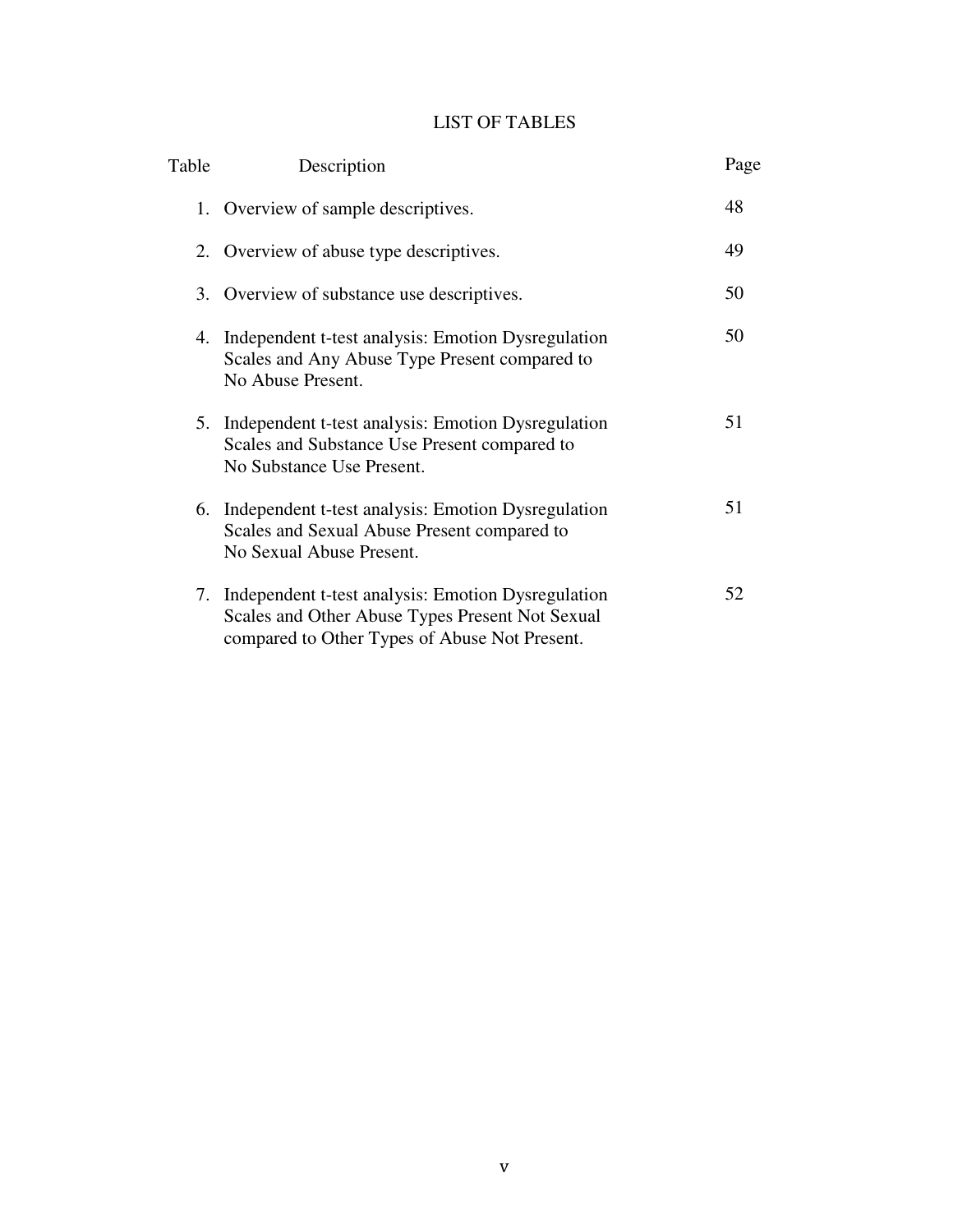# LIST OF APPENDICES

| Appendix     | Description                                                            | Page |
|--------------|------------------------------------------------------------------------|------|
| $\mathbf{A}$ | Scales Utilized to Measure Emotional<br><b>Regulation Difficulties</b> | 53   |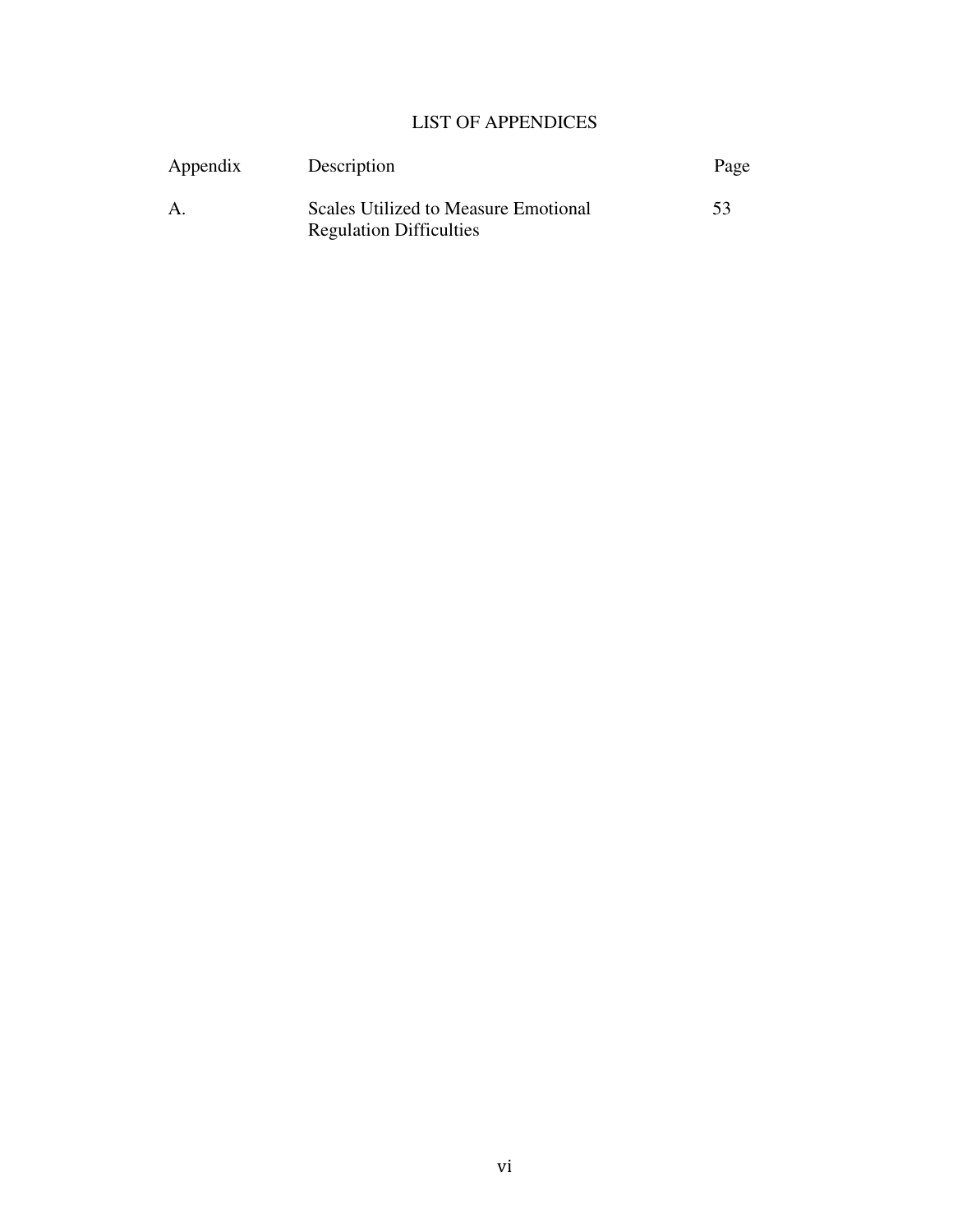Childhood Sexual Abuse, Adolescent Substance Use and the Moderating Role of

#### Emotion Regulation

The purpose of this study was to evaluate the potential relationship between substance use in adolescents in relation to incidence of childhood trauma, including any of the following forms of maltreatment: sexual, physical, emotional abuse and/or neglect, in a clinical sample of participants. It was hypothesized that emotion regulation can moderate this relationship based on the self-medication hypothesis introduced by Khantzian (1997).

The primary goals of this study was to identify whether participants reporting experiences of childhood abuse were more likely to engage in substance use in adolescence and whether emotion regulation played a role in this relationship. The study focused specifically on sexual abuse as there has been considerable conflicting research suggesting that substance use is more prevalent among those who have experienced sexual abuse when other forms of abuse are also present (Arata et al., 2005), whereas other research suggests higher incidence of substance use where other types of abuse occur in isolation from sexual abuse (Hodson et al., 2006; Huang et al., 2011; Kingston & Raghaven, 2009). In attempts to contribute to the research on sexual abuse, the current study also examined the relationship between sexual abuse within the context of other types of abuse, and other types of abuse without sexual abuse present.

#### **Literature Review**

Although there has been a steady decline in substance use during recent years, nearly a quarter of Canadians meet the criteria for a substance use disorder (SUD) at some point across their lifespan (Statistics Canada, 2012). In addition, three-quarters of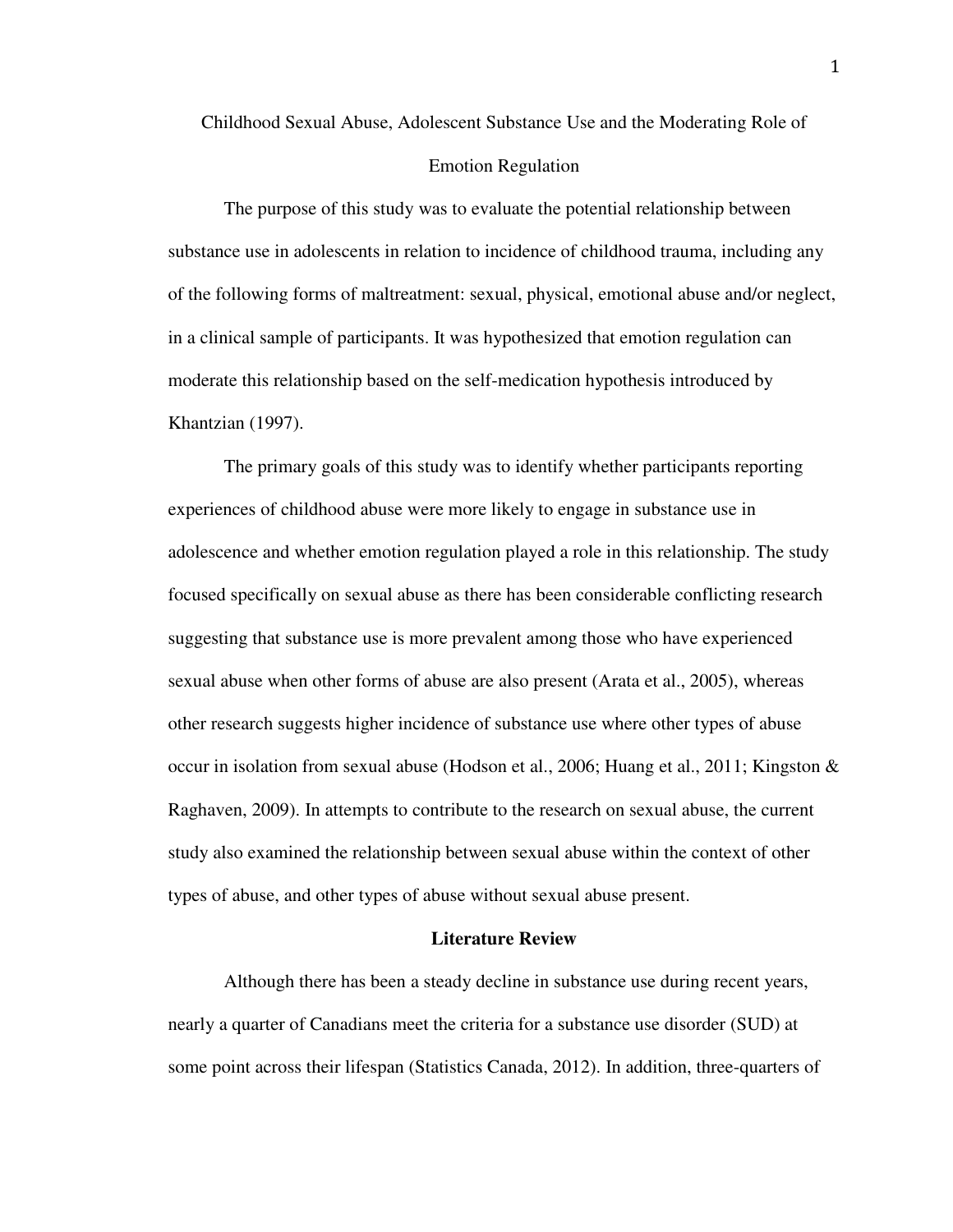all women in drug and alcohol abuse treatment programs report being sexually abused (Najavits, Weiss & Shaw, 1997), and about one-quarter of the men (Ouimette, Kimerling, Shaw & Moos, 2000). Childhood abuse has been shown to be a significant risk factor in adolescent and adult substance use, and this relationship tends to be more substantial in women as opposed to men (Simpson & Miller, 2002; White & Widom, 2008). Research indicates that throughout the lifespan, adolescence is the period of highest risk for developing problematic substance use. Furthermore, traumatic events such as abuse have been associated with problematic substance use in attempts to self medicate and self regulate emotions (Thatcher & Clark, 2008).

#### **Childhood Maltreatment**

The present study evaluated participants who had experienced any type of childhood abuse or neglect, specifically focusing on the degree of relationship between childhood sexual abuse and substance use while also examining the relationship with varying levels of emotion regulation difficulties.

Although the focus of the study is not on childhood abuse in general, having a working definition of what constitutes as child abuse can be helpful when making reference to the research provided in the review of literature. The Federal Child Abuse Prevention and Treatment Act (CAPTA) released a Reauthorization Act (2010) which states that the minimum set of behaviours that define child abuse or neglect (National Child Abuse and Neglect Training and Publications Project, 2014) as:

"Any recent act or failure to act on the part of a parent or caretaker which results in death, serious physical or emotional harm, sexual abuse or exploitation; or an act or failure to act which presents an imminent risk of serious harm."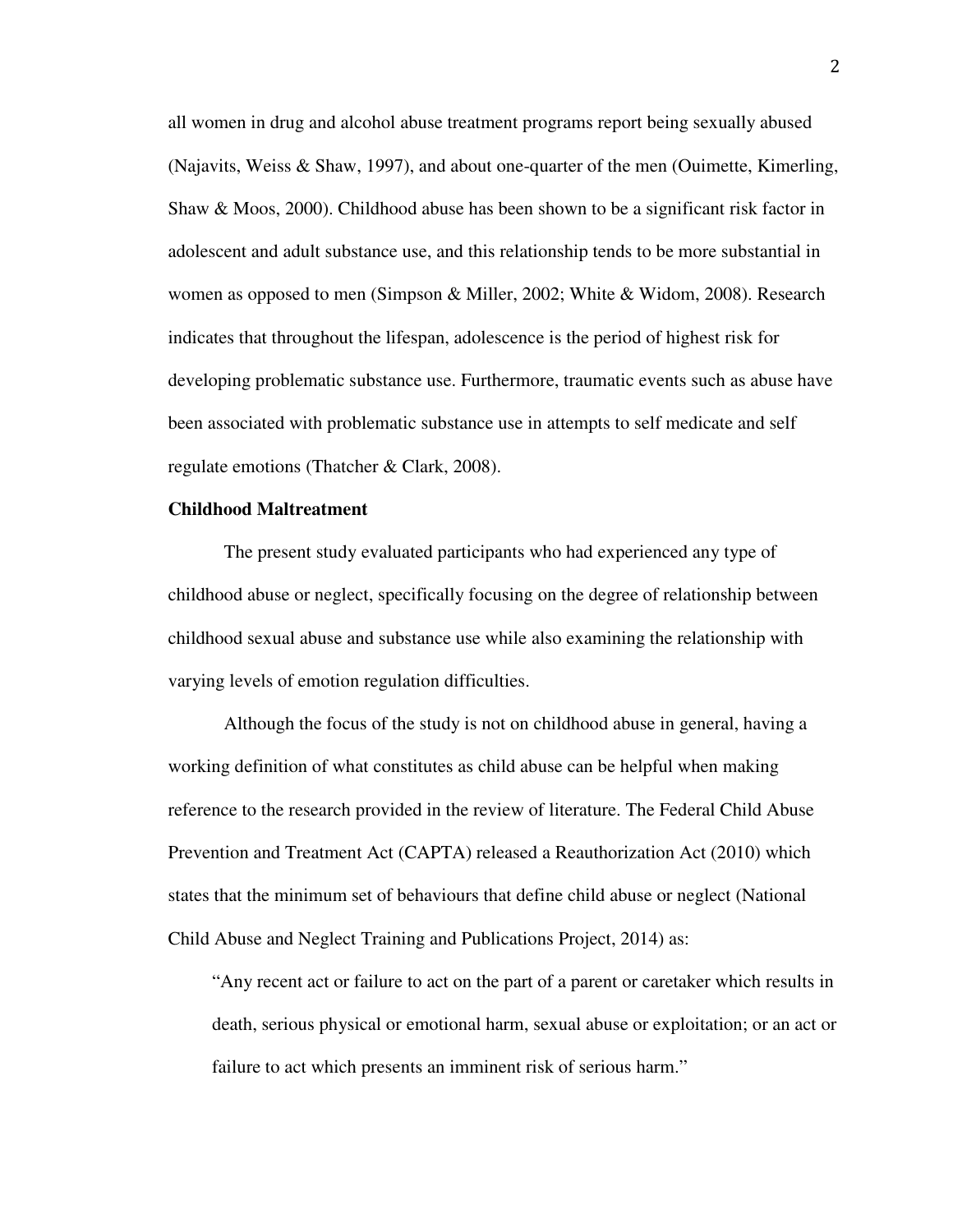In addition to the above description of child abuse or neglect, the DSM-IV-R provides the criteria for trauma. According to the DSM-IV-R, the criteria of trauma includes a real or perceived threat of physical harm to oneself or others, resulting in emotional reactions of extreme fear, horror or helplessness (DSM-IV-TR, 2000).

#### **Sexual Abuse**

According to Statistics Canada (2012), reported that more than half of all victims of sexual abuse or assault were under the age of 18, and over 80 percent of these cases were perpetrated by someone close to the victim such as a family member or acquaintance.

The working definition of childhood sexual abuse has been re-worded

## *The DSM – IV consideration of childhood sexual abuse is summarized in the APSAC Handbook of Child Maltreatment* (Myers et al., 2002) as:

"Child sexual abuse involves any sexual activity with a child where consent is not or cannot be given. This includes sexual contact that is accomplished by force or threat of force, regardless of the age of the participants, and all sexual contact between an adult and a child, regardless of whether there is deception or the child understands the sexual nature of the activity. Sexual contact between an older and a younger child also can be abusive if there is a significant disparity in age, development, or size, rendering the younger child incapable of giving informed consent. The sexually abusive acts may include sexual penetration, sexual touching, or non-contact sexual acts such as exposure or voyeurism (pp. 55)".

A systematic review of the literature on the prevalence of CSA conducted by Pereda, Guilera, Forns, and Gómez-Benito (2009) revealed that, within the international literature, prevalence rates in children who have experienced CSA ranges between 10 and 20 percent of females with an estimated 10 percent of males being victimized. These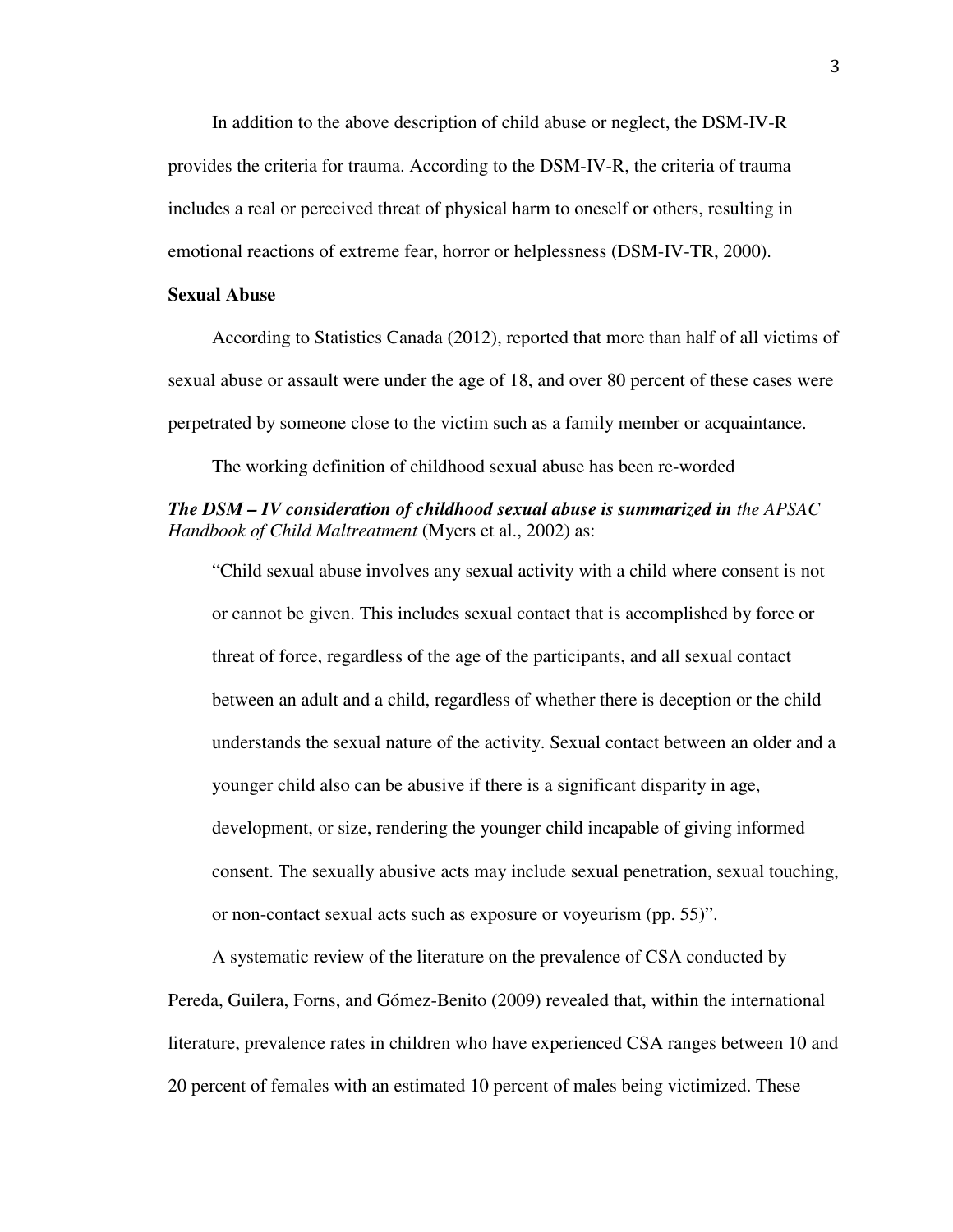numbers are reflective of the general population. In clinical samples, the prevalence of CSA tends to be much higher (Goodman, 1999).

In an early review of the literature, Browne and Finkelhor (1986) found that the impact of CSA has long-term consequences that include self-destructive behaviour, substance use, sexual maladjustment, depression, anxiety, and post-traumatic stress disorder, as well as tendency towards revictimization.

A review by Maniglio, (2009) reviewed CSA impact on health outcomes, identifying that CSA significantly impacted the following areas: depression, anxiety, dissociation, eating disorders, somatization, personality disorders, self-concept and self esteem issues, sexual risk behaviours, interpersonal issues, social impairment, hostility, anger, revictimization, and substance use, among many other sequelae.

Individuals who experience CSA tend to engage in maladaptive consummatory behaviours such as in the use of prescription and recreational drugs, alcohol, caffeine, and nicotine, in what would appear to be an attempt to help manage psychological effects of rumination and distress (Sarin & Nolen-Hoeksema, 2010). In a sample of university women who reported being previously sexually abused, those who identified as being moderate to heavy alcohol consumers were four to six times more likely to be revictimized. In addition, alcohol may increase risk and decrease safety (Gidycz et al., 2007).

#### **Adolescent Substance Use**

Age plays an important factor when examining the prevalence of substance use disorders across the life span. Younger individuals are at an elevated risk to have substance abuse or dependence, and the incidence of these problems is greatest in later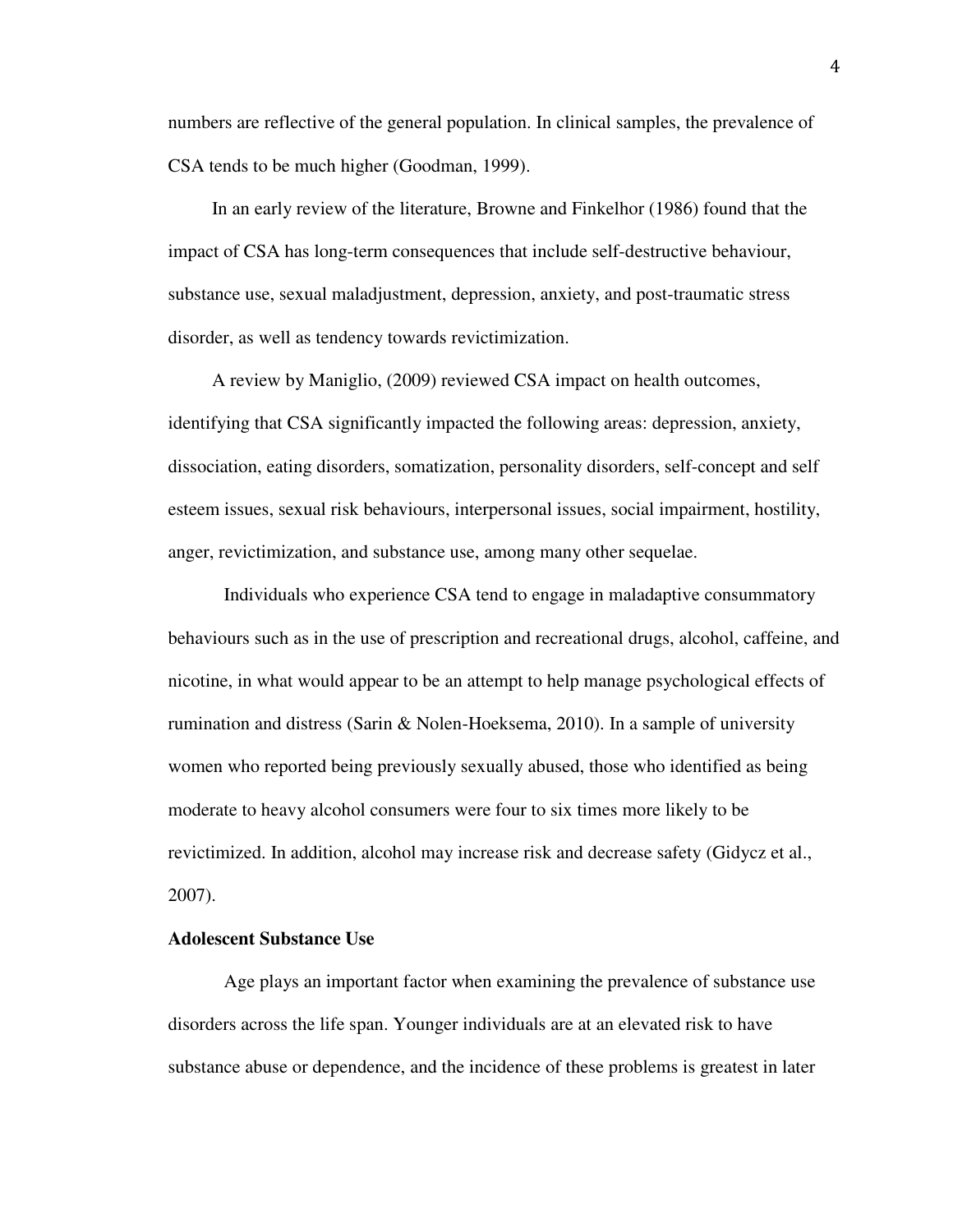adolescence (Shoptaw, 2011). The most frequently used drugs used by adolescents are tobacco, alcohol and marijuana (Health Canada, 2001).

Childhood sexual abuse has been shown to be associated with an earlier age of substance use initiation (Kilpatrick et al., 2000). A longitudinal study examined the impact of CSA on marijuana use in young adults in a sample of 3258 children who were followed until 21 years of age, noting that there was a significantly higher frequency in the use of marijuana (at least every few days) in early adulthood, with women more likely than men to disclose a history of CSA and display an increased risk of marijuana use (Mohammad et al., 2009). A review of research on childhood abuse and substance use problems found females with substance use problems almost twice as likely to have experienced CSA compared to the general population, with males who had experienced previous CSA more likely to develop substance use problems than the general population (Simpson & Miller, 2002).

There are numerous reasons individuals engage in substance use including: to feel good (because of the pleasurable effects that are present with using a substance); to feel better (using substances as a means to cope); to fit in (usually peer related pressure within social groups); and to do better (such as using drugs to concentrate) (National Institute on Drug Abuse, 2014).

Lifetime prevalence rates for all substance use disorders is 21.6 percent; alcohol abuse or dependence is 18.1 percent; cannabis abuse or dependence is 6.8 percent; and all other drugs of abuse or dependence is 4 percent (Statistics Canada, 2012).

The Substance Abuse and Mental Health Services Administration (SAMHA) (2012) conducted a study, *Comparing and evaluating youth substance use estimates from*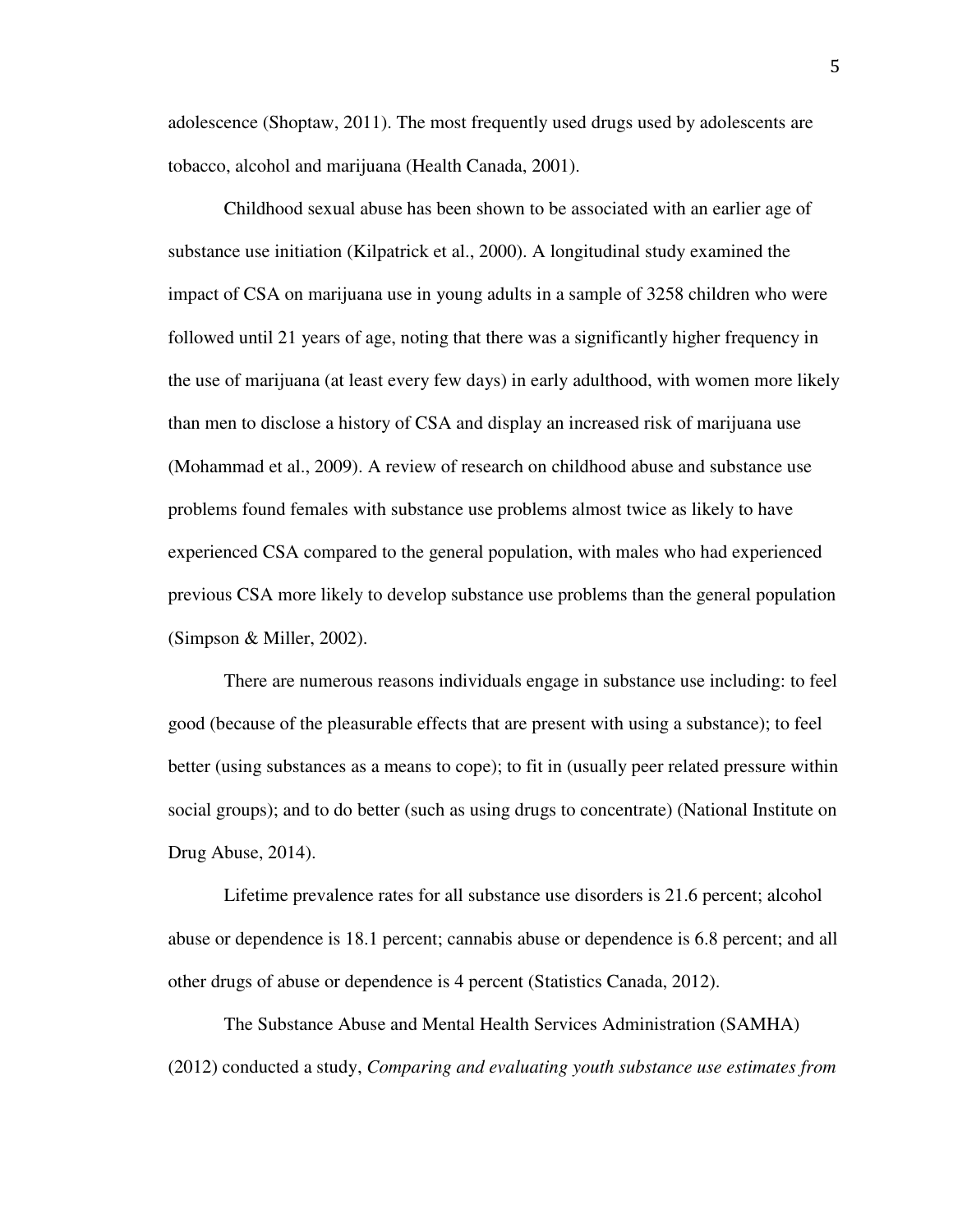*the national survey of drug sue and health and other surveys*. SAMHA reported estimates of substance use based on the 2008 National Survey of Drug Use and Health (NSDUH), along with two additional school-based surveys. Of note, the statistics used from NSDUH reported in this document were substantially lower than the two other school based surveys. NSDUH was the source selected, as it's the "primary source for statistical information on the use of illegal drugs by the U.S. population" (SAMHA).

The NSDUH found that 46.3 percent of  $12<sup>th</sup>$  graders were currently (1 day in the past 30 days) using alcohol; 60.1 percent of  $12<sup>th</sup>$  graders reported using alcohol during the past year; and lifetime prevalence rates of 69.5 percent of  $12<sup>th</sup>$  graders have used alcohol. It was also indicated that that 72.7 percent of males and 71.8 percent of females have used alcohol by  $12<sup>th</sup>$  grade. Estimated rates for  $8<sup>th</sup>$  graders include: 8.9 percent used alcohol in the last month, 21.8 percent alcohol use in the past year, and females more likely than males to be currently using alcohol (10.3 vs. 7.6). Annual averages indicated that approximately 25 percent of youths in the  $12<sup>th</sup>$  grade were defined as current binge alcohol users (NSDUH, 2008).

NSDUH reported 15.7 percent of  $12<sup>th</sup>$  graders were currently using marijuana, 27.8 percent had used marijuana within the last year; with a lifetime prevalence rate of 43.4 percent for  $12<sup>th</sup>$  graders with respect to using marijuana.

Health Canada (2011) contributes to the collection of alcohol and drug statistics with their Canadian Alcohol and Drug Use Monitoring Survey (CADUMS), which is an on-going survey of the general population concerning alcohol and illicit drug use among Canadians aged 15 and older. Reported statistics similar to those published by SAMHA; approximately 70.8 percent of youth (15-24) reported using alcohol, 21.6% using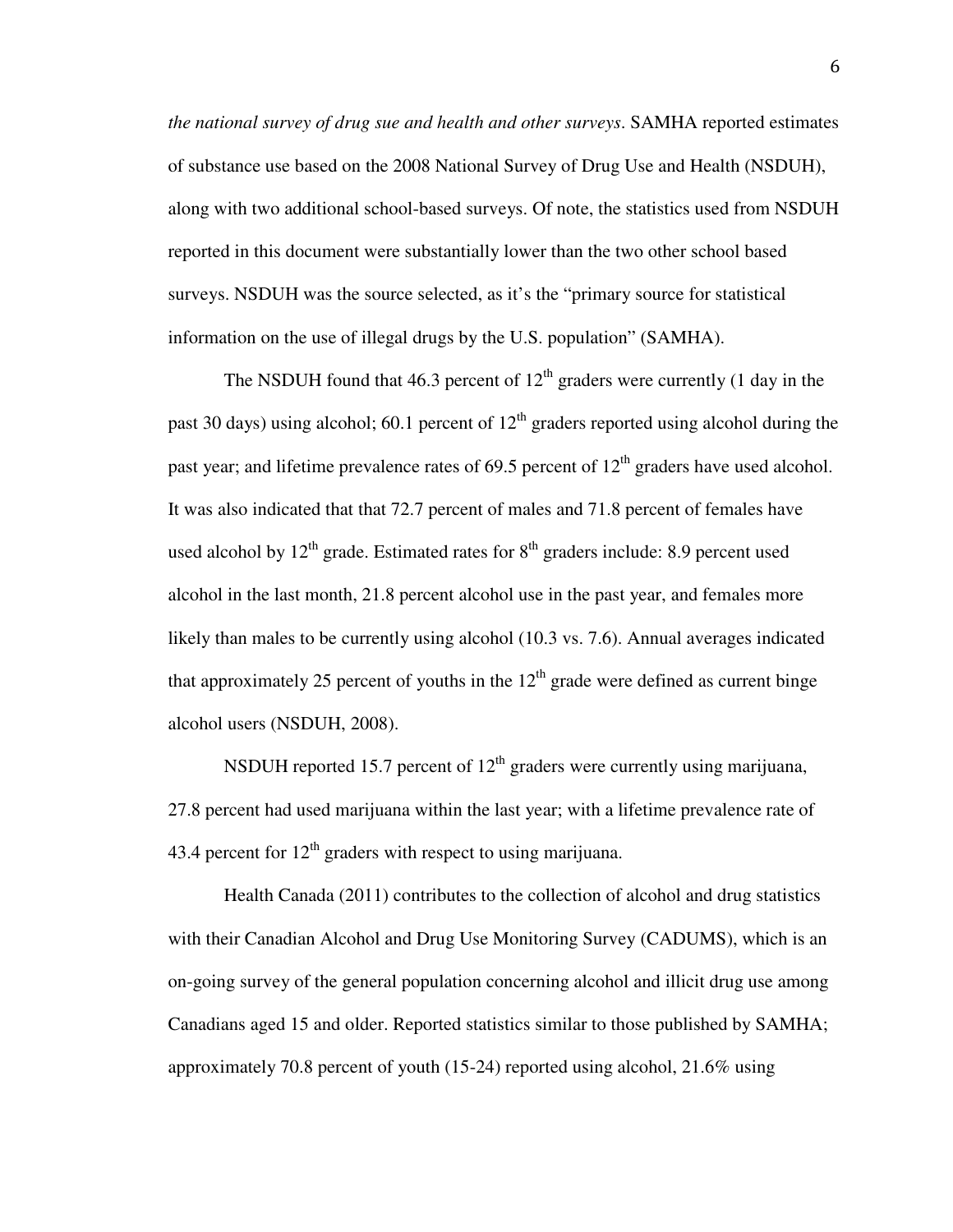marijuana and 4.8 percent used illicit drugs (cocaine/crack, speed, hallucinogens, ecstasy, and heroin) during the past year. Also, drug use among youths was much higher than rates reported by adults. Youths were three times as likely to use marijuana, and five times more likely to engage in illicit drug use (Health Canada 2011). Alcohol use in adolescence increases in until early adulthood, which will then result in a continuum in use in moderation, or use will be discontinued at this point (Kaminer, 2012).

Afifi et al. (2012) conducted a study to examine the relationship between five types of childhood abuse (physical, sexual, emotional, and physical and emotional neglect) and substance use disorders (alcohol and other illicit drugs). They found that all five types of abuse increased the likelihood of all types of substance use for women. For males, three relationships were noted with a relationship between emotional abuse and cocaine and amphetamines, and physical neglect and heroin abuse after adjusting for socioeconomic variables. They concluded that substance abuse or dependency may be used as a coping mechanism to negate, if even temporarily, the impact of previous life stressors and may be used to improve affect.

An earlier study, Ballon, Courbasson, & Smith (2000), explored whether a group of youth who were seeking treatment for substance use problems and who reported physical and sexual abuse, used substances as a means to cope with the abuse. Fifty percent of females reported having a history of sexual abuse, and 50.4 percent reported physical abuse. Ten percent of males had a history of sexual abuse, and 26 percent physical abuse. Of those who reported abuse, 64.7 percent of females and 37.9 percent of males reported using substances as a means to cope. This may be explained by the coping theory of substance use, as increased negative affect in response to a stressor likely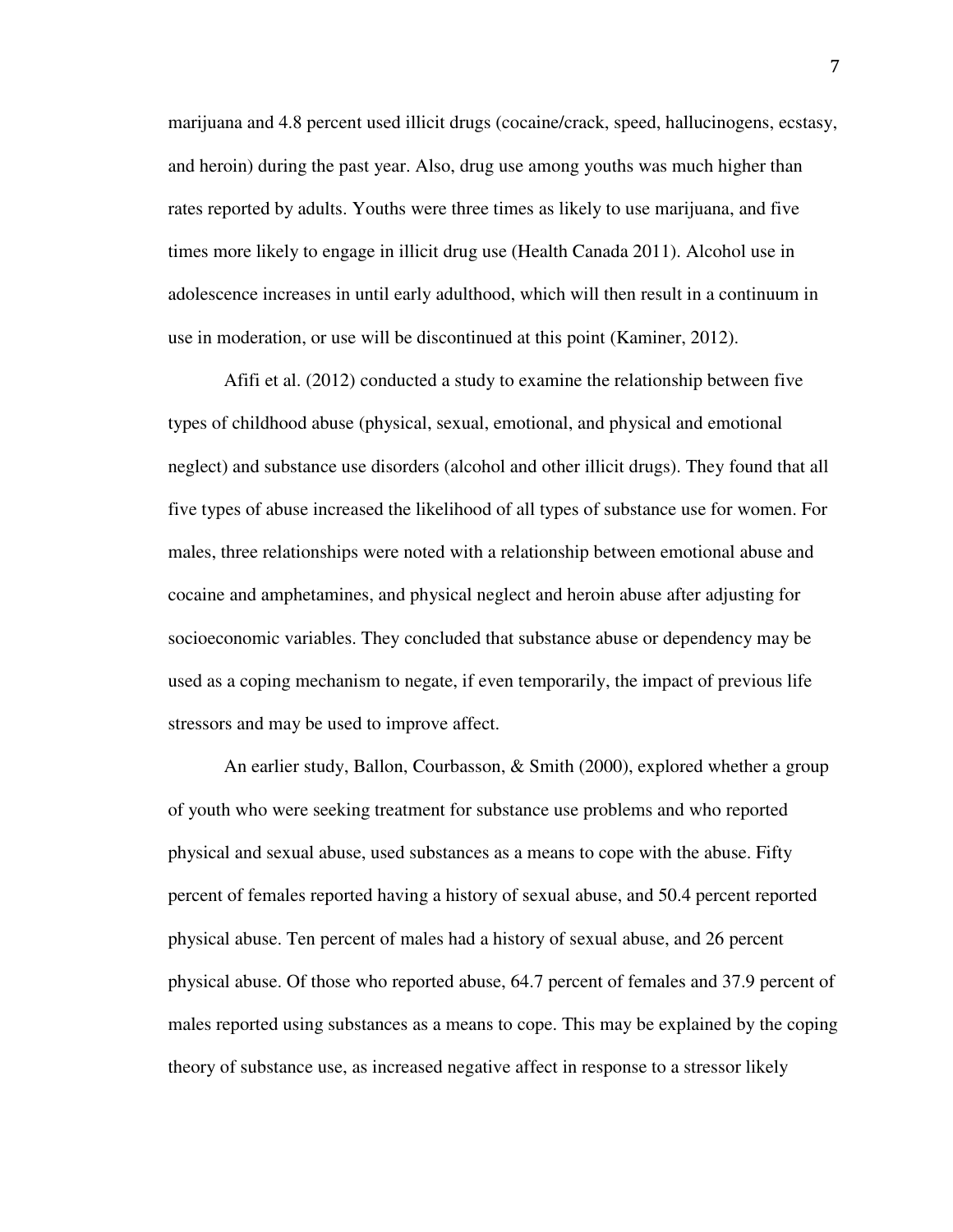elevates the use and frequency of substances (Kilpatrick et al., 2000). A similar study by Bonn-Miller, Vujanovic, Boden, and Gross (2011) examined the mediating role of emotion regulation on the relationship between posttraumatic stress and coping-oriented marijuana use in participants who had experienced a traumatic event. They found that emotion regulation fully mediated the relationship between posttraumatic symptoms and using marijuana as a means to cope.

#### **Substance Use and Sexual Abuse**

Miranda, Meyerson, Long, Marx, and Simpson (2002) tested the self-medication hypothesis of alcohol with a group of women who had experienced sexual assault in examining the presence of psychological distress. Results indicated that a history of sexual assault significantly predicted psychological distress, which may in turn account for the expected higher rates of alcohol use. A significant relationship was also found between sexual assault and negative reinforcement, which also predicted alcohol use. They concluded that negative affects are linked to alcohol use in women with histories of sexual assault.

An adult twin study completed by Kendler et al. (2000) found that childhood sexual abuse was positively correlated with multiple mental health disorders and among them the strongest relationship was between childhood sexual about and corresponding alcohol and drug use. Conversely, Hodson et al. (2006) examined the associations between childhood maltreatment and substance use later in life and found that the cooccurrence of emotion and physical abuse predicted poly-substance use, whereas they found that sexual abuse in childhood was not strongly associated with any negative outcome.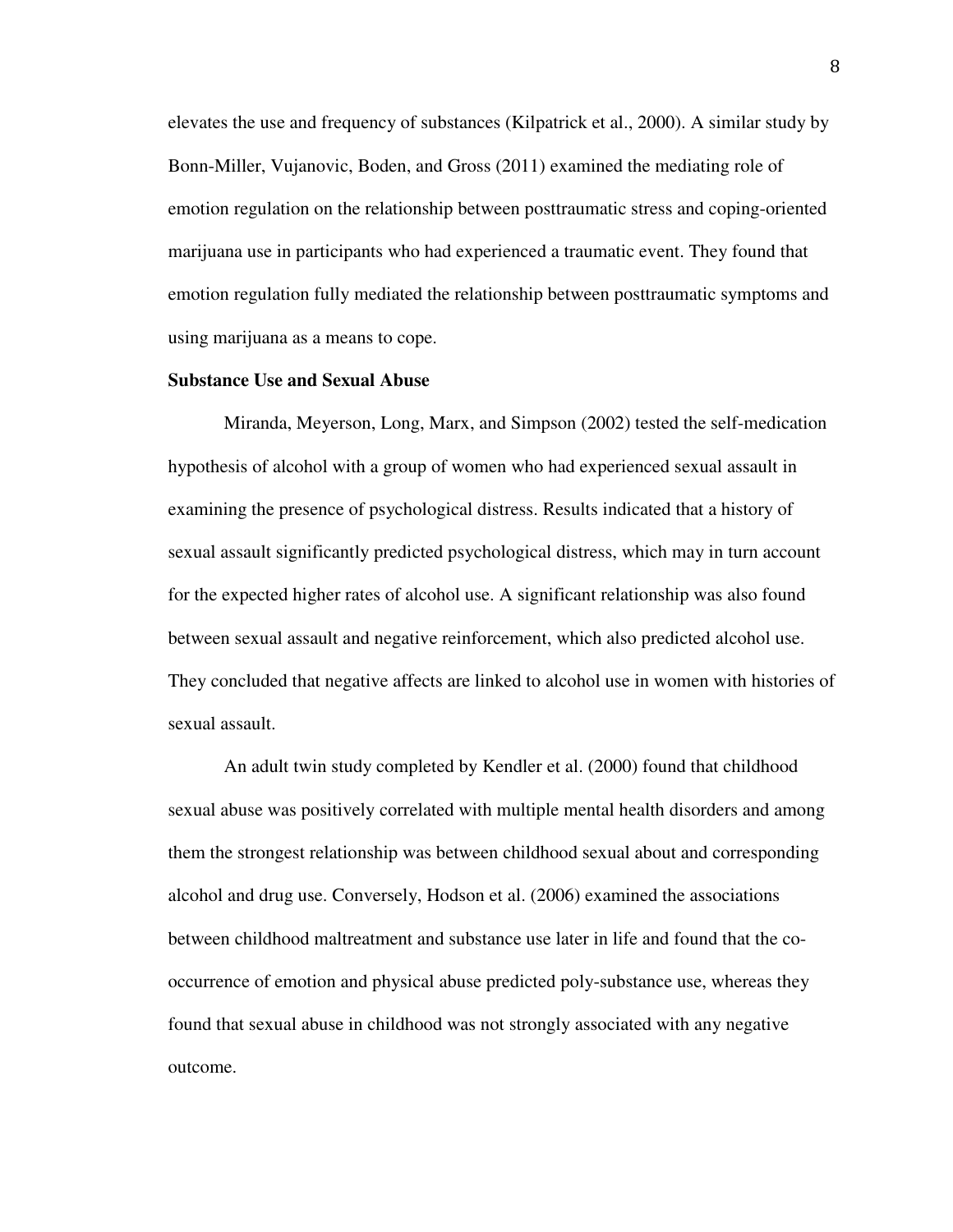#### **Emotion Regulation Difficulties**

Hilt, Hanson, and Pollak (2011) contend that emotion regulation during adolescence may be more challenging than at any other time during an individual's development. Forms of emotion dysregulation during adolescence include: depression and anxiety, eating disorders, poor decision-making and judgment, and non-suicidal selfinjury. At this time, cognitive abilities increase and allow for new forms of emotion regulation, whether they be adaptive (cognitive reframing) or maladaptive (use of substances) (Gross, 1995).

Previous to the 1990's, there was little empirical research regarding the processes of emotion regulation (Gross, 2013). Thompson (1994) attempted to derive a working definition for emotion regulation based on previous literature, suggesting that "emotion regulation consists of the extrinsic and intrinsic processes responsible for administering, evaluating, and modifying emotional reactions, especially their intensive and temporal feature, to accomplish one's goals" (pp. 27).

Similar to Thompson's perspective, Gross (2013) recently outlined the core features of emotion regulation in the *Handbook of Emotion Regulation.* First, emotion regulation represents the activation of a goal (Gross, Shepes, & Urry, 2011) that includes both intrinsic and extrinsic emotion regulation. Second, the connection of emotion regulatory processes are responsible for controlling or altering emotion, which may be explicit (conscious) or implicit (unconscious) (Masters, 1991). Third, the impact on emotion dynamics including duration, latency, or magnitude in emotional responses across multiple domains is highlighted (experiential, physiological, behavioural) (Gross, 2013).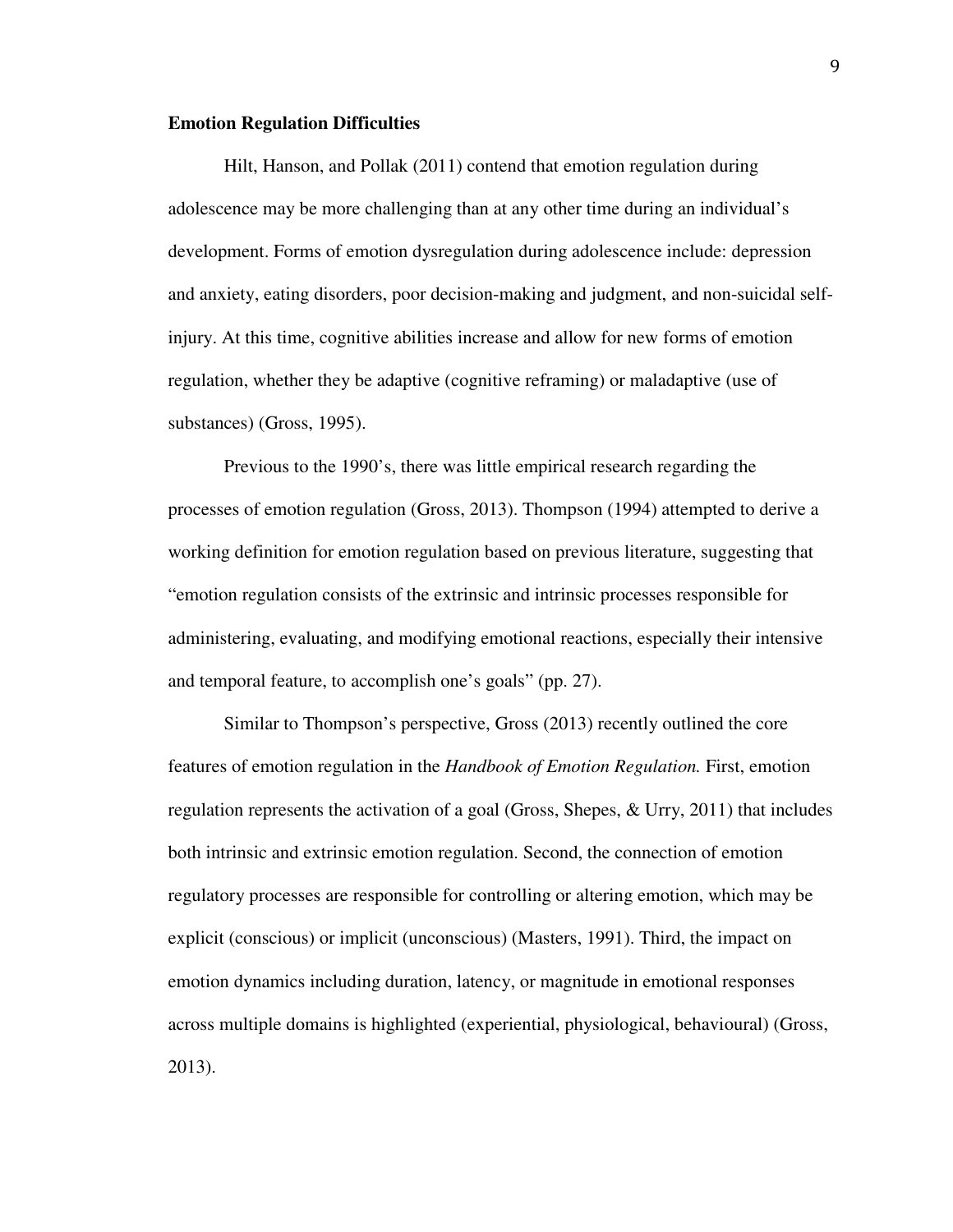Hilt, Hansen, and Pollock (2011) stated that, rather than having one specific domain of emotion regulation, it may actually be comprised of two components. The first component represents a *set of processes* (cognitive, behavioural, attentional, biological, and social). The second component plays a role in attempting to *manage affect and organize emotions* appropriately in an individual's environment, and these emotions will vary from positive to negative in intensity (Hilt et al., 2011). In contrast, emotion dysregulation occurs when regulation strategies are not learned, applied with a high degree of rigidity, or are over used (Hilt et al., 2011). While the attempt to regulate emotions remains present, the outcome results in a maladaptive response. Cole, Michel, and Teti (1994) state that, even the greatest dysregulated emotion serves an adaptive purpose as an immediate functional need, even while interrupting emotional adjustment and development.

Gratz and Roemer (2004) conceptualized emotion regulation on multiple levels. This included: 1) The ability to understand and be aware of emotions; 2) Accepting emotions; 3) Controlling impulsive behaviours and acting in a goal-directed manner when negative emotions are present; and 4) The ability to apply appropriate emotion regulation strategies in warranted situations flexibly in order to control emotional responses.

Aldao and Dixon-Gordon (2014) identified that most of the research literature to date has focused on covert emotion regulation strategies. These interpersonal strategies represent attempts to regulate affect from within the self, largely being a product of cognition. Covert strategies may include: cognitive reappraisal, suppression, and acceptance (Aldao & Dixon-Gordon, 2014). Overt emotion regulation strategies include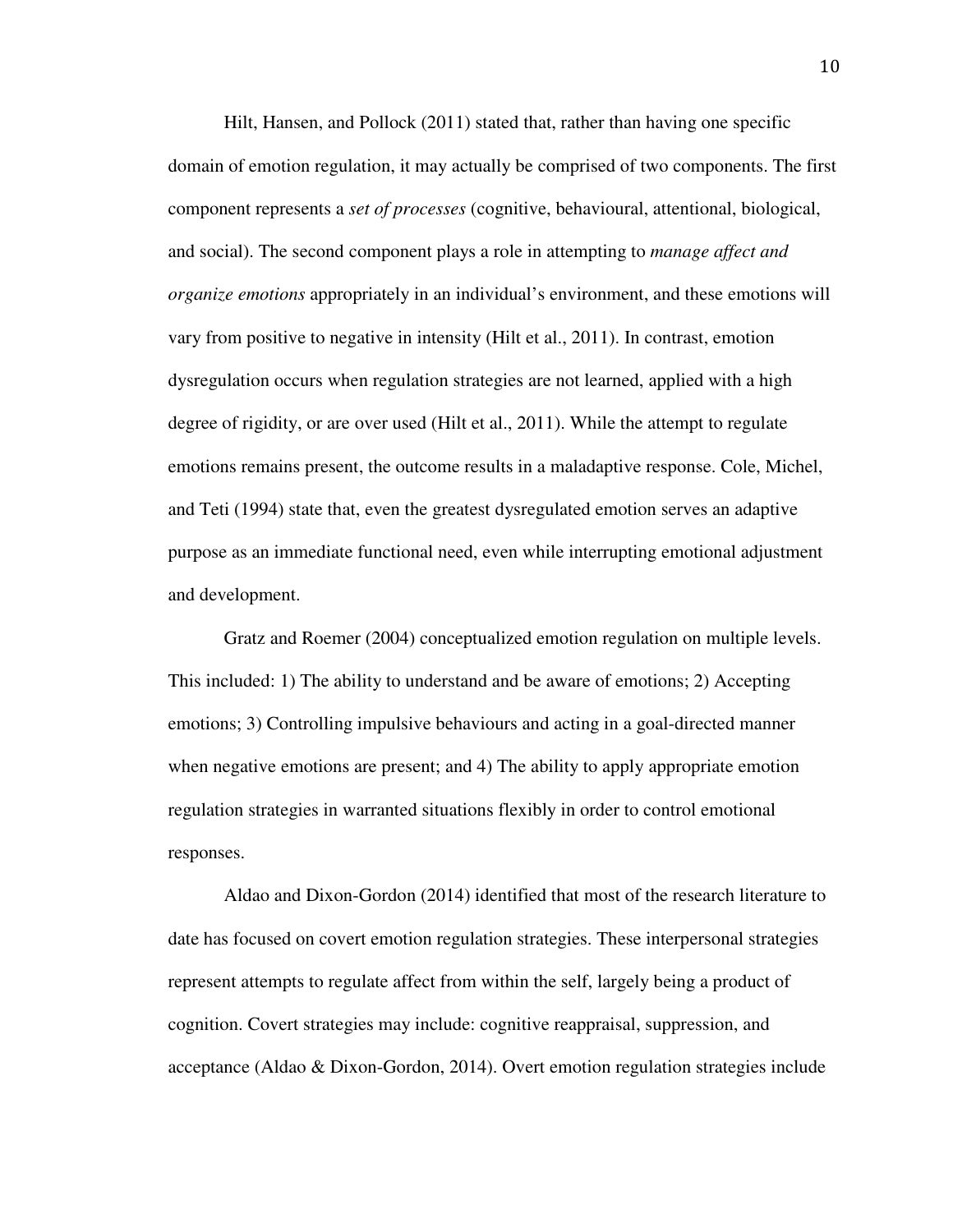behaviours that take place outside the self in an attempt at regulation such as in the use of substances, eating, or exercise. Interestingly, overt behaviours are rarely specifically linked to emotion regulation (Aldao & Dixon-Gordon, 2014), therefore the use of overt regulation strategies may not be identified. In their current study examining overt regulation strategies, Aldao & Dixon-Gordon identified alcohol use as a significant predictor of psychopathology.

It is important to acknowledge the role of gender differences in emotion regulation. Garnefski, Teerds, Kraaif, Legerstee, & van en Kommer (2004) examined cognitive based emotion regulation strategies and depressive symptoms and differences between males and females. They identified that women tend to use more rumination, catastrophizing, and positive refocusing and use less adaptive emotion regulation strategies compared to men (Garnefski, Teerds, Kraaif, Legerstee, & van en Kommer, 2004). Nolen-Hoeksema (2012) found that women tend to ruminate more than men, and suggest this accounts for increased rates of depression and anxiety in women. Conversely, men were more likely than women to use alcohol as a means to cope. Kwon, Yoon, Joormann, and Kwon (2013) evaluated emotion regulation and gender differences within the context of culture. They found that American compared to Korean college students reported more anger suppression, and Koreans tended to negatively ruminate to a greater extent. Women tended to ruminate and suppress anger more than men within both countries, however once adjusting for depression, the gender differences disappeared. Their study also found that the relationship between anger suppression and depression was stronger in the American sample. Important implications of these studies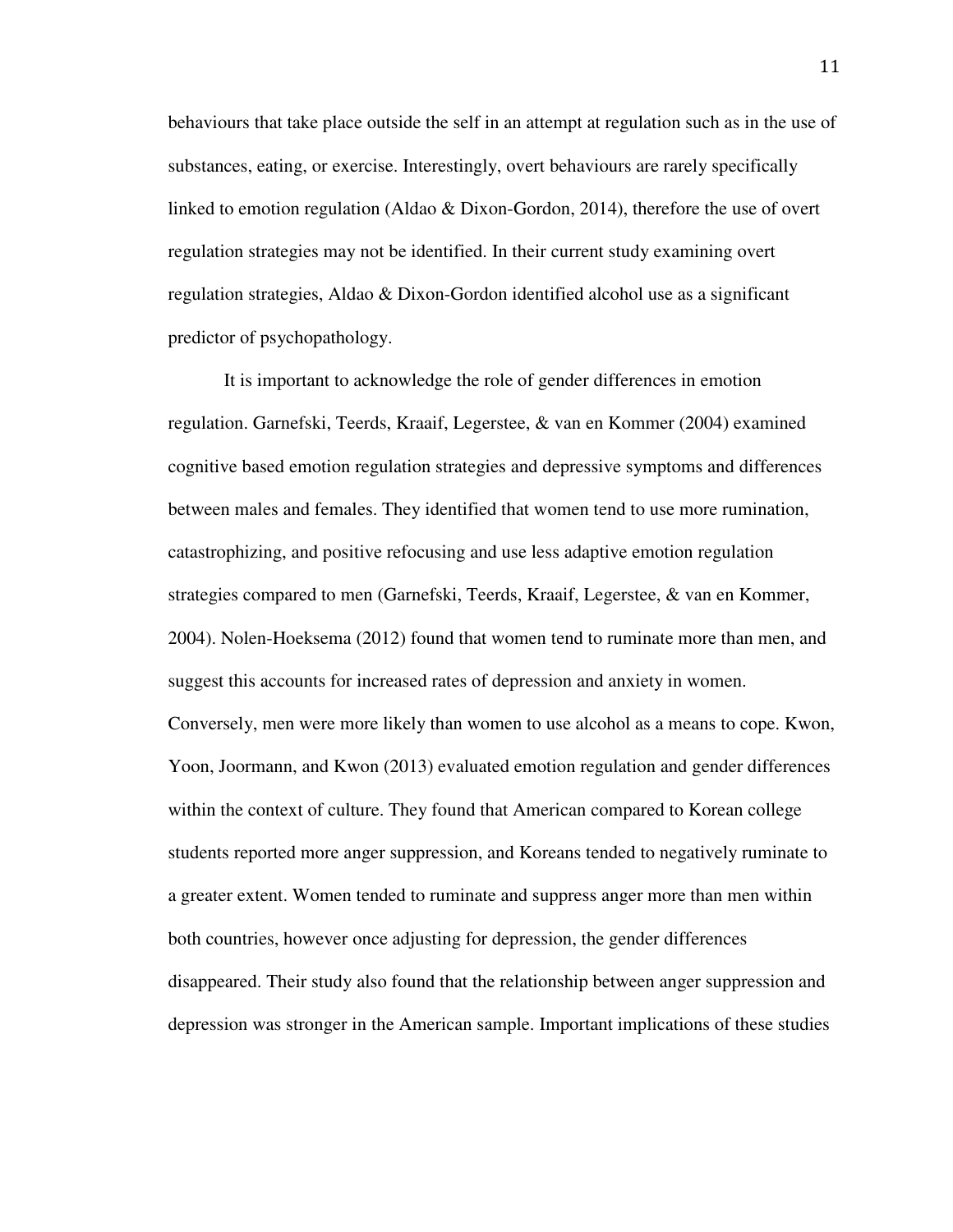imply there should be special consideration to both gender and cultural differences when reporting on emotion regulation.

#### **Substance Use and Emotion Regulation**

The self-medication hypothesis (Khantzian, 1997) proposes that individuals who develop, and continue to engage in problematic substance use, do so as a result of selfregulation problems. This view provides psychological meaning to substance use in consuming substances such as alcohol, prescription, or other illicit drugs, in an attempt to suppress the re-experiencing of past trauma. Khantzian explained that it might come from the inability to regulate or tolerate the range of affect that abuse of substances tends to relieve these unbearable states.

The choice of substance may be used specifically to combat these issues. Khantzian states that opiates may be used in an attempt to calm intense violent affect; depressants such as alcohol battle feelings of emptiness, isolation and temporarily soften defenses; and stimulants which may be used to calm hyperactivity and moderate hypomanic symptoms or energize those who are depressed. By extension, the use of such substance represents an attempt to regulate certain affect states.

Research also indicated that individuals with higher reward sensitivity would be more likely to engage in substance use at an earlier age, are likely to exhibit higher levels of emotional distress and may use substance in attempts to regulate negative emotions (Aldao et al., 2010).

More recent evaluation of the self-medication hypothesis has been examined, focusing on internalizing symptoms such as those characterized in depression and anxiety. Saraceno et al. (2009) found that depressive problems decrease self-esteem,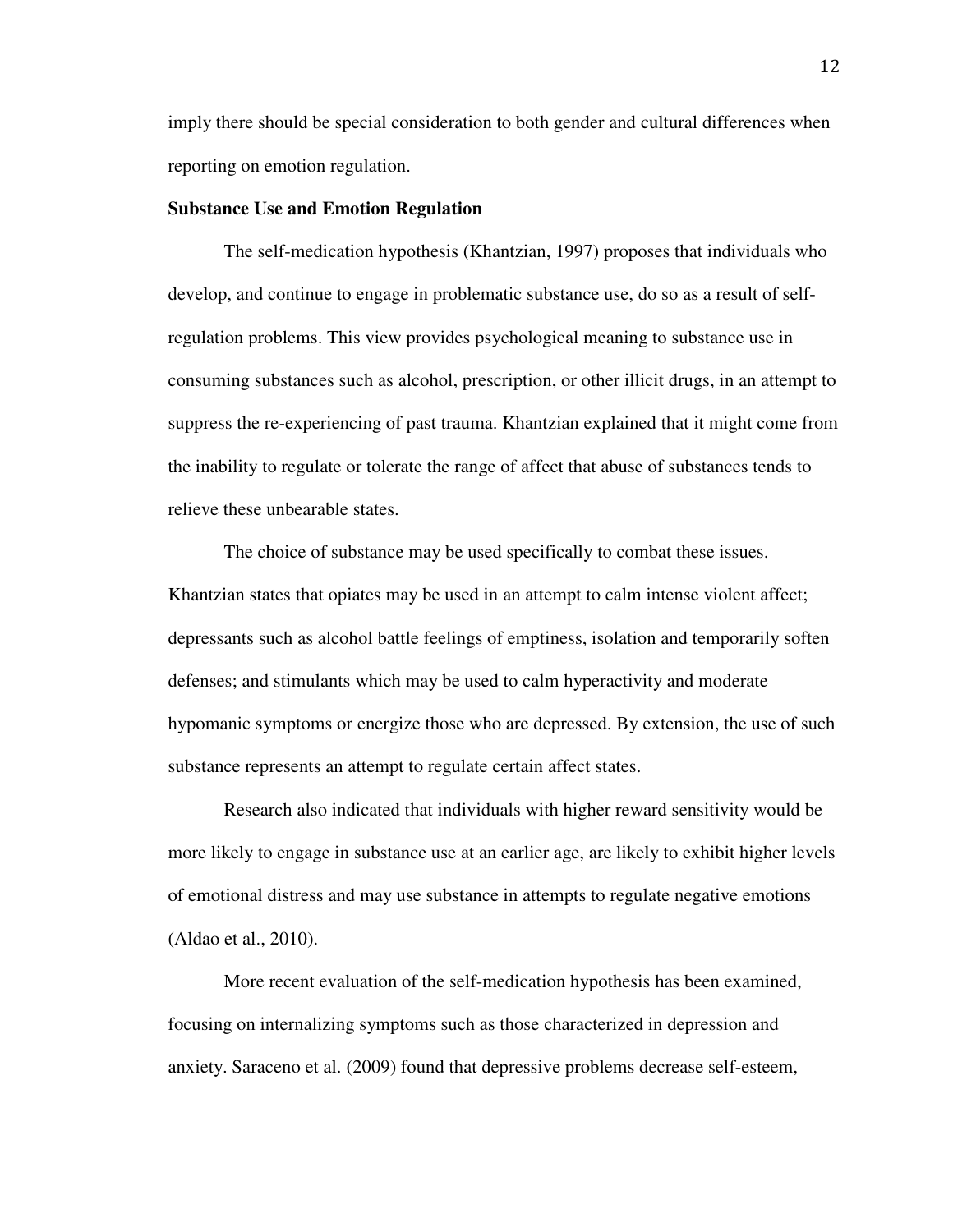which makes people more vulnerable to having inflated positive expectancies for substance use in hopes to help them feel better. Similarly, Buckner et al. (2008) completed a longitudinal study of youth and young adults and discovered that social anxiety disorder is significantly related to later onset of cannabis and alcohol dependence.

Pihl et. al (2014) identified two developmental pathways that may lead to increased risk for substance use disorders; these are 1) The externalizing pathway and 2) the internalizing pathway. The externalizing pathway can be characterized by externalizing behaviours such as aggression, impulsivity, and emotional reactivity; similar to the *Disruptive Behaviour Scale* used in the current study. The internalizing pathway, on the other hand, is characterized by problems in mood and anxiety, similar to the *Anxiety* and *Depression Scales.* They suggest that these problems in most cases precede substance use, but once substance use begins it can lead to negative impact on mood, which may reinforce the relationship and may further impair mood functioning. Regarding substance use, they propose that the function of use in internalizing individuals is to attempt to control or regulate their hyper arousal in response to fear and anxiety; whereas externalizing individuals tend to be more responsive to the substance activation in the reward system of the brain.

#### **Sexual Abuse and Emotion Regulation**

It has been hypothesized by Cicchetti, Ganiban, & Barnett (1991) that individuals with a history of childhood sexual abuse may have underdeveloped emotion regulation skills due to the impact of the trauma. Messman-Moore, Walsh, and Delillo (2010) proposed that emotion dysregulation as a result of early victimization was the underlining component that leads to maladaptive coping strategies, which may also result in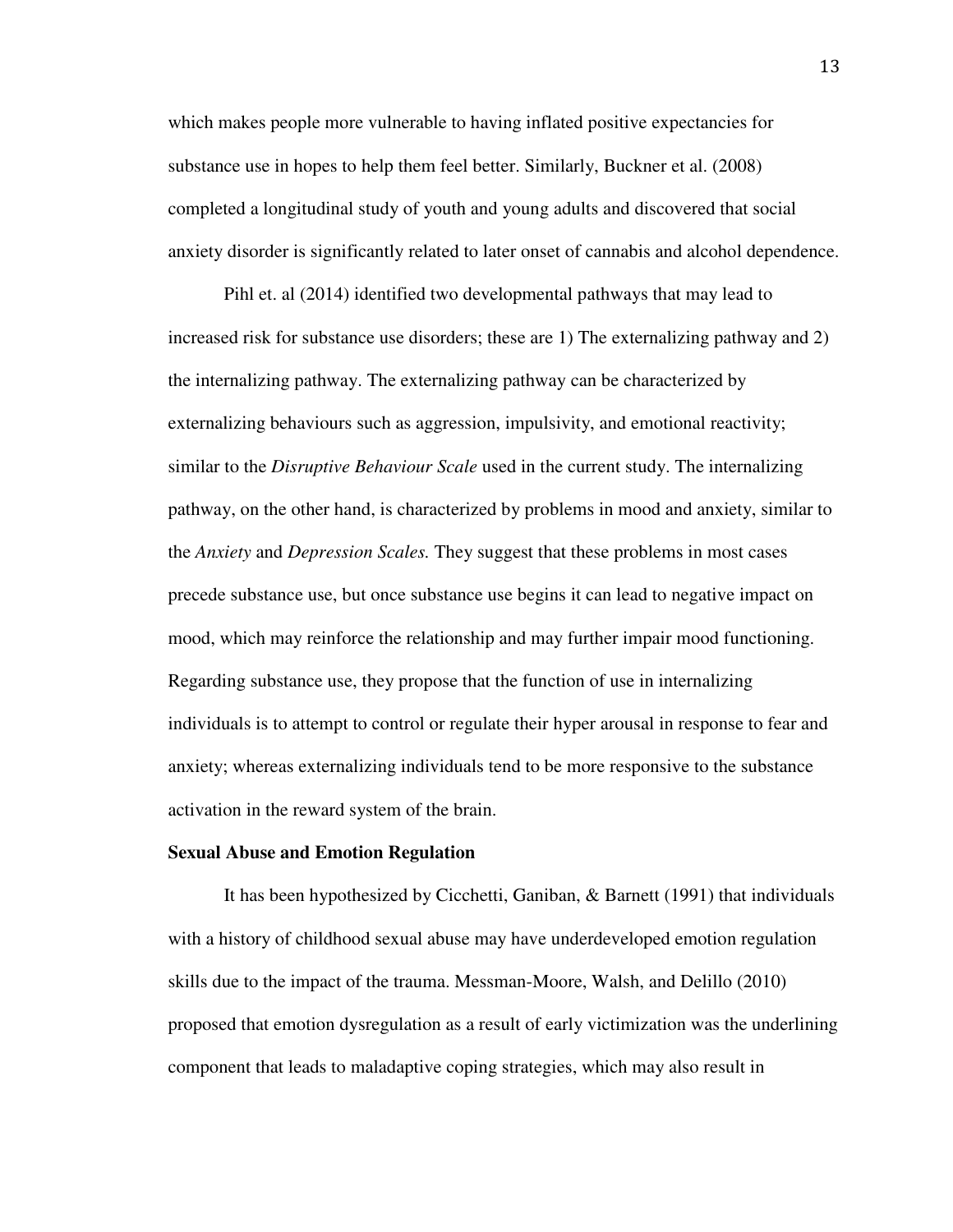revictimization. Johnson and Lynch (2013) found that increased emotion dysregulation predicted greater engagement in maladaptive coping strategies in a sample of women with childhood sexual abuse histories. A study done by Arata et al. (2005) looked at different forms of childhood abuse and found that the incidence of sexual abuse on it's own was associated with suicidal thoughts and attempts, promiscuity and internalizing symptoms. While sexual abuse was significantly associated with internalizing behaviours, there was a larger impact identified when physical abuse was also present.

#### **Importance of Further Assessment**

Understanding that childhood trauma may have a negative impact on the ability to regulate emotions as well as increase the likelihood of engaging in substances in adolescence can help improve assessment and treatment approaches, targeting early intervention strategies. Research indicates that any form of childhood maltreatment may increase the incidence of substance use in adolescence and also that those individuals are more likely to experience emotion regulation difficulties. Existing literature has identified that CSA is a significant predictor of emotion dysregulation (Messman-Moore et al., 2010; Johnson & Lynch, 2012) and substance use (Simpson & Miller, 2002; Hayatbakhsh et al., 2009; Afifi, Henriksen, Asmundson, & Sareen, 2012) and is also significantly correlated with emotion regulation and subsequent substance (Ballon, Courbasson,  $\&$ Smith, 2000; Bonn-Miller, Vujanovic, Boden, and Gross).

 Seguin and colleagues (2011) completed a study of individuals who completed suicide and found that three-quarters had been exposed to child maltreatment and further, that 50 percent had experienced physical or sexual abuse. Saewyc (2007) also found that there are specific groups of youth who are more at risk for substance abuse. These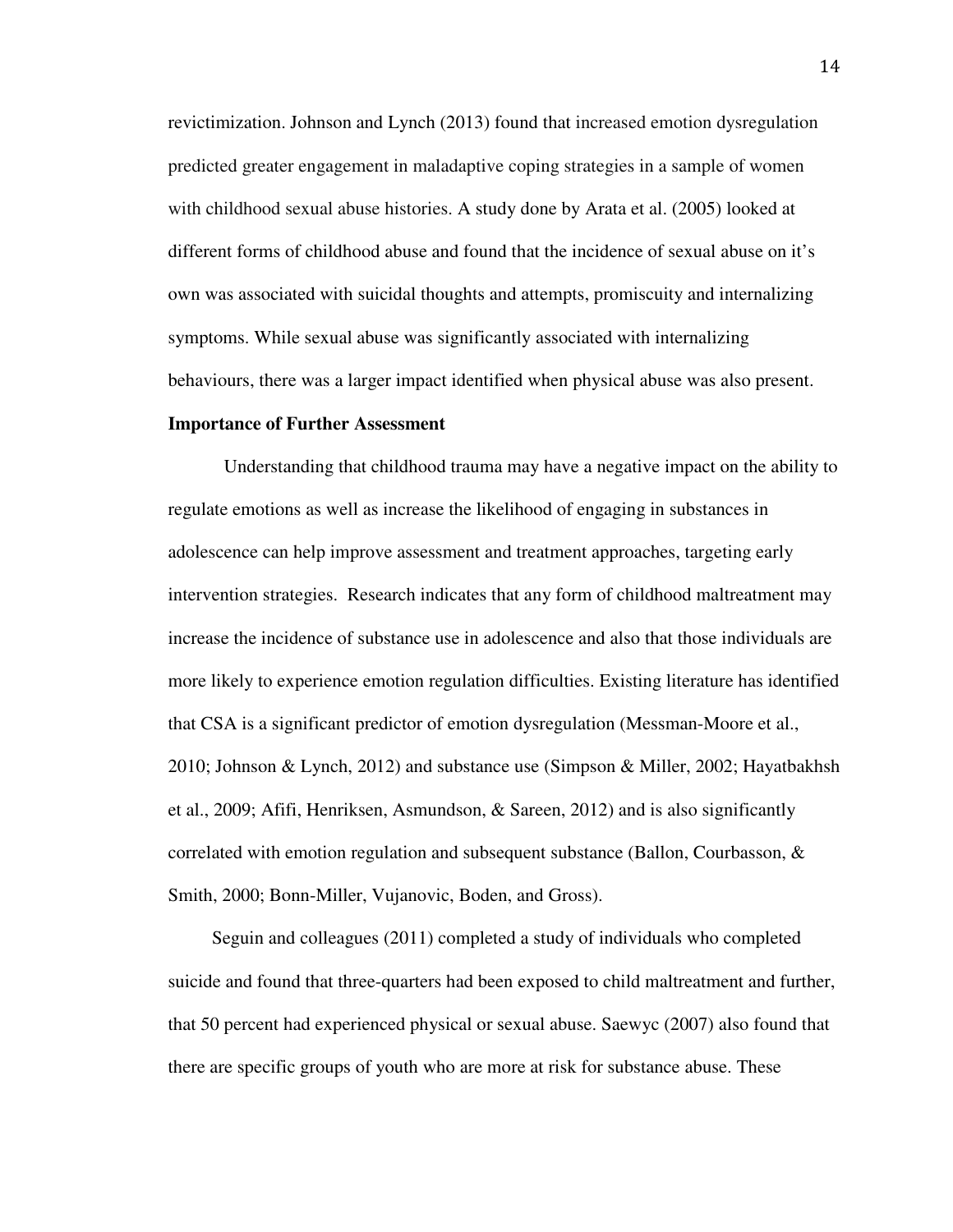include adolescents who were sexually abused in childhood, sexually exploited youth, adolescents struggling with sexual orientation, youth involved with the justice system, Aboriginal youth, and adolescents with co-occurring disorders.

#### **The Present Research**

 As indicated in previous research, there appears to be good evidence that there is a relationship between childhood abuse and substance use and emotion regulation difficulties, which are also related to substance use. Research had yet to explore the interactional strength each relationship within one clinical sample. The current research examined the role of substance use in youth who had experienced some form of abuse, with emphasis being placed on childhood sexual abuse. The nature and strength of emotional regulation was investigated for its link to the relationship between sexual abuse and adolescent substance use. Emotion regulation was measured in participants by analyzing psychometric scales measuring anxiety, depression, and disruptive behaviour.

#### **Hypotheses**

The following hypotheses formed the basis for this study.

1. Individuals who have experienced childhood abuse would be more likely than individuals who have not experienced abuse, to engage in substance use in adolescence.

2. Individuals who have experienced sexual abuse/assault will be more likely to engage in substance use than other forms of abuse (physical, emotion and neglect) without sexual abuse present.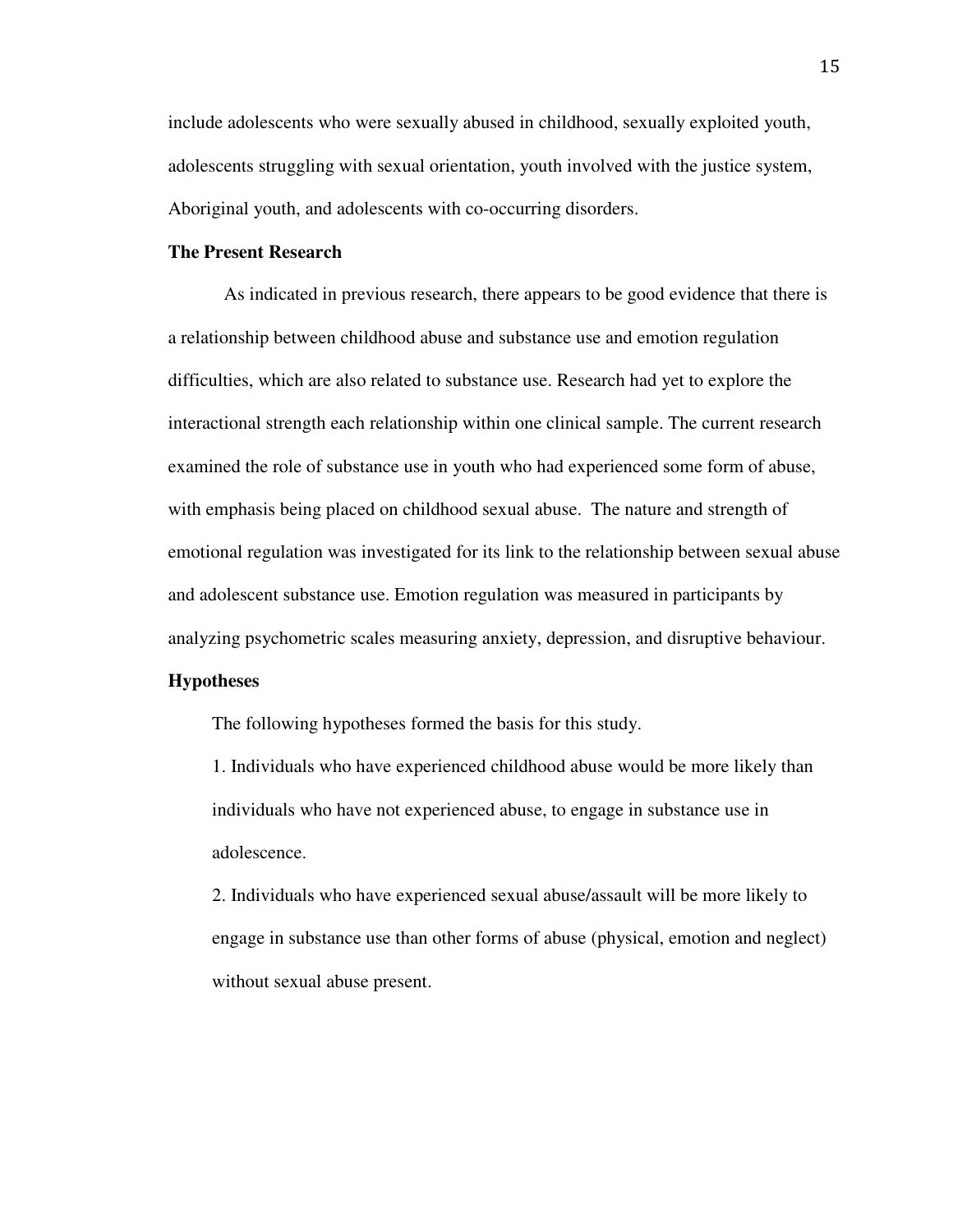3. Participants who have experienced childhood abuse will show higher rates of emotion dysregulation measured by higher scores on anxiety, depression and disruptive behaviour than individuals without a history of childhood abuse. 4. Participants engaging in substance use will be more likely to experience higher levels of emotion dysregulation than individuals not engaging in substance use

#### **Method**

#### **Participants**

Participant information was generated from the interRAI Child and Youth Mental Health (ChYMH) Instrument (4-18 years) and Adolescent Supplement to the ChYMH (12-18 years) for children and youth who had received community based services from any one of 28 sites across Southern Ontario and from one residential treatment resource.

**Descriptives.** Participant demographic and clinical characteristics are displayed in Table 1. Participants were comprised of 268 children and youth between the ages of 12 and 19 years ( $M = 14.47$ , SD = 1.73). Fifty-nine percent of participants identified as male and 41% as female. Eighty-seven percent of participants were under the legal guardianship of a parent and 84% were living with a parent or guardian prior to their being seen for counselling or admitted to the residential treatment program. Twenty-three percent had indicated at least one stay in a foster care placement, and half of those experienced more than one placement stay. Participants seeking outpatient mental health services in community-based settings made up two thirds of the total sample, with the remainder (33%) indicating their current admission was within a residential treatment program.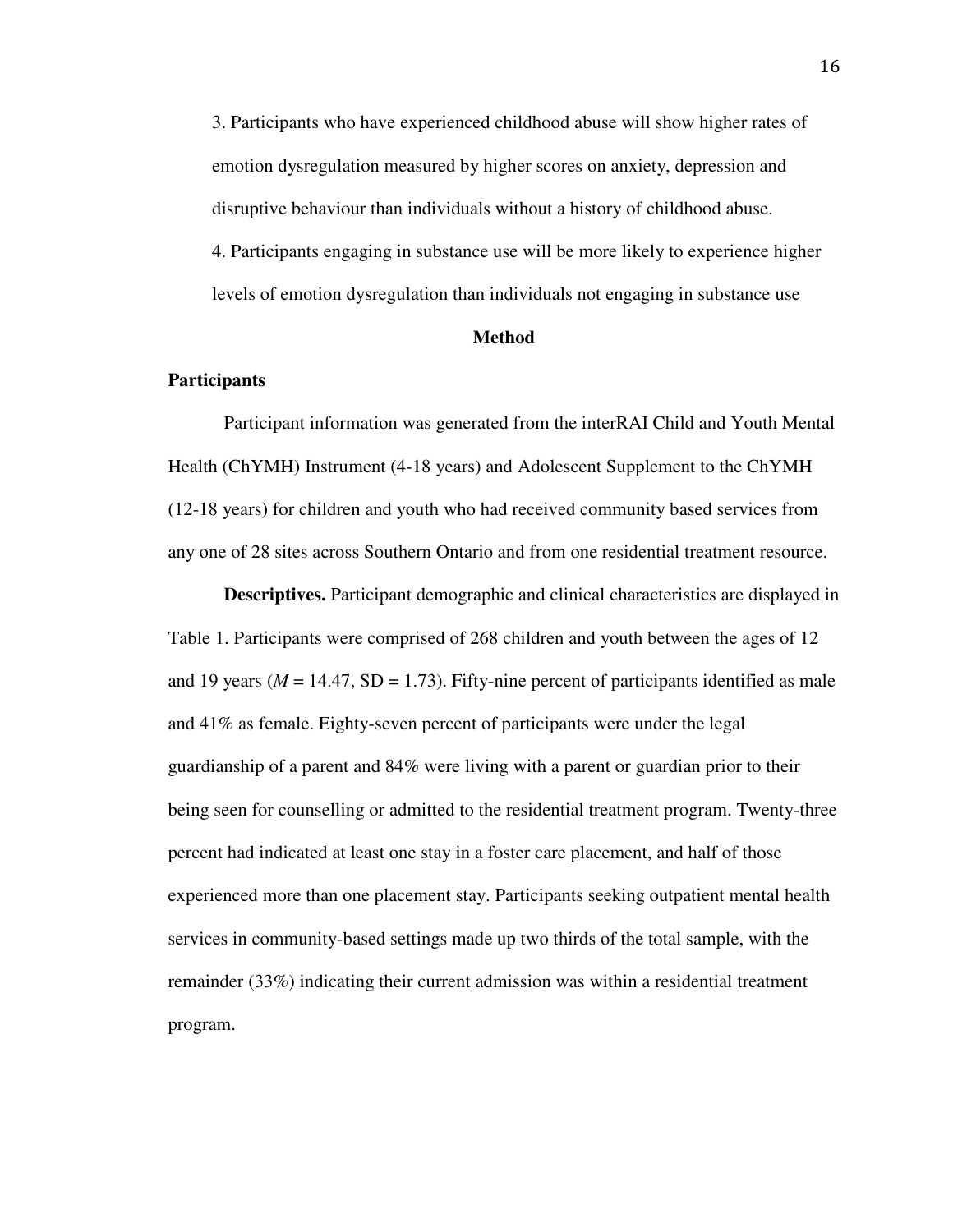**Types of Abuse.** Participant abuse characteristics are summarized in Table 2. Almost half of all participants (n=125) indicated experiencing at minimum one type of abuse at some point during their childhood. Forty participants (15%) indicated being sexually victimized at least once in their lives; 55 participants (21%) experienced physical abuse; 99 (37%) had experienced emotional abuse; and 56 (21%) of the participants had been abandoned/ neglected by a parent.

**Substance Use.** Fifty-four participants indicated using a substance at some point in their life that included alcohol, marijuana, inhalants, hallucinogens, crack or cocaine, stimulants, opiates, or prescription medication used inappropriately whereas the majority of the sample (79.9%) claimed no history of substance use. Sixteen participants ( $6\%$ ) indicated a problem with addiction or dependency on substances as reason for seeking services. Marijuana accounted for 85% (n=46) of participant substance use; 59% indicating use within the last 30 days of the assessment date. Participant substance use characteristics are summarized in Table 3.

#### **Measures**

**InterRAI Child and Youth Mental Health.** The InterRAI ChYMH (Stewart, Hirdes et al., 2015) is an extensive and multidisciplinary mental health assessment measure reflecting psychiatric, social, environmental, medical histories that uses a modular format comprised of a core assessment for children ages 4-18 who are accessing services in community (outpatient) or residential (inpatient) settings (Stewart, Currie, Arbeau, Leschied, & Kerry, in press). The InterRAI approach to assessment uses a methodical and comprehensive approach to complete the assessment in effectively integrating all information including: observations of client, obtaining information from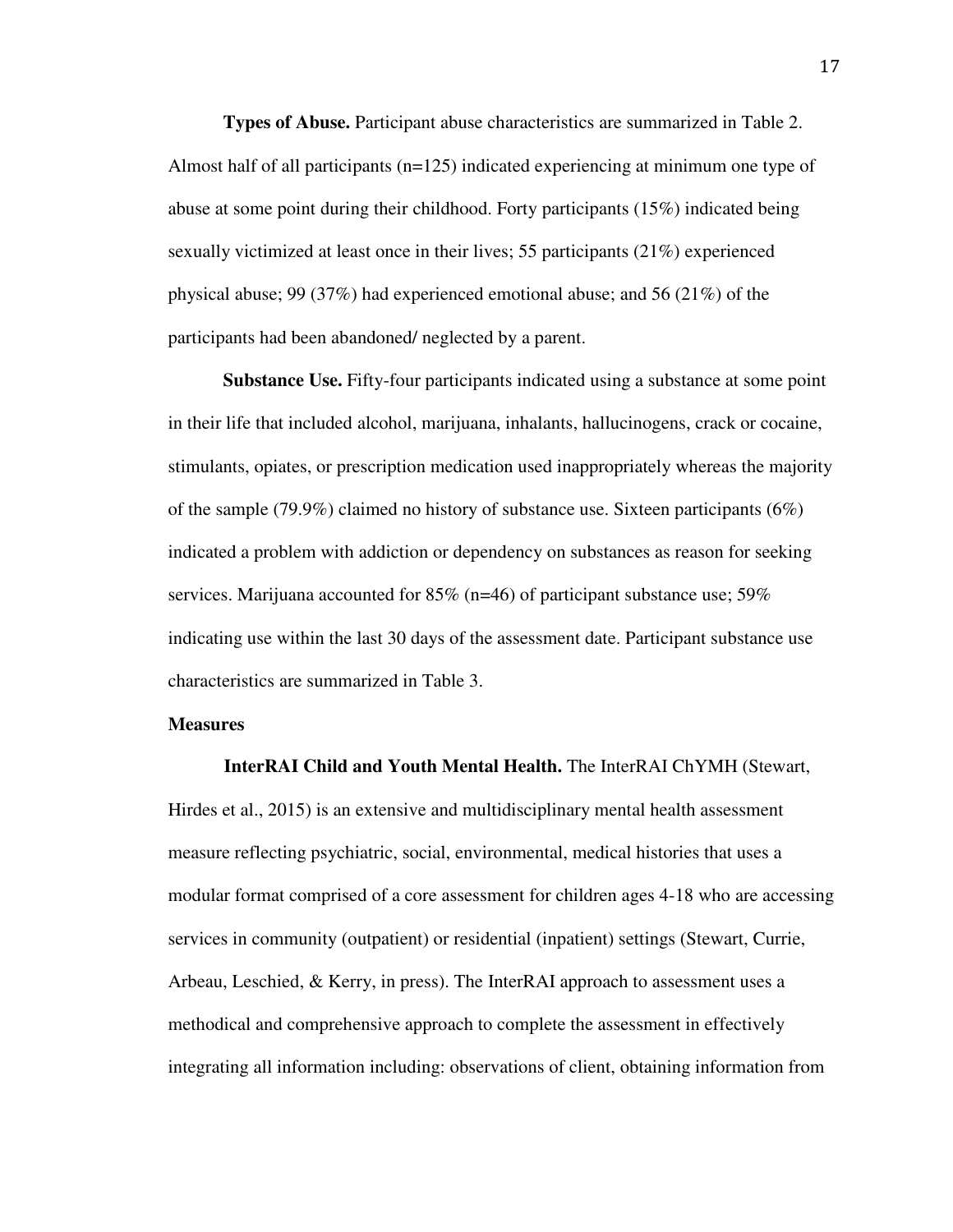multiple sources and using clinical judgment to synthesize the information accordingly (Stewart et al., 2015). The InterRAI ChYMH contains domains evaluating intake and initial history, mental state indicators, behaviours and stress/trauma. The current study only used the data collected from the initial assessments. Information was generated from both the inpatient and outpatient versions of the ChYMH.

*Demographic variables* were evaluated through the ChYMH include: *Identification Information* reflecting age at assessment, gender, legal guardianship, and assessment method and *Intake and Initial History* including history of foster placement and living arrangement.

*Abuse variables* were found within the *Stress and Trauma* section of the ChYMH, which included adverse life events: sexual, physical, emotional abuse and abandonment/neglect were selected for the current study.

*Clinical sub-scales* were also used in addition to the inclusive data listed above, measurement of *anxiety*, *depression*, and *disruptive behaviours* was utilized to measure symptoms of emotion dysregulation through previously validated sub-scales (Stewart, Currie, Arbeau, Leschied, & Kerry, In Press). These continuous scales were considered as a measurement of emotion regulation. The following are the names of the scales and range of scores provided. Higher scores were indicative of more elevated symptoms: Anxiety Scale (0 to 36); Depressive Severity index (0 to 36); and Disruptive Behaviour Scale (0-16).

The *Anxiety Scale* is comprised of eight items from the Mental State Indicator Section of the ChYMH and includes the following: repetitive anxious complaints/ concerns (non health related); unrealistic fears; obsessive thoughts; compulsive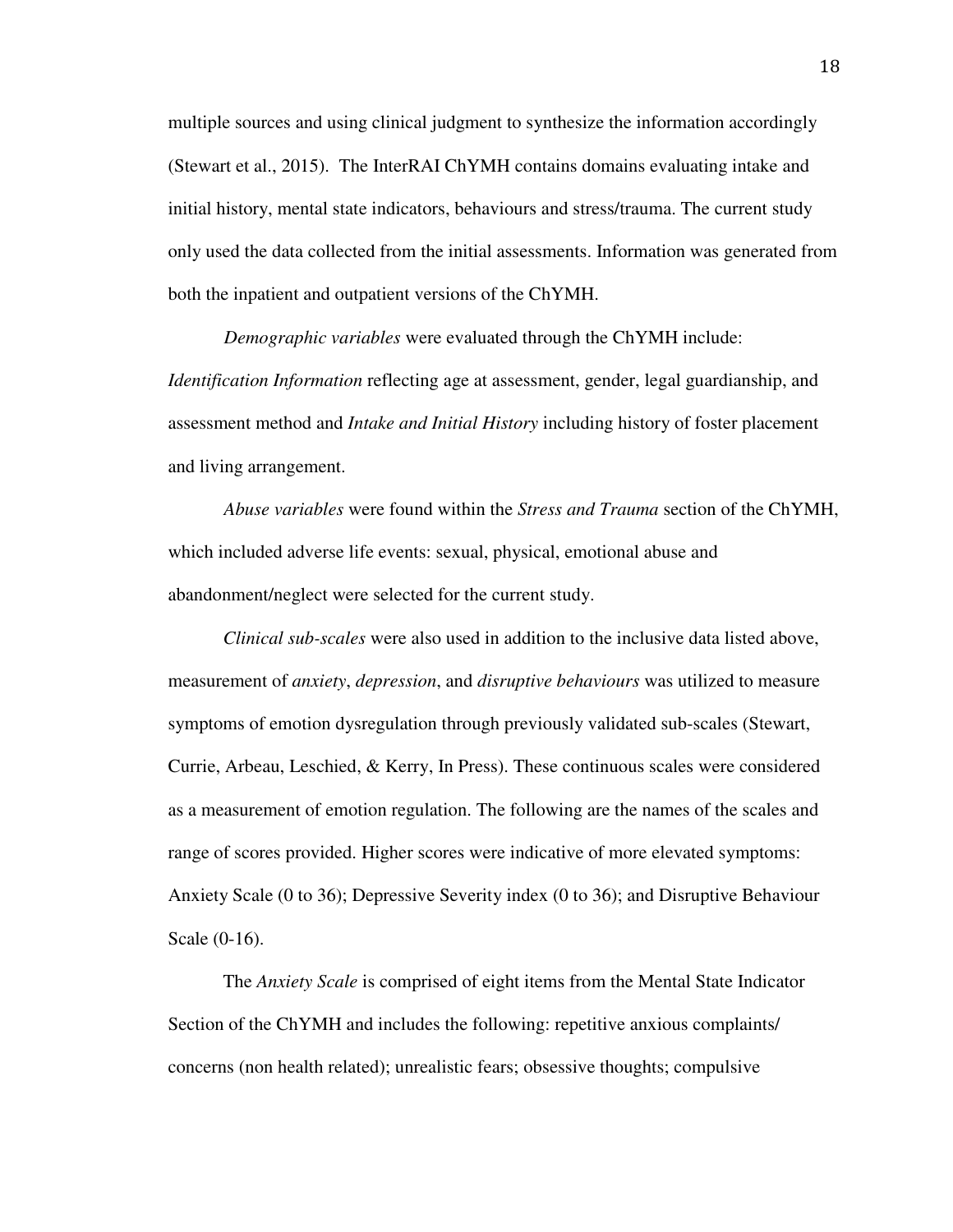behaviour; intrusive thoughts or flashbacks; episodes of panic; nightmares; and hypervigilance.

The *Depressive Severity Index* is comprised of nine items from the Mental State Indicator Section of the ChYMH including: sad, pained, or worried facial expressions; crying, tearfulness; made negative statements; self deprecation; expressions of guilt or shame; expressions of hopelessness; irritability; lack of motivation; and withdrawal from activities of interest.

The *Disruptive Behaviour Scale* is comprised of four items from the Mental State Indicator Section and Behaviour Section of the ChYMH and includes: socially inappropriate or disruptive behaviour; destructive behaviour towards property; outburst of anger; and child/youth removed due to disruptive behaviour (For further information regarding the described scales see Appendix 1).

#### **InterRAI Adolescent Supplement - Child and Youth Mental Health.** The

InterRAI Adolescent Supplement to the ChYMH (Stewart, Hirdes et al., 2015) is an additional assessment supplement made available for clients who are 12 years of age or older and who exhibit mental health, intellectual and developmental needs and who are receiving community-based or inpatient/residential services. Children and youth younger than 12 years and who are engaged in activities more common in adolescence, such as substance use and sexualized behaviours are also required to complete the additional supplement (Stewart, Hirdes et al., 2015).

*Substance use variable* was assessed within the Substance Abuse or Excessive Behaviour section. This included: Alcohol use in last 30 days; inhalants; hallucinogens; cocaine or crack; stimulants; opiates; cannabis; and over the counter medication.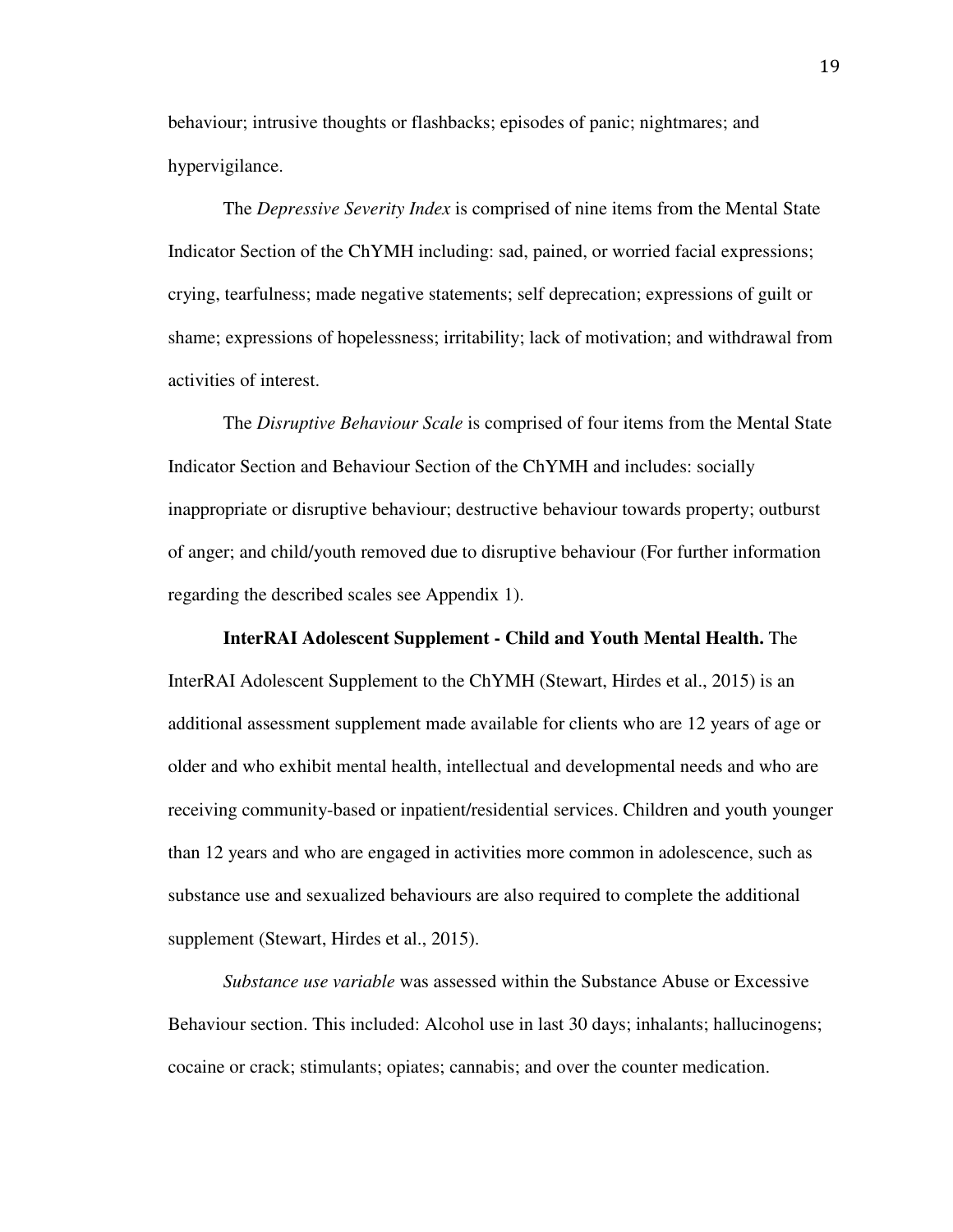### **Procedures**

 Data was obtained for this study through a database generated by the lead interRAI fellow for the Child and Youth Suite of Instruments, which also included 28 Child and Youth Mental Health sites. Participants were either assessed as an inpatient  $(n=90)$  or outpatient client  $(n=178)$  and assessment took place either in person or over the phone by a trained assessor at one of the CYMH sites. The present study utilized data obtained through the interRAI ChYMH Instrument and the Adolescent Supplement. Participant data was included in the study based on two criteria: (1) A specific age demographic population (12-19 years); and (2) completing the Adolescent Supplement to the ChYMH.

Data directly related to the current study extracted from the ChYMH included items from: Section A – *Identification Information* (age at assessment, gender, legal guardianship); Section B *– Intake and Initial History* (history of foster placement, living arrangement); Section C – *Mental State Indicators* (mood disturbance, anxiety); Section F – Behaviour; Section N – *Stress and Trauma* (life events: sexual, physical, emotional abuse, and abandonment/neglect). Information extracted from the Adolescent Supplement included Section B – Substance Abuse or Excessive Behaviour (Alcohol, cannabis, other illegal substances, over the counter medication).

 In addition to the inclusive data listed above, measures of *anxiety*, *depression*, and *disruptive behaviours* through previously validated scales were considered as the measurement of emotion regulation. The following are the names of the scales and range of scores provided where higher the score indicates more symptoms: Anxiety Scale (0 to 36); Depressive Severity index (0 to 36); and Disruptive Behaviour Scale (0-16).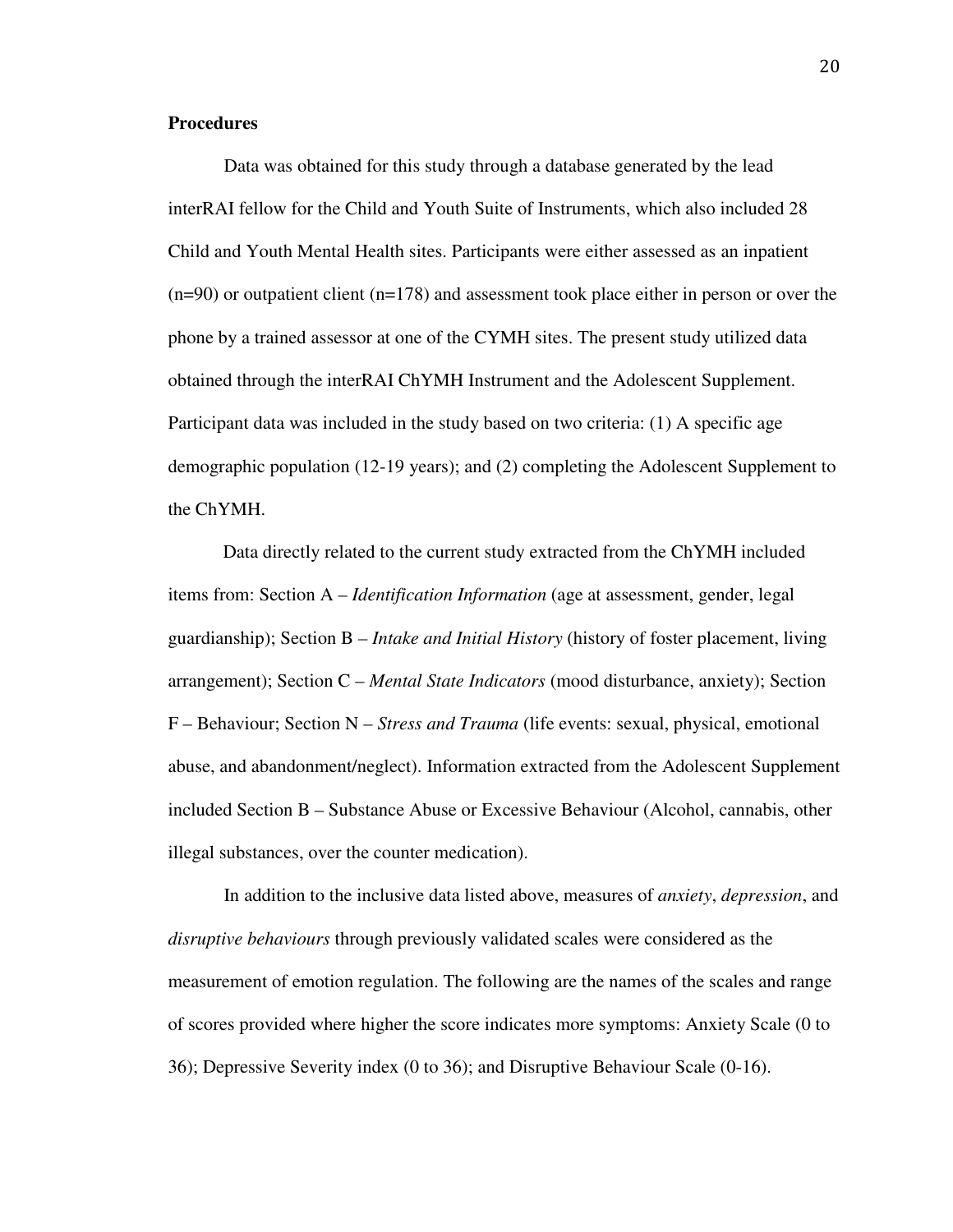#### **Statistical Analyses**

Correlational analyses were conducted to determine the strength of relationship between the following grouping variables: 1) Gender and Substance Use; 2) Any Abuse Type Present and Substance Use; 3) Sexual Abuse Present and Substance Use and 4) Any Abuse Type Present but not Sexual Abuse and substance use. To evaluate the significance of emotion regulation on this relationship, a series of t-tests were used to evaluate scores on the three scales used (anxiety, depression and disruptive behaviour) to infer levels emotion dysregulation. Differences between all Present and Not Present Groups within the study were analyzed on each scale. Due to unequal sample sizes, a random deletion of cases through data analysis software was required for each test, therefore reducing the sample size.

#### **Results**

The purpose of these analyses was to determine the strength of the relationship between the various identified variables of abuse and engagement in substance use in adolescence. Emotion regulation was evaluated as a possible risk factor for increasing the likelihood of substance use and was hypothesized based on past literature that individuals who have experienced abuse are more likely to have increased emotion regulation difficulties. Results are reported for 268 participants who completed both the ChYMH and Adolescent Supplement to the ChYMH. The hypotheses were tested using correlational and inferential analyses. The alpha was set at .05 for all analyses.

 Prior to conducting analyses, the database was examined for missing data. To create a desired dataset, cases were selected based on inclusive age, 12-19 years, with the Adolescent Supplement assessment triggered variable,  $1 = Yes/0 = No$ , which indicated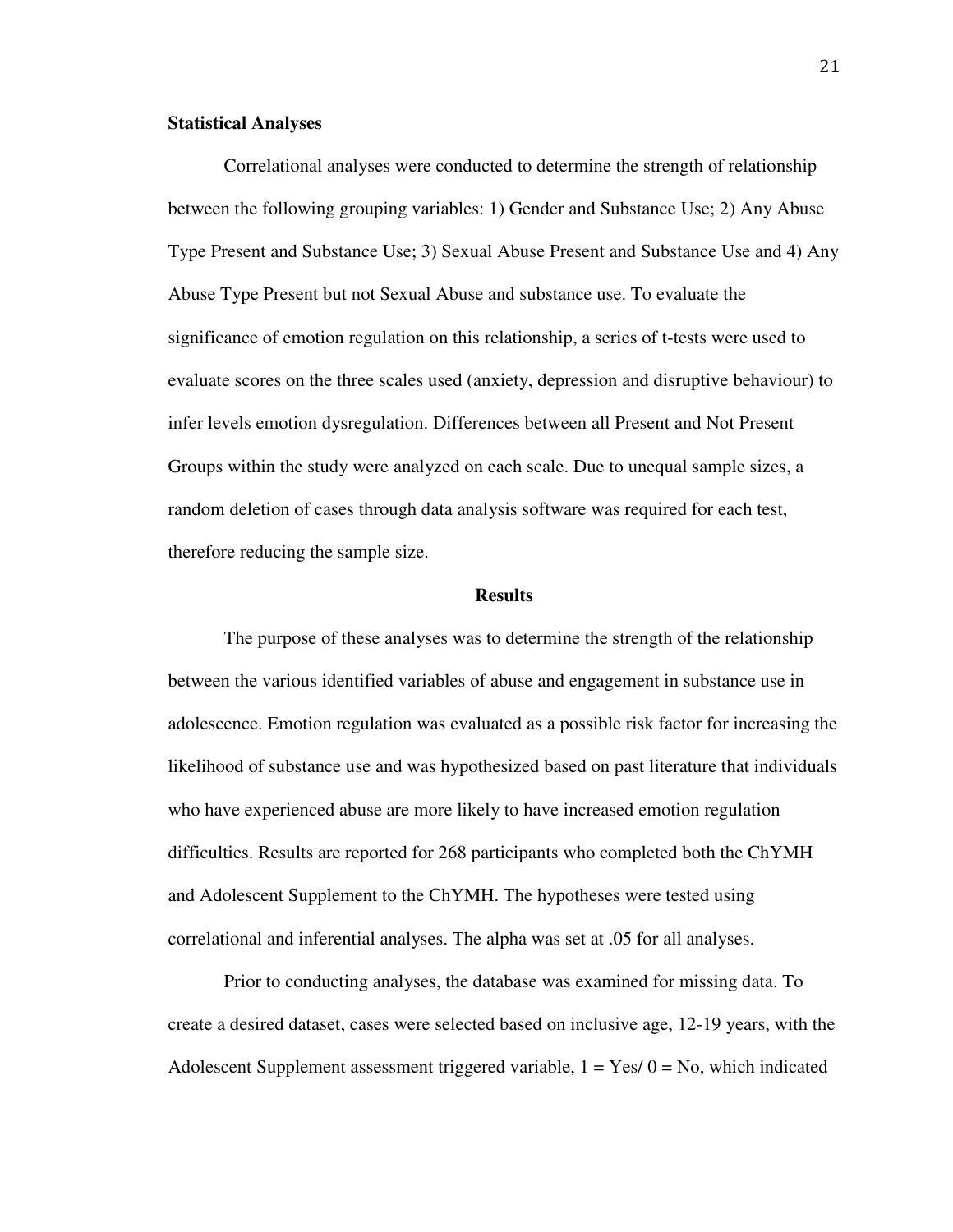that the Adolescent Supplement had been completed. Although the dataset that was generated with these inclusive variables suggested a sample of 270, upon closer examination there were two cases in which the Adolescent Supplement had been triggered as being completed but was not available. These two cases were removed and 268 participants remained. All other assessment information was collected with the exception of missing variables in the Assessment Method variable, where almost 20% were unrecorded within the database. It is unknown at this time if there are any other missing variables within the dataset as suggested by the two cases. In both cases, variables within the Adolescent Supplement that were unanswered were included as "0" and not left blank which would have been indicative of a missing variable.

#### **Hypothesis 1**

**Substance Use and Any Abuse.** To measure whether there was a significant relationship between the presence of childhood abuse and use of substances in adolescence, a subgroup of *Any Type of Abuse* was created which was inclusive of any occurrence of sexual, physical, emotional abuse and neglect/abandonment. An additional subgroup of substance use was created which was inclusive of alcohol use in the past 30 days, over the counter drugs in last 90 days and lifetime use of inhalants, hallucinogens, cocaine or crack, stimulants, opiates, and cannabis. (See Table 4 for correlations and values).

A correlational analysis was performed to determine the strength of relationship between Any Abuse Present Group (n=125) and Substance Use Group (n=54) and found that participants who experienced at least one form of abuse during their lifetime  $(n=32;$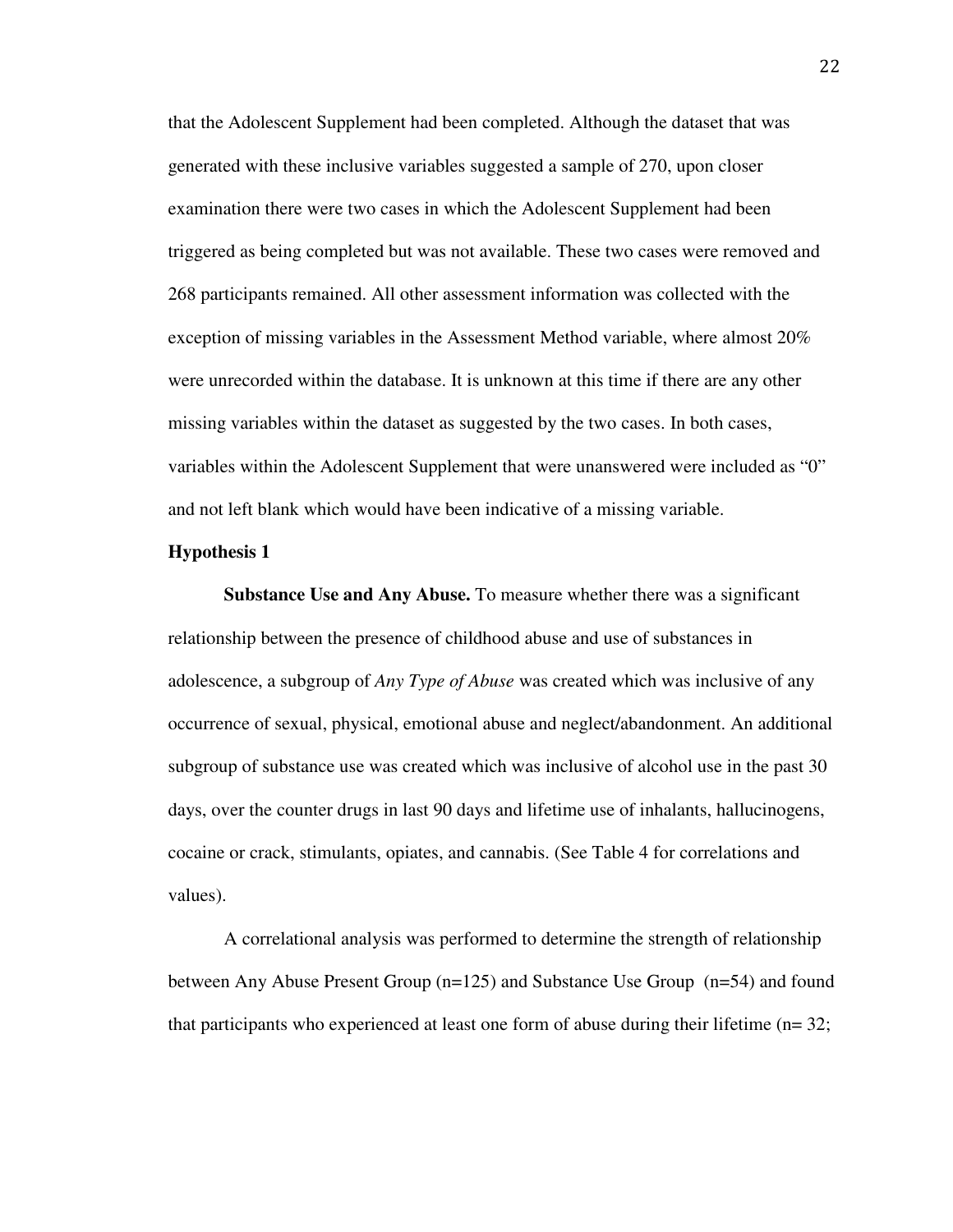26%), were more likely to engage in substance use than participants who indicated no occurrence of childhood abuse (n=22; 15%), (Phi =  $0.127$ , p <  $.05$ ).

#### **Hypothesis 2**

**Substance Use and Sexual Abuse.** To assess whether there was a significant relationship between the presence of sexual abuse and the use of substances, the variable *Substance Use Present* was compared between the *Sexual Abuse Present* sample and the non-sexually abused sample.

A correlational analysis was performed to determine strength of relationship between *Sexual Abuse Present* (n=40) group and *Substance Use Present* group and found that participants who had experienced sexual abuse which included 45% of the sample were more likely to engage in substance use (Phi =  $0.259$ ,  $p < .001$ ) than participants where sexual abuse was not present which reflected 16% of the sample. To evaluate the relationship of sexual abuse and substance use further, a subgroup of *Any Type of Abuse Not Sexual* was created which was inclusive of any occurrence of physical abuse, emotional abuse and neglect/abandonment but excluded participants who had experienced sexual abuse. The relationship between *Any Type of Abuse Not Sexual* and *Substance Use Present* was also evaluated.

A correlational analysis was performed to determine strength of relationship between *Any Type of Abuse Not Sexual* (n=85) group and *Substance Use Present* group and found that the relationship between participant group who had experienced at least one form of abuse but not sexual abuse and substance use engagement was not statistically significant compared to rest of the sample (Phi =  $-0.063$ , p  $>0.05$ ), so is not generalizable to the population.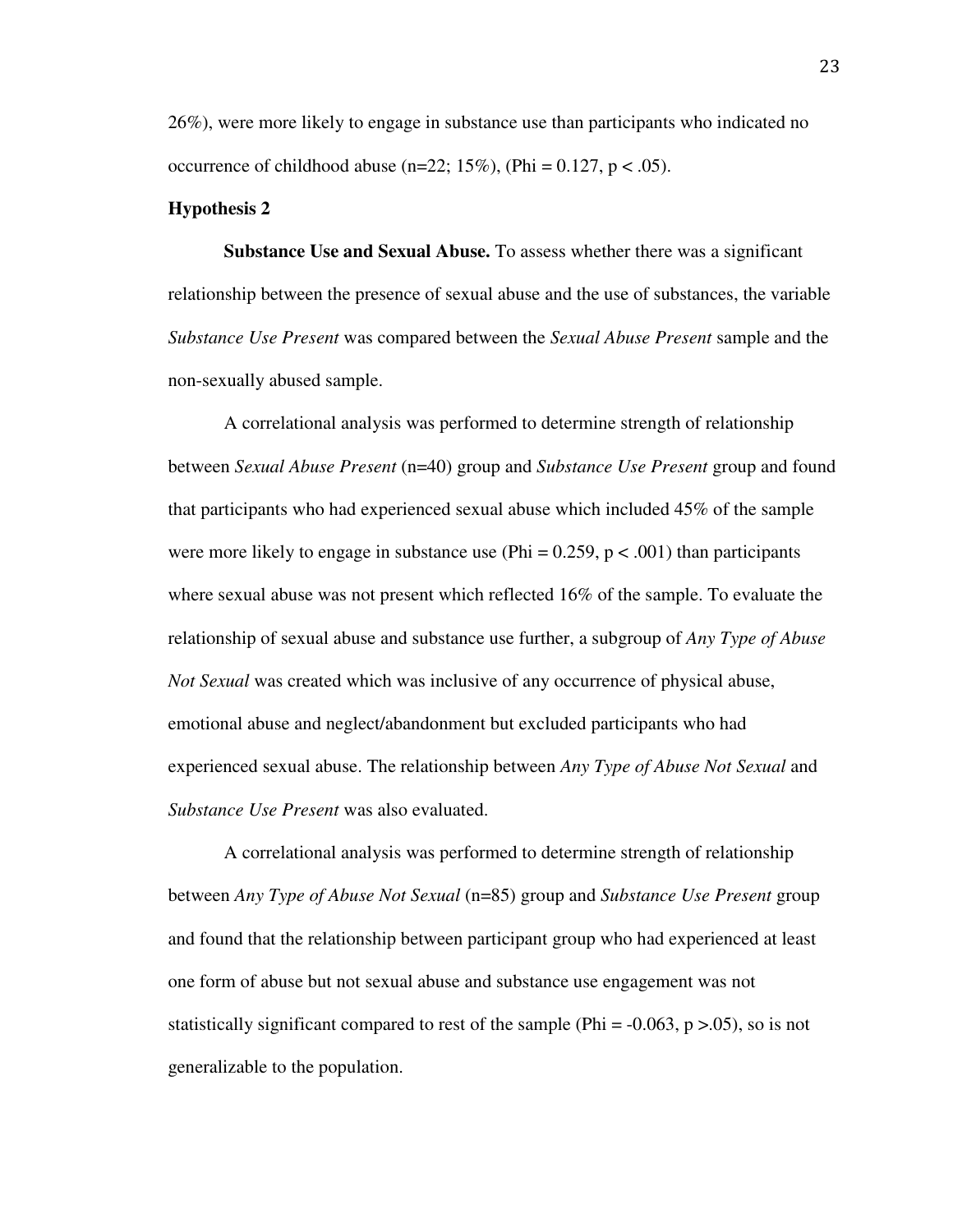### **Hypothesis 3**

**Any Abuse and Emotion Regulation.** To evaluate whether individuals reporting past childhood abuse report higher rates of emotion dysregulation than individuals without a history of childhood abuse, an independent samples t-test was used to compare group mean scores on anxiety, depression and disruptive behaviour scales.

Due to the assumptions of equal variances when using independent-samples *t*  tests, a group entitled *No Type of Abuse Present* was established from 125 of randomly selected from the sample of participants reporting no history of childhood abuse. The previously established group *Any Type of Abuse Present* was compared to the *No Type Abuse Present* to evaluate for significant differences in reported emotion regulation.

Using an alpha level of .05, an independent-samples *t* test was conducted to evaluate whether the groups *No Type of Abuse Present* and *Any Type Abuse Present* differed significantly on scores of the anxiety scale. The test was significant,  $t(248) = -$ 3.166, *p* < .01. The 95% confidence interval for the Anxiety Scale mean ranged from - 3.32 to -.774. An examination of the group means indicate that *Any Type of Abuse Present* ( $M = 8.13$ ,  $SD = 5.187$ ) received significantly higher scores on anxiety symptoms than did *No Type Abuse Present* ( $M = 6.08$ ,  $SD = 5.041$ ). Further, Cohen's effect size value  $(d = .40)$  suggested a small to moderate practical significance.

Next, the *No Type of Abuse Present* group was compared to the *Any Type Abuse Present* group to evaluate if the two groups differed significantly on scores of depression. The test was significant,  $t(248) = -2.408$ ,  $p < .05$ . The 95% confidence interval for the Depression Severity Index mean ranged from -4.101 to -.411. An examination of the group means indicate that *Any Type of Abuse Present* (*M* = 14.43, *SD* = 7.433) received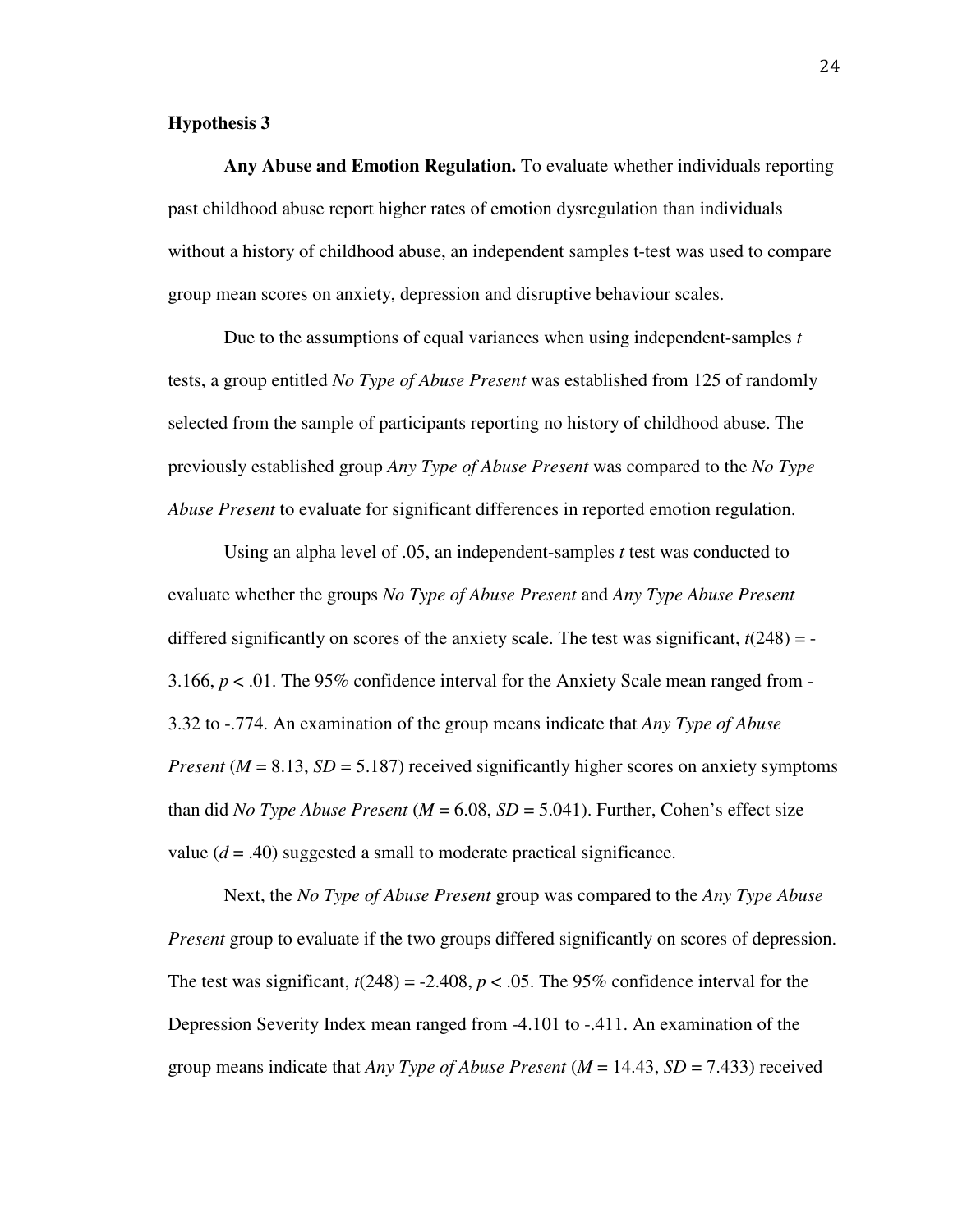significantly higher scores on depressive symptoms than did *No Type Abuse Present* (*M* = 12.18,  $SD = 7.381$ ). Further, Cohen's effect size value ( $d = .30$ ) suggested a small to moderate practical significance.

Disruptive behaviours were then evaluated for differences between the *No Type Abuse Present* and *Any Type of Abuse Present* groups to evaluate if the two groups significantly differed. The test was significant,  $t(248) = -3.208$ ,  $p < .01$ . The 95% confidence interval for the Disruptive Behaviour Scale mean ranged from -1.43 to -.343. An examination of the group means indicate that *Any Type of Abuse Present* (*M* = 3.26, *SD* = 2.276) received significantly higher scores on disruptive behaviours than did *No Type Abuse Present* ( $M = 2.38$ ,  $SD = 2.097$ ). Further, Cohen's effect size value ( $d = .40$ ) suggested a small to moderate practical significance (See Table 5 for summary of statistics).

#### **Hypothesis 4**

**Substance Use and Emotion Regulation.** To evaluate whether individuals engaging in substance use will be more likely to experience higher levels of emotion dysregulation than individuals not engaging in substance use, independent samples t-test analyses were conducted, comparing group mean scores on anxiety, depression and disruptive behaviour scales.

Just as the previous analysis, assumptions of equal variances required a comparison group of 54 randomly selected participants with no reported substance use from the sample and was labeled *No Substance Use Present*. *No Substance Use Present* group was compared to the previously established group *Any Substance Use Present* to evaluate for significant differences in reported emotion regulation.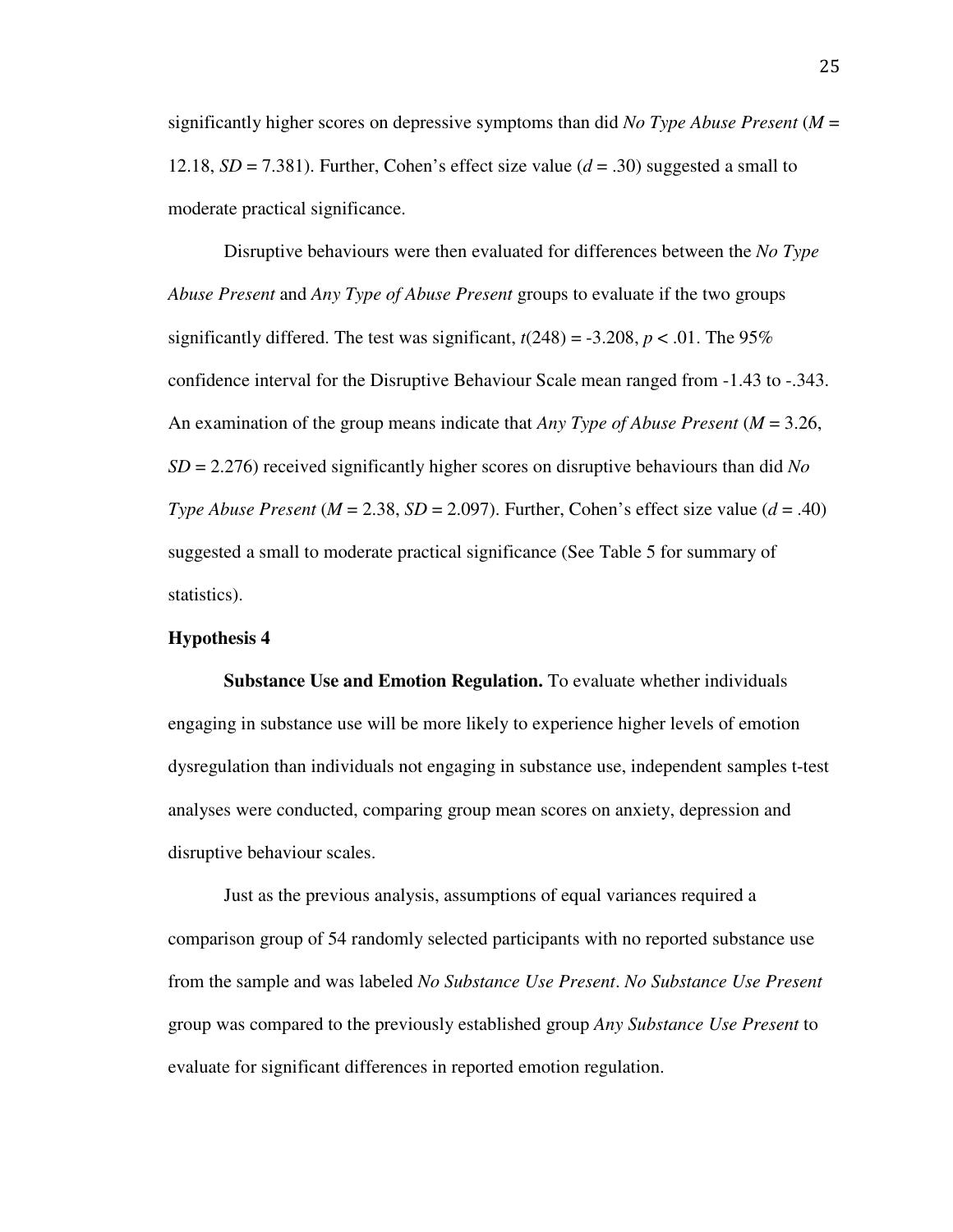Using an alpha level of .05, an independent-samples *t* test was conducted to evaluate whether the *No Substance Use Present* group of participants differed significantly on scores of anxiety compared to the *Any Substance Use Present* group. The test was significant,  $t(106) = -2.296$ ,  $p < .05$ . The 95% confidence interval for the Anxiety Scale mean ranged from .301 to 4.106. An examination of the group means indicate that *Any Substance Use Present*  $(M = 6.13, SD = 3.929)$  received significantly lower scores on anxiety symptoms than did the *No Substance Use Present* group (*M* = 8.33,  $SD = 5.857$ ). Further, Cohen's effect size value ( $d = .44$ ) suggested a small to moderate practical significance.

Next, the *No Substance Use Present* group was compared to *Any Substance Use Present* group to evaluate if they differed significantly on scores of depression. The test was not significant,  $t(106) = -1.579$ ,  $p > .05$ . The 95% confidence interval for the Depression Severity Index mean ranged from -4.804 to .544 An examination of the group means indicate that although no significant difference was found, *Any Substance Use Present* ( $M = 15.11$ ,  $SD = 6.546$ ) received lower scores on depressive symptoms than did *No Substance Use Present* (*M* = 12.98, *SD* = 7.520). Further, Cohen's effect size value (*d*  = .30) suggested low practical significance.

Disruptive behaviours were then evaluated for differences between the *No Substance Use Present* and *Any Substance Use Present* groups to evaluate if the two groups significantly differed. The test was not significant, *t*(106) = .615, *p* > .05. The 95% confidence interval for the Disruptive Behaviour Scale mean ranged from -.557 to 1.096. An examination of the group means indicate that although there was no significant difference between groups, *Any Substance Use Present* (*M* = 2.70, *SD* = 1.880) received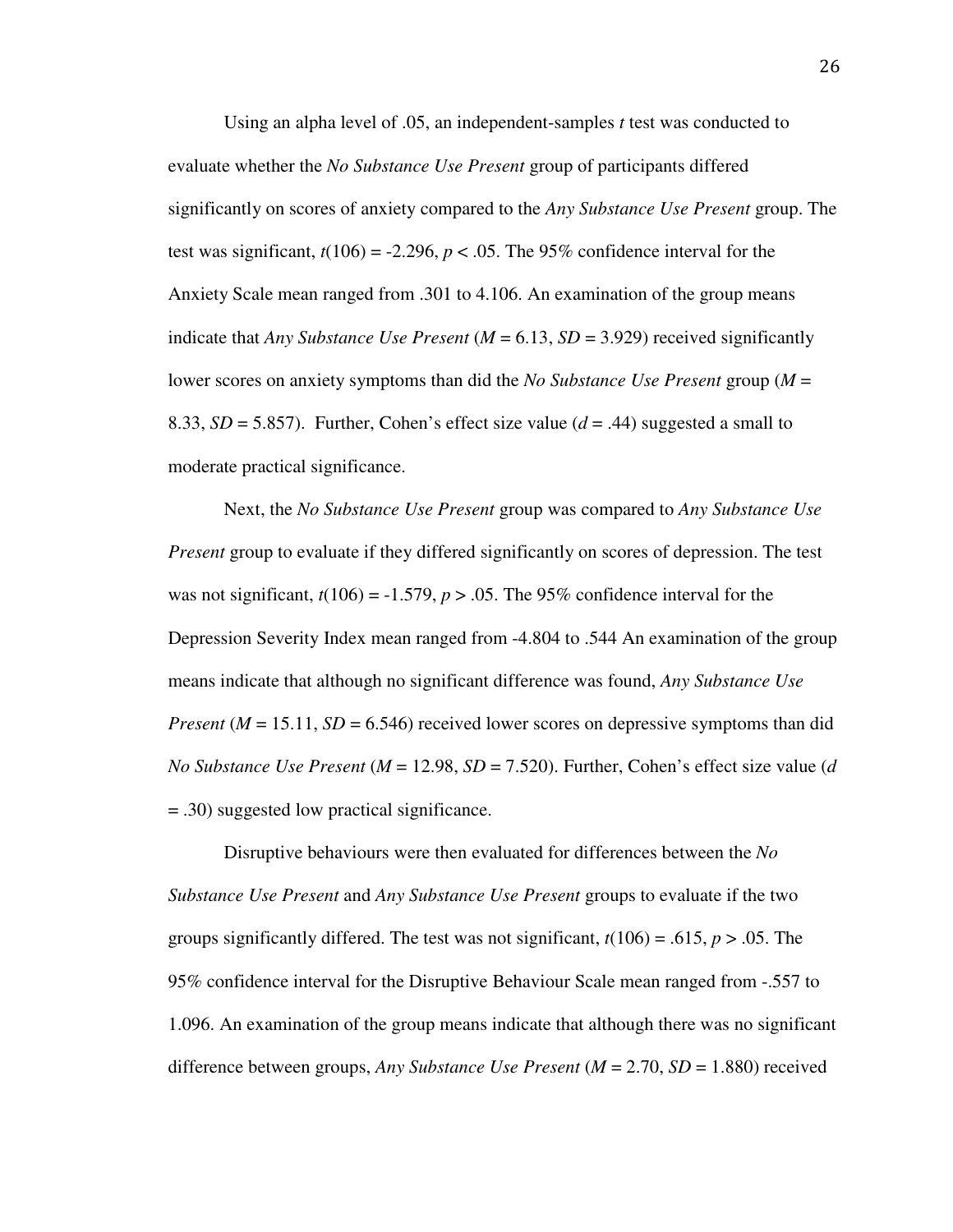lower scores on disruptive behaviours than did *No Substance Use Present* (*M* = 2.96, *SD*  = 2.465). Further, Cohen's effect size value (*d* = .12) suggested low practical significance (See Table 6 for summarization of statistics).

**Other Types of Abuse Not Sexual and Emotion Regulation.** A comparison group of 85 randomly selected participants with no reported history of neglect, or emotional and physical abuse were selected from the sample and was labeled *No Emotional/Physical/Neglect Present*. *No Emotional/Physical/Neglect Present* group was compared to the previously established group *Other Types of Abuse Not Sexual* to evaluate for any significant differences in reported emotion regulation.

Using an alpha level of .05, an independent-samples *t* test was conducted to evaluate whether the *No Emotional/Physical/Neglect Present* group of participants differed significantly on scores of anxiety compared to the *Other Types of Abuse Not Sexual* group. The test was significant,  $t(168) = -3.611$ ,  $p < .001$ . The 95% confidence interval for the Anxiety Scale mean ranged from -4.185 to -1.226. An examination of the group means suggested that *Other Types of Abuse Not Sexual* (*M* = 8.19, *SD* = 5.472) received significantly higher scores on anxiety symptoms than did the *No Emotional/Physical/Neglect Present* group (*M* = 5.48, *SD* = 4.219). Further, Cohen's effect size value  $(d = .55)$  suggested a moderate practical significance.

Next, the *No Emotional/Physical/Neglect Present* group was compared *Other Types of Abuse Not Sexual* group to evaluate if scores of depression differed significantly. The test was significant,  $t(78) = -2.400$ ,  $p < .05$ . The 95% confidence interval for the Depression Severity Index mean ranged from -5.082 to -.494. An examination of the group means indicated that *Other Types of Abuse Not Sexual* (*M* = 14.80, *SD* = 7.767)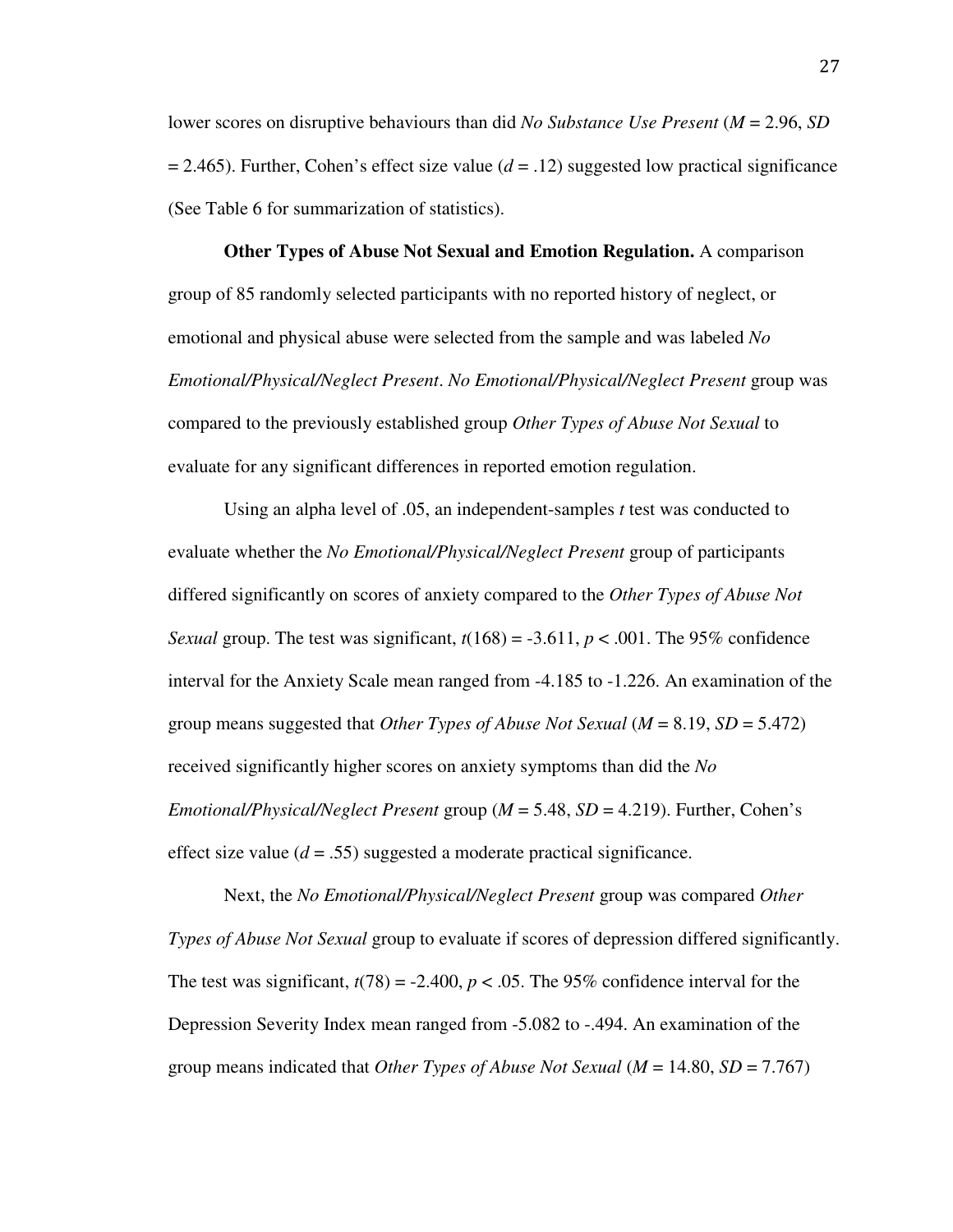received significantly higher scores on depressive symptoms than did the *No Emotional/Physical/Neglect Present* group (*M* = 12.01, *SD* = 7.377). Further, Cohen's effect size value  $(d = .37)$  suggested a small to moderate practical significance.

Disruptive behaviours were then evaluated for differences between the *No Emotional/Physical/Neglect Present* and *Other Types of Abuse Not Sexual* groups to evaluate if the two groups significantly differed. The test was significant, *t*(168) = -3.268, *p* < .001. The 95% confidence interval for the Disruptive Behaviour Scale mean ranged from -1.793 to -.443. An examination of the group means indicated that the *Other Types of Abuse Not Sexual* (*M* = 3.48, *SD* = 2.433) received significantly higher scores on disruptive behaviours than did *No Emotional/Physical/Neglect Present* (*M* = 2.36, *SD* = 2.005). Further, Cohen's effect size value  $(d = .44)$  suggested a small to moderate practical significance (See Table 8 for summary of statistics).

#### **Discussion**

The current study evaluated the relationship between child abuse and substance use engagement in a sample of adolescent participants who were involved in the mental health system. The primary purpose of this research was to evaluate the likelihood of substance use in adolescent participants who reported a history of abuse, specifically sexual abuse. Additionally, this study also examined the interactional role of emotion regulation and childhood abuse and substance use to determine the extent to which emotion regulation difficulties play a significant role in predicting later substance use in adolescence. The primary stated hypotheses were tested; the results are discussed below by hypotheses.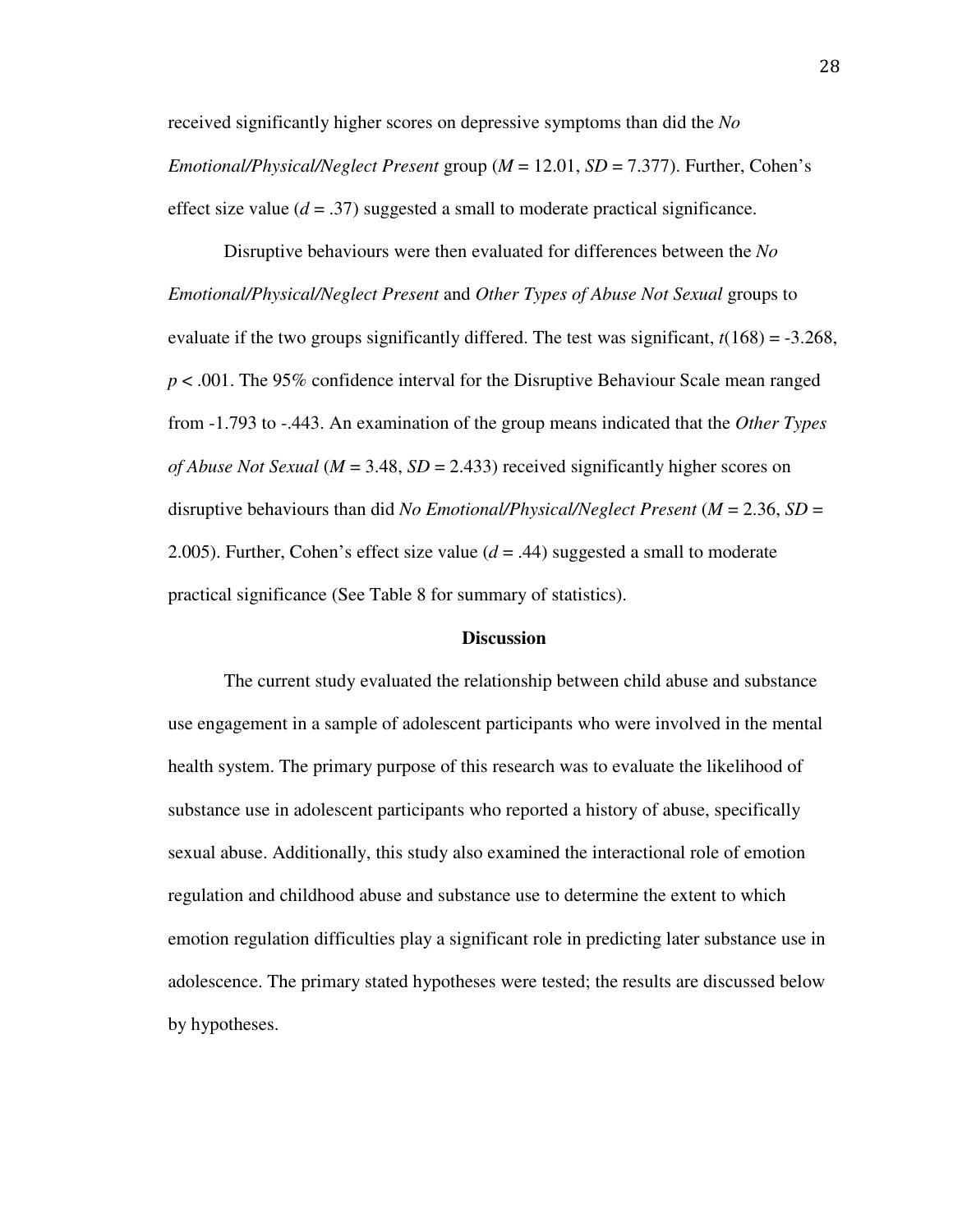**Childhood Abuse and Adolescent Substance Use.** A significant correlation was found between individuals who reported a history of childhood abuse and engagement in substance use. In support of prior research, results showed that adolescents reporting substance use were also more likely (60%) to report experiencing at least one form of abuse.

**Sexual Abuse and Substance Use.** There was a significant correlation between individuals who have experienced sexual abuse/assault and engagement in substance use. Supporting the proposed hypothesis, 45% of individuals reporting sexual abuse were engaging in some form of substance use, whereas only 15.8% of participants reporting no sexual abuse indicated engagement in substance use. Additionally, this result also supports the findings from the *National Center on Addiction and Substance Abuse* (CASA) indicating sexual abuse and physical abuse are more likely to be experienced by females and are strongly related to problems with substance use, where 28.2% of females engaged in substance use compared to 14.9% of males.

There was no significant correlation found between individuals reporting other forms of abuse (physical, emotion and neglect) without sexual abuse present compared to the rest of the sample inclusive of sexual abuse. Although this finding was not significant, participants reporting other forms of abuse exclusive of sexual abuse were actually less likely to engage in substance use than the rest of population.

This is a noteworthy finding since participants where sexual abuse is present (N=40) made up 60% of the group reporting substance use, individuals reported at least one form of abuse exclusive of sexual abuse  $(N=85)$  only comprised 25% of the substance use group. Also, in the Sexual Abuse Present group, almost half of the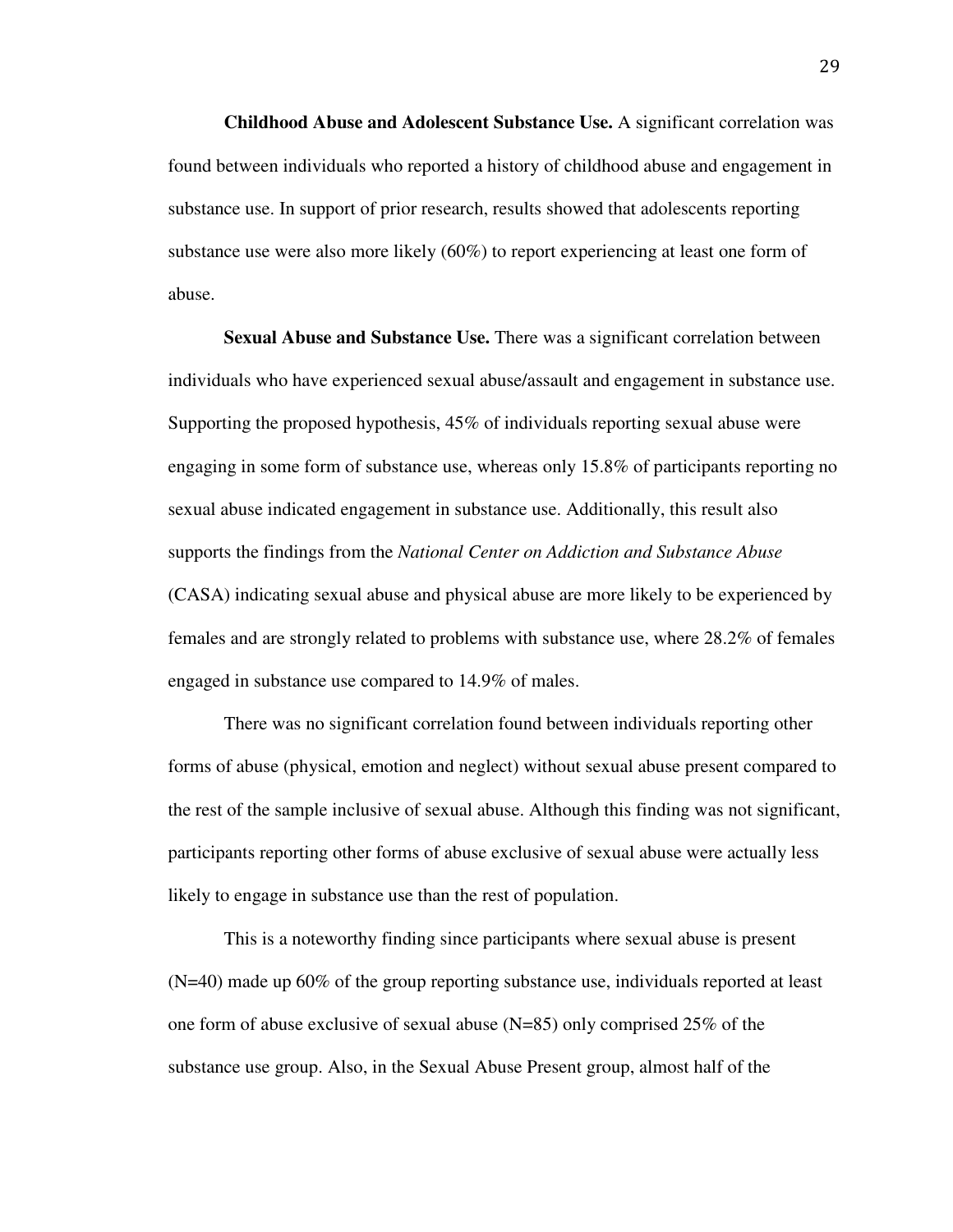participants (45%) were engaged in substance use, while only (16.5%) of participants in the Other Types of Abuse Not Sexual group reported substance use.

**Abuse and Emotion Regulation.** Results revealed significant mean differences in the emotion regulation scales among individuals who have experienced childhood abuse relative to individuals without a history of abuse. Participants reporting a history of abuse had significantly higher rates of anxiety, depression and disruptive behaviour than individuals reporting no history of abuse, suggesting that, as hypothesized, individuals who experienced abuse reported higher rates of emotion dysregulation than individuals without the presence of abuse.

**Substance Use and Emotion Regulation.** Results indicated there was a significant mean difference in substance use related to anxiety. This finding was non significant in regards to depression and disruptive behaviour. Contrary to the hypothesis, participants engaging in substance use had significantly lower levels of anxiety (M=6.13) than individuals not engaging in substance use (M=8.33), and also reported lower levels of disruptive behaviour. Although significant mean differences were not identified, depression scores were higher in the group engaging in substances (M=15.11) compared to the group reporting no substance use (M=12.98).

**Sexual Abuse and Emotion Regulation.** Results showed there were no significant mean differences between groups reporting a history of sexual abuse and groups reporting no occurrence of sexual abuse on any of the emotion regulation scales. Contrary to the hypothesis, participants reporting a history of sexual abuse had lower mean scores on the anxiety, depression, and disruptive behaviour scales.

30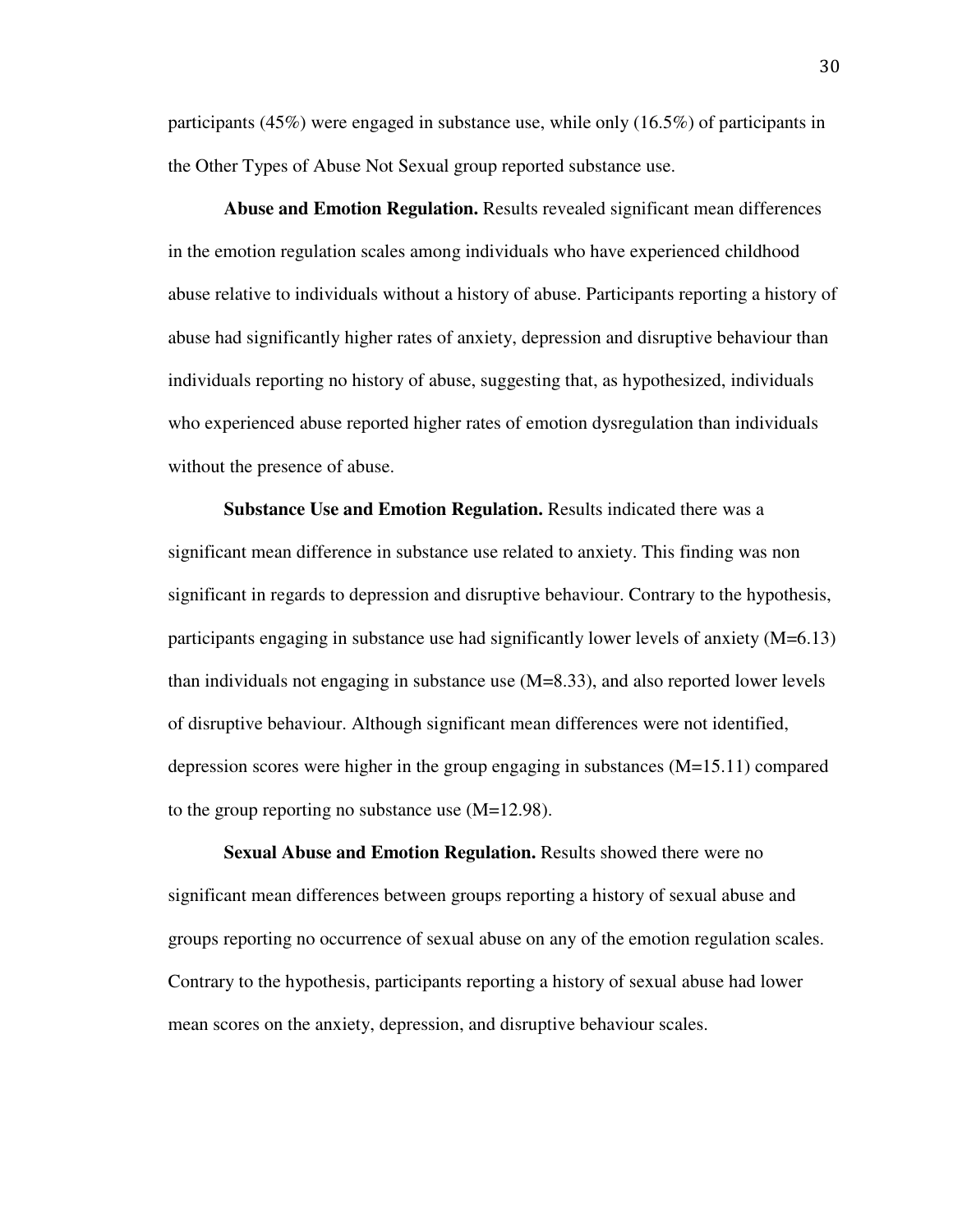Additionally, mean differences of participants reporting an occurrence of other forms of abuse that included physical, emotional and neglect without sexual abuse were compared to the comparison group inclusive of sexual abuse, identifying significant differences across all of the emotion regulation scales. Contrary to the proposed hypothesis, the *Other Types of Abuse Non Sexual* reported significantly higher mean scores than *No Emotional/Physical/Neglect Present* group, which was inclusive of sexual abuse.

It was predicted that individuals reporting an occurrence of sexual abuse would report higher scores on emotion dysregulation scales when compared to participants reporting other forms of abuse without sexual abuse present. An examination of the means reflected that, not only did *Sexual Abuse Present* receive lower scores compared to the comparison group; they also reported lower mean scores than the *Other Types of Abuse Not Sexual* group on all emotion regulation scales.

#### **Relevance of Findings**

In evaluating the self-medication hypothesis in the context of the sample of youth in this study, it appears that youth who had experienced any form of abuse exhibit both more internalizing (anxiety and depression) and externalizing (disruptive behaviours) behaviours, both of which are related to emotion dysregulation, when compared to children without a history of abuse. These participants were also more likely to engage substance use later in adolescence. Participants in this group were also reported significantly elevated emotion regulation difficulties as well as increased occurrence of substance use.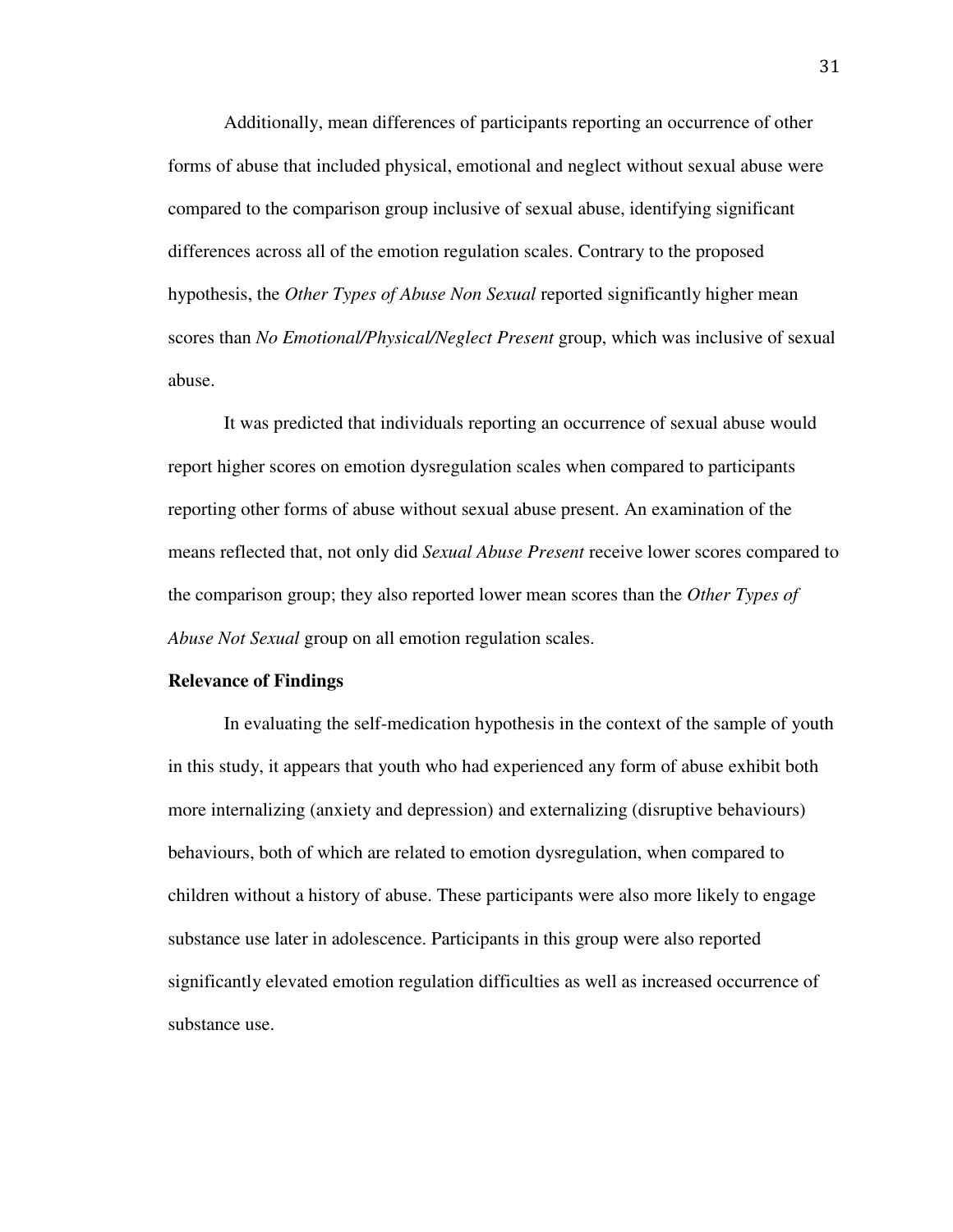Almost half of all individuals who reported experiencing sexual abuse engaged in some form of substance use and were almost 30% more likely to engage in substance use than individuals who did not report sexual abuse. Although the findings regarding emotion regulation were non significant, they did reported lower scores on all scales related to emotion dysregulation.

Similar to sexual abuse, participants engaging in substance use also reported lower scores on the emotion regulation scales with the exception of depression. Noteworthy, levels of anxiety were significantly lower than individuals who had not engaged in substance use. This finding conflicts with previous co-morbidity studies that indicated that substance use is two to three times more likely to occur in individuals with anxiety disorders (Kendler et al., 1996).

The occurrence of substance use within this sample was low compared to the general adolescent population. Twenty percent of participants in the current study reported using any substance at least once, whereas Health Canada (2011) has reported that 70.8 percent of youth reported using alcohol, 21.6 percent marijuana and 4.8 percent illicit drugs. Marijuana use was the most common substance used identified by participants in the current study. This may be due to the context in which alcohol use was measured: the item asking if alcohol use occurred within the last 30 days, whereas the marijuana use item was related to lifetime occurrence. In addition, it is relevant in regards to the alcohol use item that a third of the participants were in a residential care facility when the ChYMH was administered, and hence there would be less opportunity to engage in any type of substance use.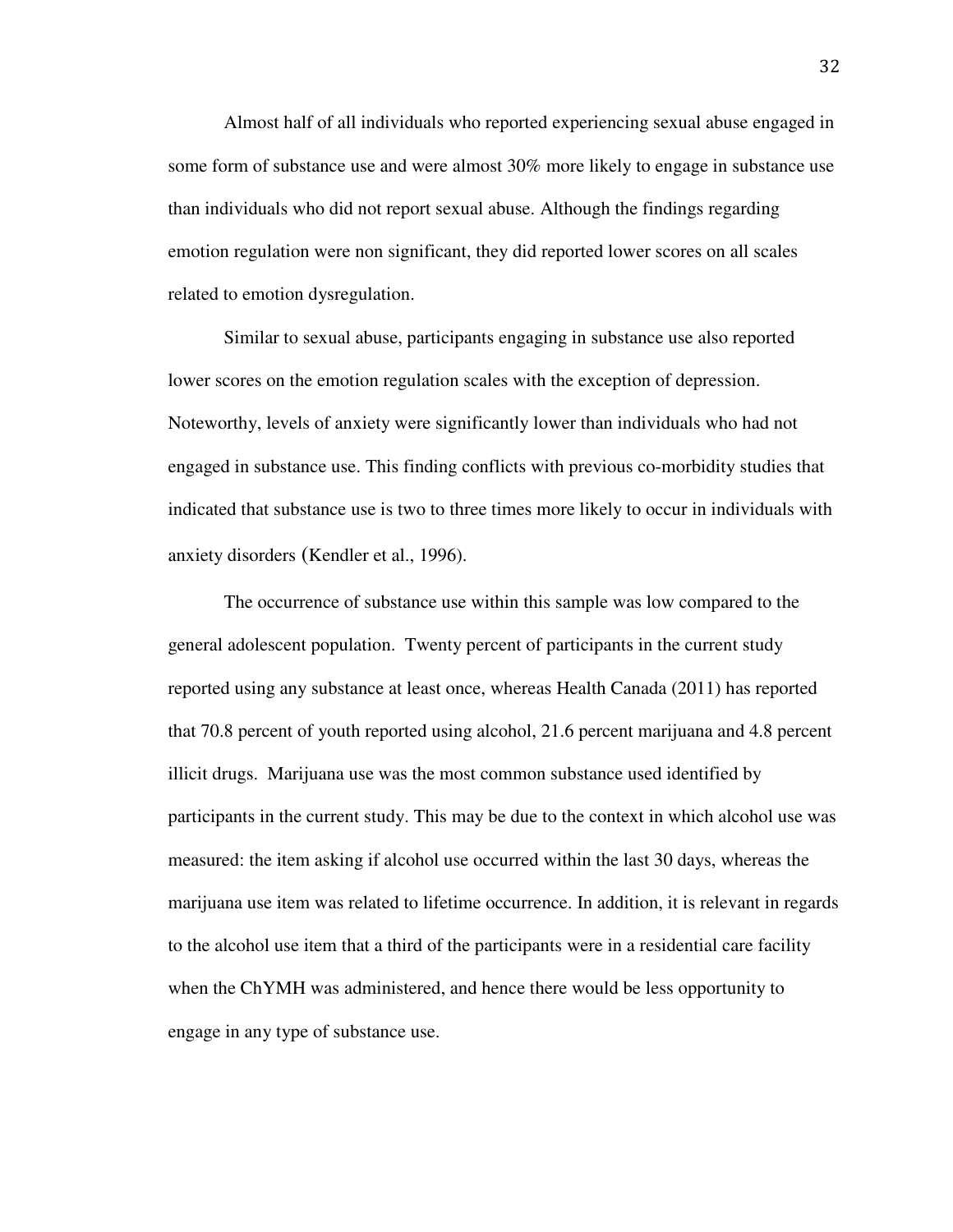The current research aligns with finding reported by Messman-Moore, Walsh, and Delillo (2010) who suggested that individuals who had experienced abuse in childhood had reported increased rates of emotion regulation difficulties. Contrary to the findings reported by Johnson and Lynch (2013) in regards to participants who reported having been sexually abused, this current study identified that the participants who reported at least one incident of sexual abuse did not report higher rates of emotion dysregulation, but did engage in more maladaptive coping behaviours such as in substance use. Also, where Arata et al. (2005) found that sexual abuse was significantly associated with internalizing behaviours, this current study found that the sexual abuse group actually reported lower scores on internalizing behaviours.

Research has indicated that anxiety is significantly related to the later onset of substance use (Buckner et al., 2008), while current study indicated the opposite relationship, suggesting substance use engagement is significantly associated with lower levels of anxiety symptoms.

The most significant finding from the current study corresponded with research reported by Kendler et al. (2000) who suggested that the association between substance use and sexual abuse are much stronger than the association with all other forms of abuse

#### **Implications for Assessment and Treatment**

First, emphasizing the importance of privacy measures for children and youth responding to assessment questionnaires could help minimize inaccuracies in the collection of information in allowing for the freedom to answer honestly without a caregiver present. Lower numbers in substance use within the sample compared to the general population may indicate a caregiver perception bias. Encouraging privacy during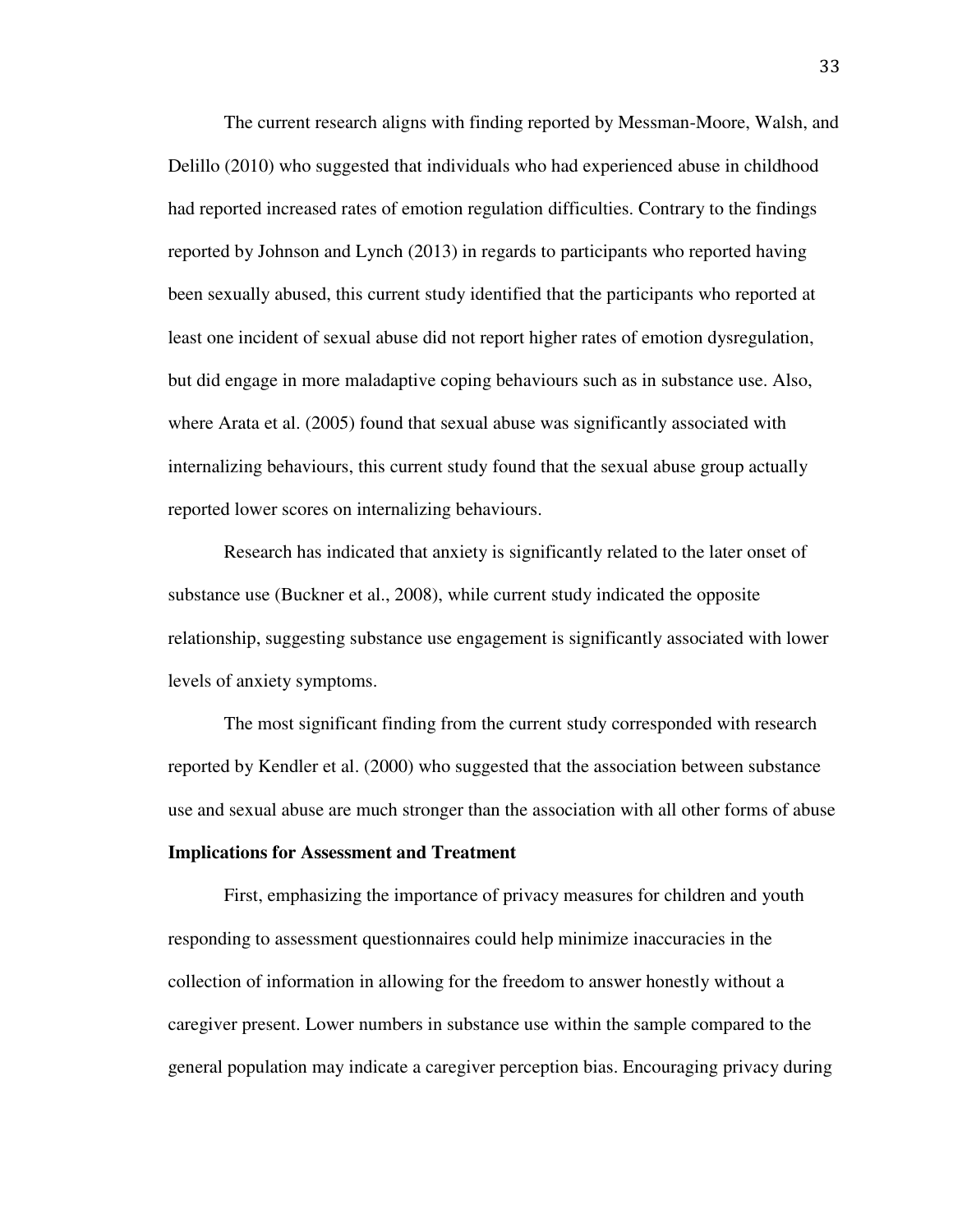assessment is also important in exploring incidents of abuse. With respect to the incidence of sexual abuse, data suggests that over 95% of childhood sexual abuse cases are never reported (Martin & Silverstone, 2013). Increased opportunities for discussion concerning any form of abuse are important for early identification, which would likely lead to trauma-informed early intervention.

Identifying the pathways of substance use is another important implication for treatment. Aldao et al. (2010) found that individuals with higher reward sensitivity are: more likely to engage in substance use at an earlier age; more likely to exhibit higher levels of emotional distress; and may use substances in an attempt to regulate negative emotions. Pihl et al. (2014) identified two developmental pathways that may lead to increased risk for substance use disorders, the externalizing and internalizing pathways. The externalizing pathway is characterized by externalizing behaviours such as in displays of aggression, impulsivity, and emotional reactivity, while the internalizing pathway is characterized by problems in mood and anxiety. Aldao et al. suggest that these problems in most cases precede substance use, but once substance use begins, it can lead to a negative impact on moods, which may reinforce the relationship and further impair mood functioning. The use of substances by individuals who experience higher rates of in internalizing disorders may in fact be an attempt to control or regulate hyper arousal in response to fear and anxiety, whereas externalizing individuals may be more responsive to the substance activation in the reward system at a neurological level as suggested by Aldao et al. (2010).

Reducing further harm in children and adolescents is the most important directive for treatment intervention. Seventy percent of all mental health disorders have an age of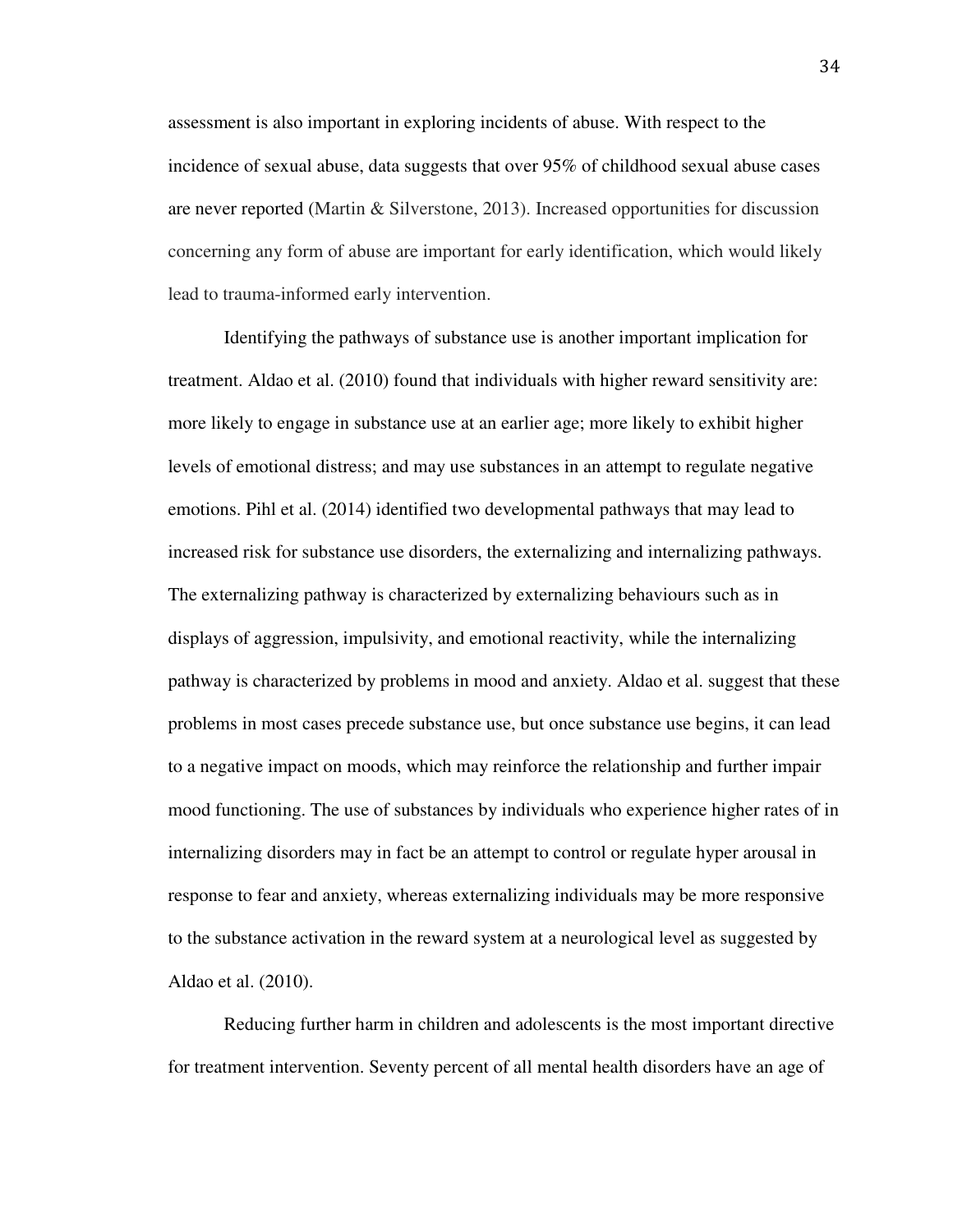onset during adolescence (Government of Canada, 2006) and individuals with substance use problems may be up to three times more likely to have a co-occurring mental health disorder (Rush et al., 2008). Adolescents who do not receive treatment for mental health issues have a greater chance of experiencing negative outcomes in adulthood (Keller, Salazar, & Courtney, 2010). These rates of concurrent disorders and early age of onset is a reminder that it is exceedingly important that youth at risk be identified, supported and provided with appropriate services to meet their needs.

#### **Limitations**

It should be noted that all data used in this study was primarily obtained through a tertiary care facility, with additional data supplemented from other child and youth mental health facilities, which may limit the generalizability of the current findings. Further, relevance of these results is limited to adolescents with more complex mental health concerns. For example, 10% of youth in the general population are identified as meeting the criteria for complex needs (Burnside, 2012), whereas a third of the participants in the current study were already enrolled in a residential program. This may be indicative of more complex mental health concerns in the current sample, as residential care facilities are typically the most intensive type of intervention.

 Consistent with the previous limitation, the sample for the current study was drawn from a limited geographic location in southwestern Ontario, which may further limit the generalizability to that sample area. Assessment methods, treatment interventions and service delivery may be different in other parts of the province.

Although the assessment method of the ChYMH is expected to be an integrated assessment measure, the dataset did not specify who provided the information. If primary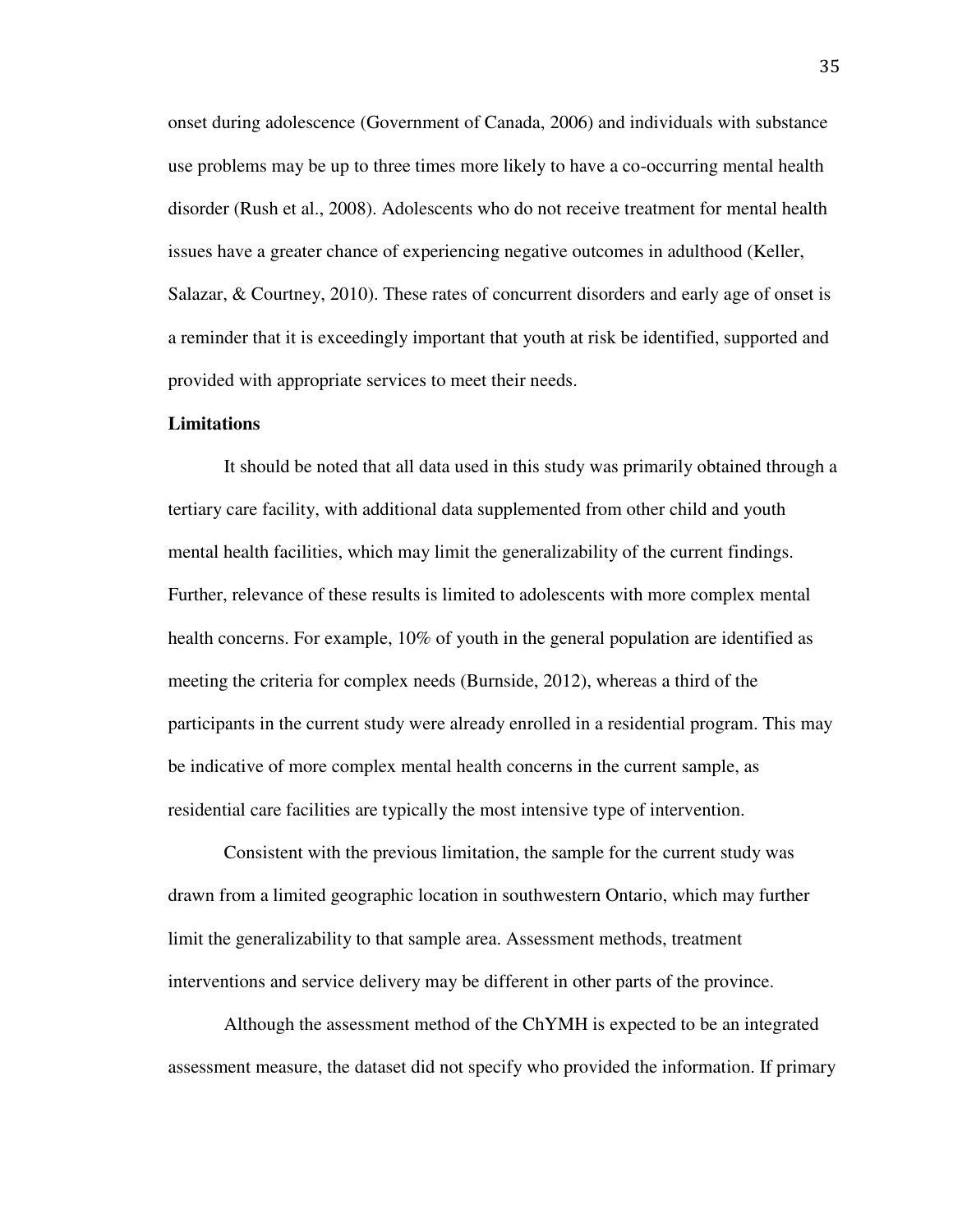caregivers were the primary contributors of assessment information, there may be inaccuracies based on caregiver bias. Caregivers may not be fully aware of participant experiences such as reflected in the extent and nature of prior abuse, substance use, and internalizing disorders related to emotion dysregulation. This may be a possible explanation regarding the lower than expected reporting rates of substance use compared to the general population.

Another limitation of this study was the inability to explore frequency and type of substance use as originally planned due to small sample sizes. Further exploration of substance use would provide important comparisons in emotion regulation with the additional information related to the intensity and type of substance use. Additionally, evaluating the frequency of substance use would provide important information regarding the type of abuse experienced to see whether some forms of abuse are linked to higher frequency of substance use than others.

#### **Relevance for Future Research**

The current study confirmed the relationship between childhood sexual abuse and substance use engagement. Although the current study provided support for and clarification regarding the strength of association between substance use and the presence of some form of abuse, additional relevant studies are necessary that would allow for further assessment within a more generalizable sample population.

Further studies utilizing the ChYMH would also benefit from investigating different symptoms within the mental state indicator domain as well as behavioural symptoms in the behaviour indicator section. Further evaluation of these may lead to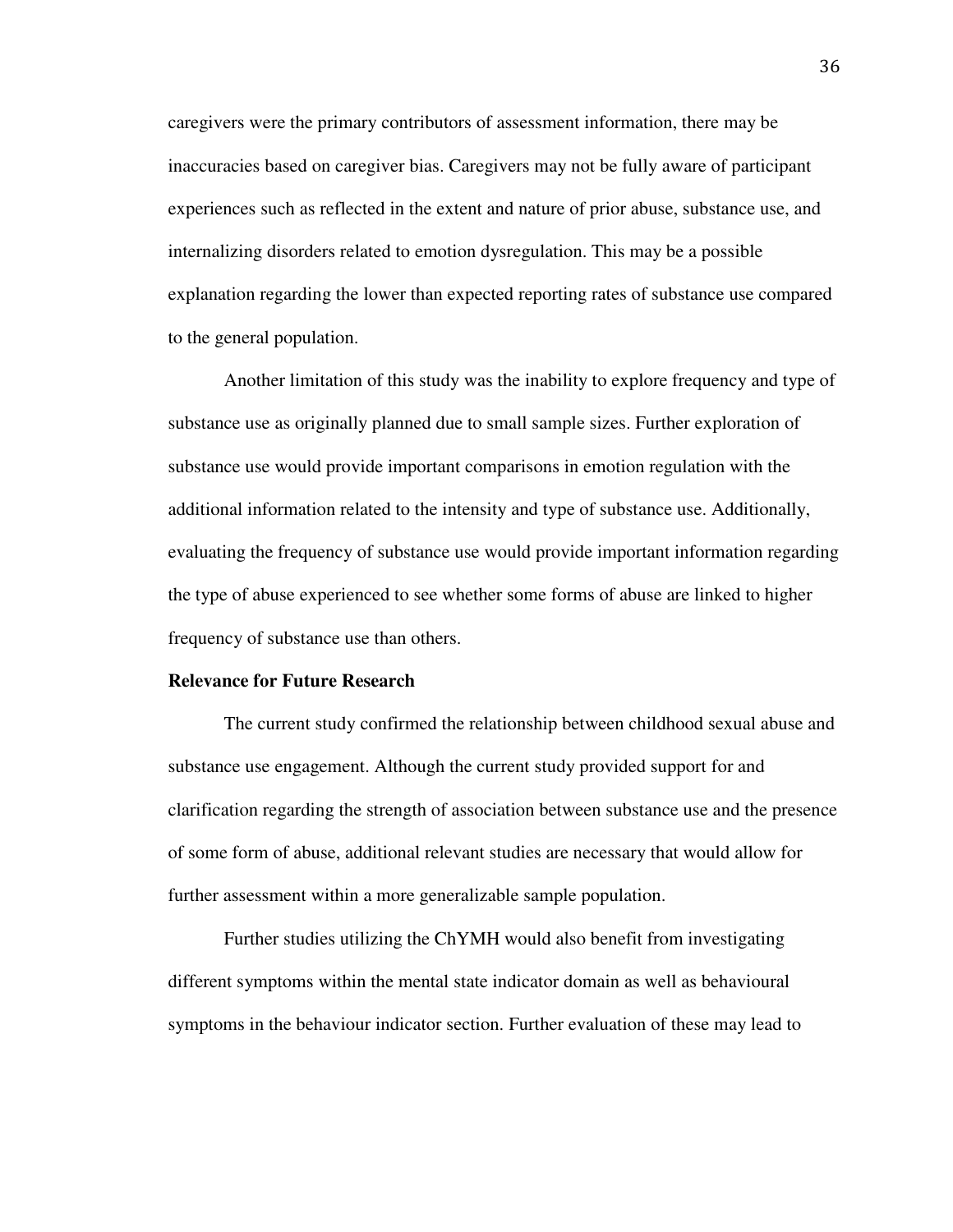identifying which symptoms are more common in internalizing and externalizing behaviours which may help guide the development of treatment protocols.

### **Summary**

Substance use engagement in adolescence can lead to a variety of adverse effects. Substance use is associated with a number of different factors such as childhood maltreatment, emotion dysregulation, anxiety, depression, and disruptive behaviours. The purpose of the current study was to examine the nature and degree of association between substance use and the presence of child abuse/sexual abuse/other abuse not sexual. Each group was assessed for their level of emotion regulation difficulties. It was expected that individuals reporting abuse would be more likely to experience higher levels of emotion regulation and more likely to engage in substance use compared to individuals who had not reported any abuse. These expectations were partially supported by the results in the current study. This study provided support for negative effects of childhood maltreatment reflected in an increased likelihood of engaging in substance use as a possible coping strategy. Future research should continue to explore substance use risk factors such as abuse, and mediating factors such as internalizing and externalizing symptoms of emotion dysregulation to increase understanding of the utilization of substances as a way to cope.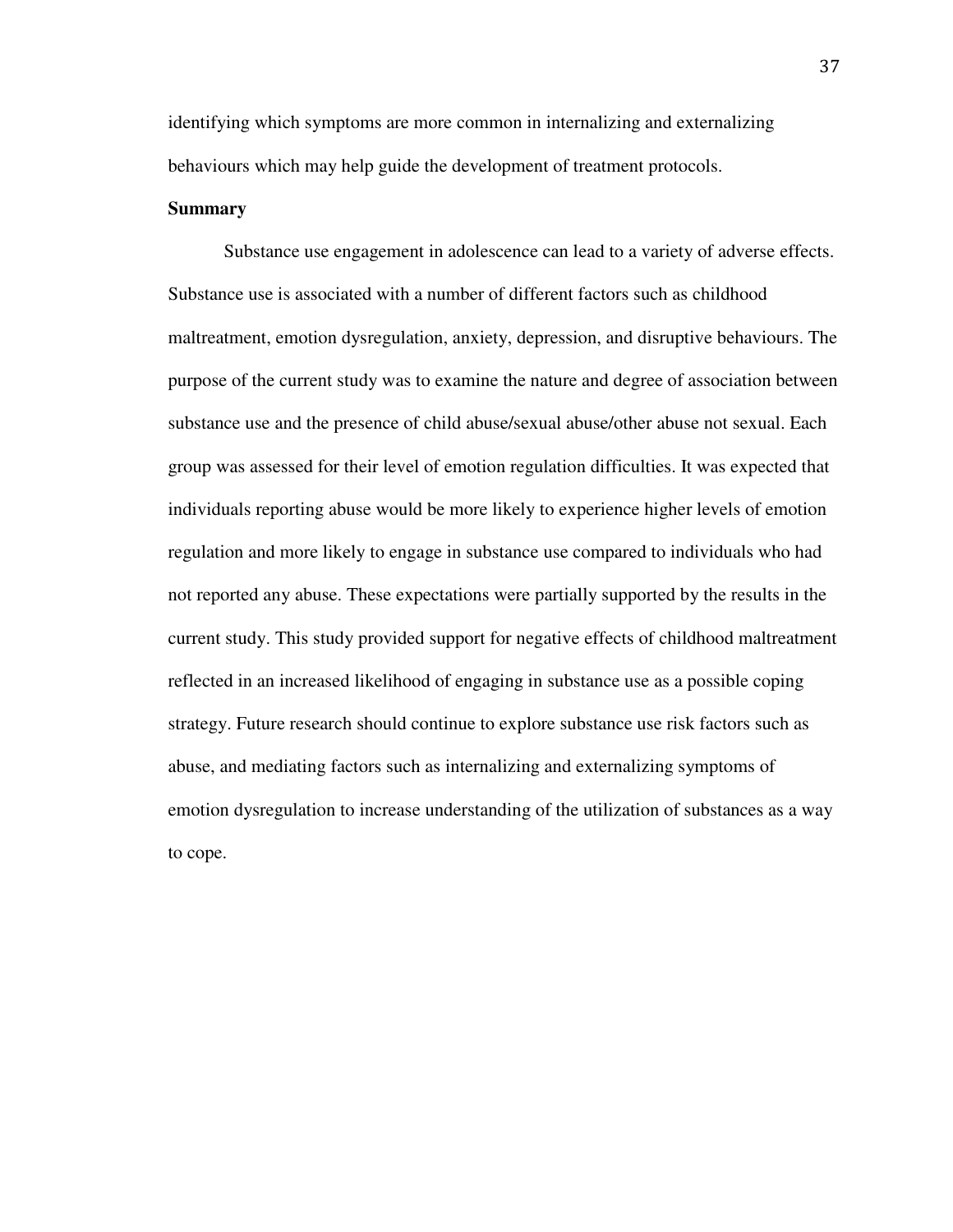#### **References**

- Afifi, T. O., Henriksen, C. A., Asmundson, G. J. G., & Sareen, J. (2012). Childhood maltreatment and substance use disorders among men and women in a nationally representative sample. *Canadian Journal of Psychiatry, 57*, 677-86.
- Aldao, A., & Dixon-Gordon, K. L. (2014). Broadening the scope of research on emotion regulation strategies and psychopathology. *Cognitive Behaviour Therapy, 43*, 22- 33.
- Arata, C. M., Langhinrichsen-Rohling, J., Bowers, D., & O'Farril- Swails, L. (2005). Single versus multi-type maltreatment: An examination of the long-term effects of child abuse. *Journal of Aggression, Maltreatment, & Trauma, 11*(4), 29-52.
- Ballon, B. C., Courbasson, C. M. A., & Smith, P. D. (2001). Physical and sexual abuse issues among youths with substance use problems. *The Canadian Journal of Psychiatry, 46*(7), 617-621.
- Bonn-Miller, M. O., Vujanovic, A. A., Boden, M. T., & Gross, J. J. (2011). Posttraumatic stress, difficulties in emotion regulation, and coping-oriented marijuana use. *Cognitive Behaviour Therapy, 40*, pp. 34-44.
- Browne, A., & Finkelhor, D. (1986). Impact of child sexual abuse: a review of the research. Psychological Bulletin, 99, 66–77.
- Buckner, J. D., Schmidt, N. B., Lang, A. R., Small, J. W., Schlauch, R. C., & Lewinsohn, P. M. (2008). Specificity of social anxiety disorder as a risk factor for alcohol and cannabis dependence. *Journal of Psychiatric Research, 42,* 230–239.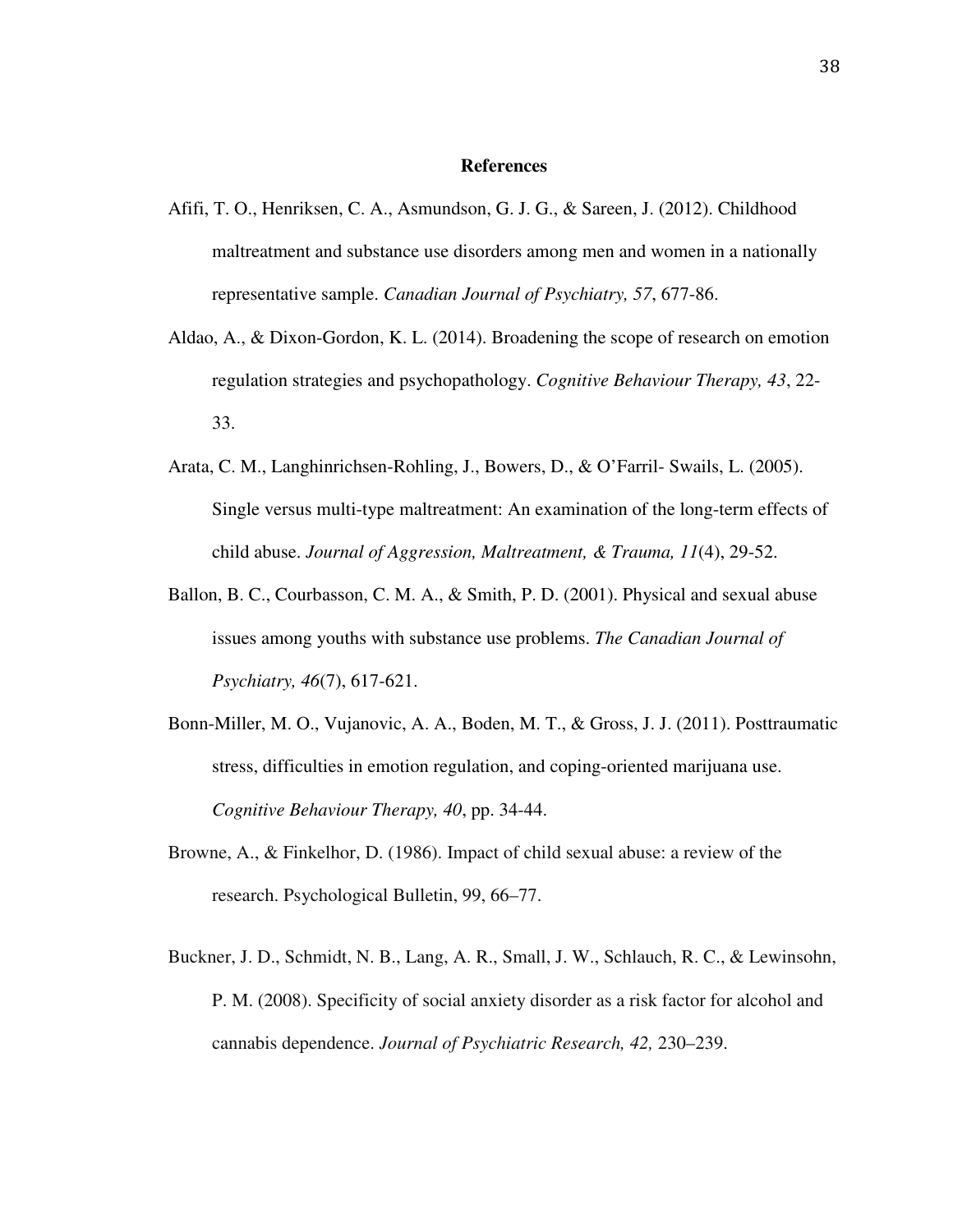- Burnside, L. (2012). Youth in Care with Complex Needs. *Special Report for the Office of the Children's Advocate,* Alberta, Ontario: Children's Advocate.
- Cicchetti, D., Ganiban, J., & Barnett, D. (1991). Contributions from the study of high-risk populations to understanding the development of emotion regulation. In J. Garber & K. A. Dodge (Eds.), *The development of emotion regulation and dysregulation*  (pp. 15-48). Cambridge, UK: Cambridge University Press.
- Cole, P. M., Michel, M. K., & Teti, L. O. (1994). *The development of emotion regulation and dysregulation: A clinical perspective.* Monographs of the Society for Research in Child Development 59: 73–100.
- Draucker, C. B., & Mazurczyk, J. (2013). Relationships between childhood sexual abuse and substance use and sexual risk behaviors during adolescence: An integrative review. *Nursing Outlook, 61*, 291-310.
- Garnefski, N., Teerds, J., Kraaif, V., Legerstee, J., & van en Kommer, T. (2004). Cognitive emotion strategies and depressive symptoms: Differences between males and females. *Personality and Individual Differences, 36*, 267-276.
- Gidycz, C. A., Loh, C., Lobo, T., Rich, C., & Lynn, S. J. (2007). Reciprocal relationships among alcohol use, risk perception, and sexual victimization: *A prospective analysis. Journal of American College Health, 56,* 5–14.
- Goodman, L. A., Thompson, K. M., Weinfurt, K., Corl, S., Acker, P., Mueser, K. T., & Rosenberg, S. D. (1999). Reliability of reports of violent victimization and posttraumatic stress disorder among men and women with serious mental illness. *Journal of Traumatic Stress, 12*(4), 587-599.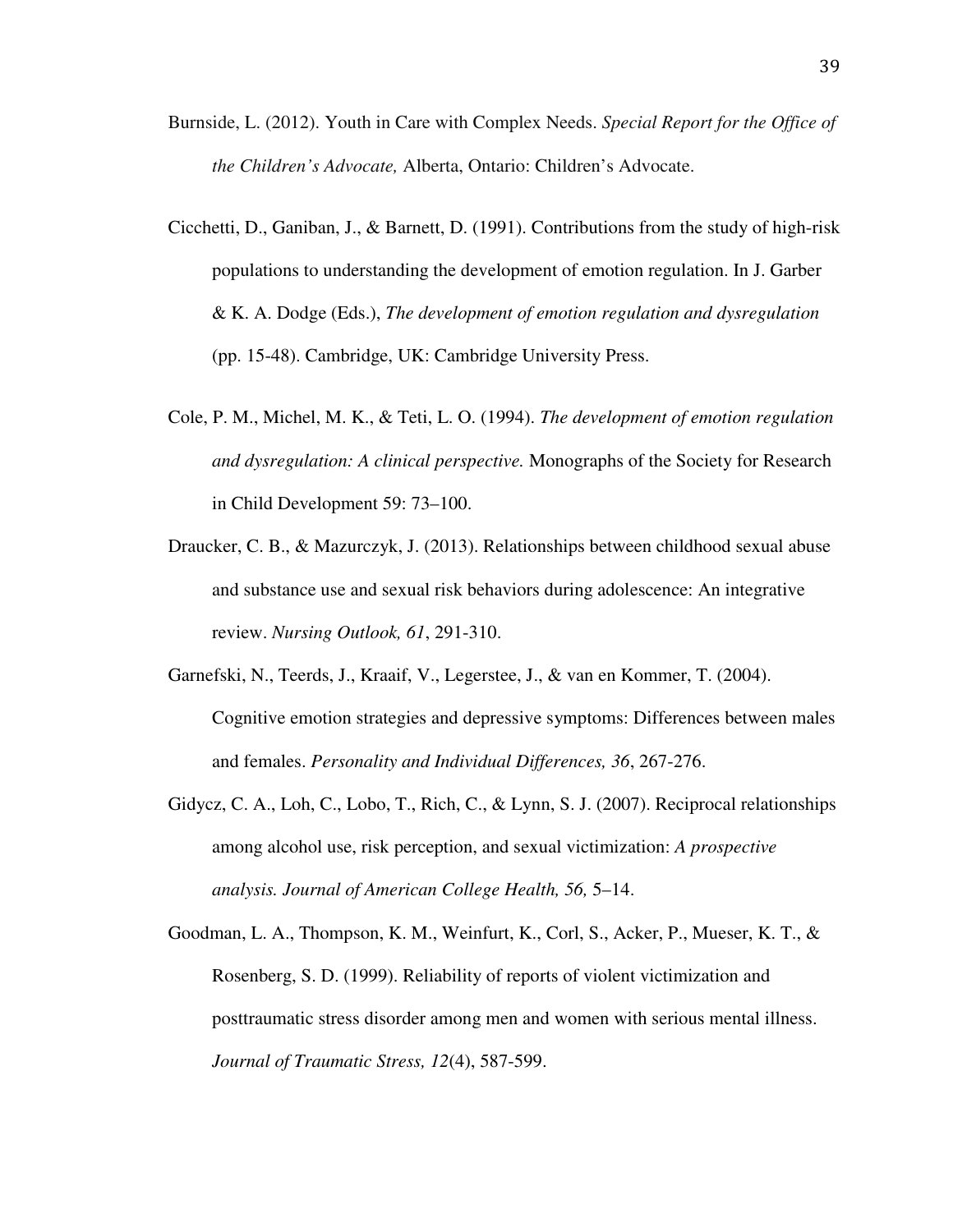- Government of Canada (2006). The Human Face of Mental Health and Mental Illness in Canada. *Minister of Public Works and Government Services Canada*. Retrieved from: http://www.phac-aspc.gc.ca/publicat/human-humain06/pdf/human\_ face\_e.pdf
- Gratz, K. L. & Roemer, L. (2004). Multidimensional assessment of emotion regulation and dysregulation: development, factor structure, and initial validation of the difficulties in emotion regulation scale. *Journal of Psychopathology and Behavioural Assessment*, 25 (1), 41-54.
- Gross, J. J. (2013). *Handbook of emotion regulation.* Guildford Press.
- Gross, J. J., & Muñoz, R. F. (1995). Emotion regulation and mental health. *Clinical Psychology: Science and Practice, 2*(2), 151-164.
- Gross, J. J., Sheppes, G., & Urry, H. L. (2011). Emotion generation and emotion regulation: A distinction we should make (carefully). *Cognition and Emotion, 25*, 765-781.
- Hayatbakhsh, M., Najman, J., Jamrozik, K., Mamun, A., O'Callaghan, M., & Williams, G. (2009). Childhood sexual abuse and cannabis use in early adulthood: Findings from an Australian birth cohort study. *Archives of Sexual Behavior, 38*, 135-142.
- Health Canada. (2001). *Best practices: Treatment and rehabilitation for youth with substance use problems.* Retrieved from http://publications.gc.ca/collections /Collection/H49-154-2001E.pdf
- Health Canada. (2011). *Major findings from the Canadian alcohol and drug use monitoring survey*. Retrieved from http://www.hc-sc.gc.ca/hc-ps/drugsdrogues/stat/index-eng.php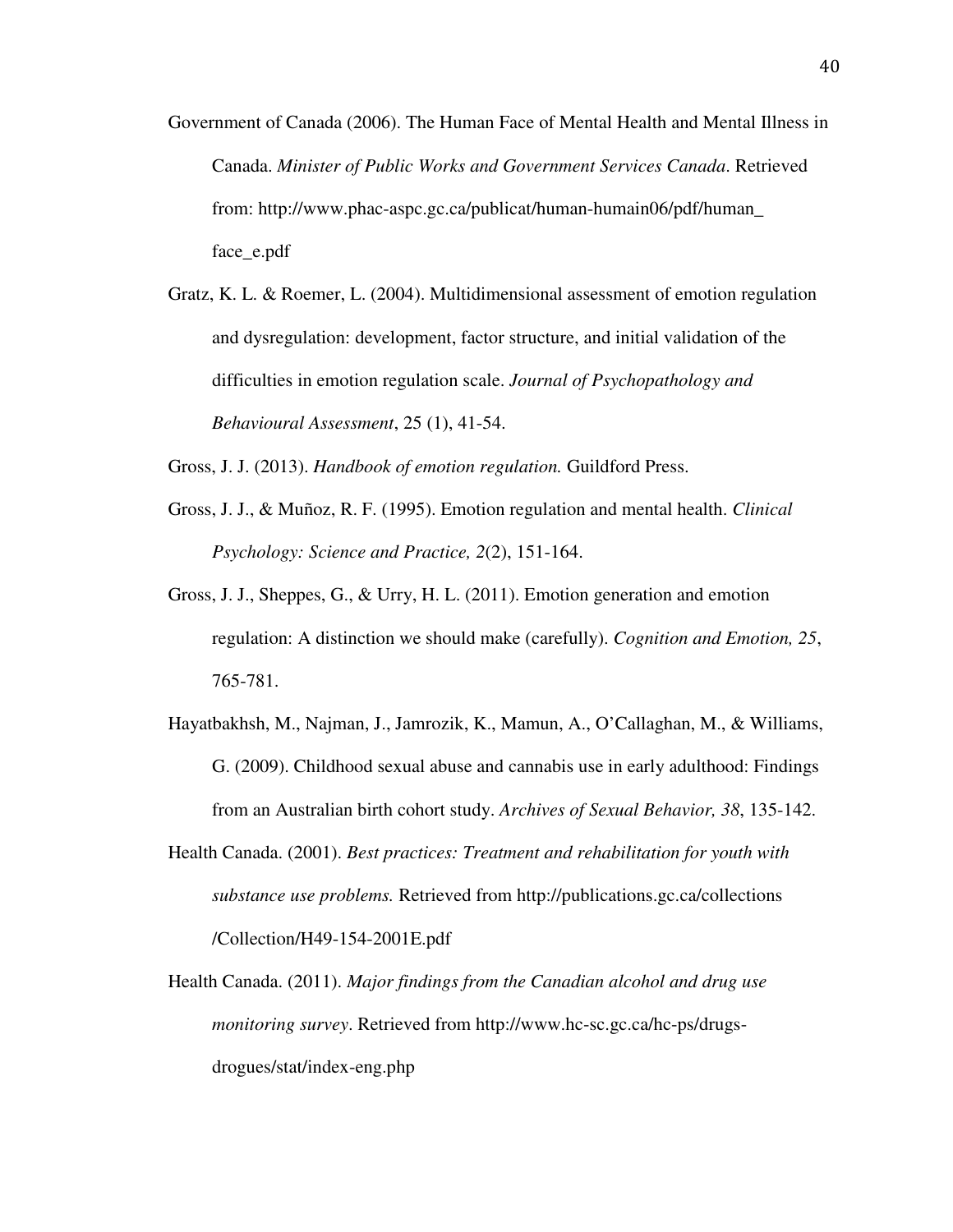- Hilt, L. M., Hanson, J. L., & Pollak, S. D. (2011). Emotion dysregulation. *Encyclopedia of Adolescence, 3,* 160-160.
- Hirdes, J., Ljunggren, G., Morris, J., Frijters, D., Finne Soveri, H., Gray, L., Björkgren, M., & Gilgen, R. (2008). Reliability of the interRAI suite of assessment instruments: A 12-country study of an integrated health information system. *BMC Health Services Research, 8,* 277-288.
- Hodson, C., Newcomb, M. D., Locke, T. F., & Goodyear, R. K. (2006). Childhood adversity, poly-substance use, and disordered eating in adolescent Latinas: mediated and indirect paths in a community sample. *Child Abuse and Neglect, 30*(9), 1017-1036.
- Huang, S., Trapido, E., Fleming, L., Arheart, K., Crandall, L., French, M., & Prado, G. (2011). The long-term effects of childhood maltreatment experiences on subsequent illicit drug use and drug-related problems in young adulthood. *Addictive Behaviours, 36,* 95-102.
- Jillian, B., Cotter, A. and Perreault, S. (2014). *Police-Reported Crime Statistics in Canada.*  Statistics Canada. Ottawa, ON:
- Johnson, K. A. & Lynch, S. M. (2013). Predictors of maladaptive coping in incarcerated women who are survivors of childhood sexual abuse. *Journal of Family Violence, 28*, 43-52.
- Kaminer, Y., M.D. (2012). Treating youth with substance use disorder. *Psychiatric News, 47*, 21-25.
- Keller, T. E., Salazar, A. M., & Courtney, M. E. (2010). Prevalence and timing of diagnosable mental health, alcohol, and substance use problems among older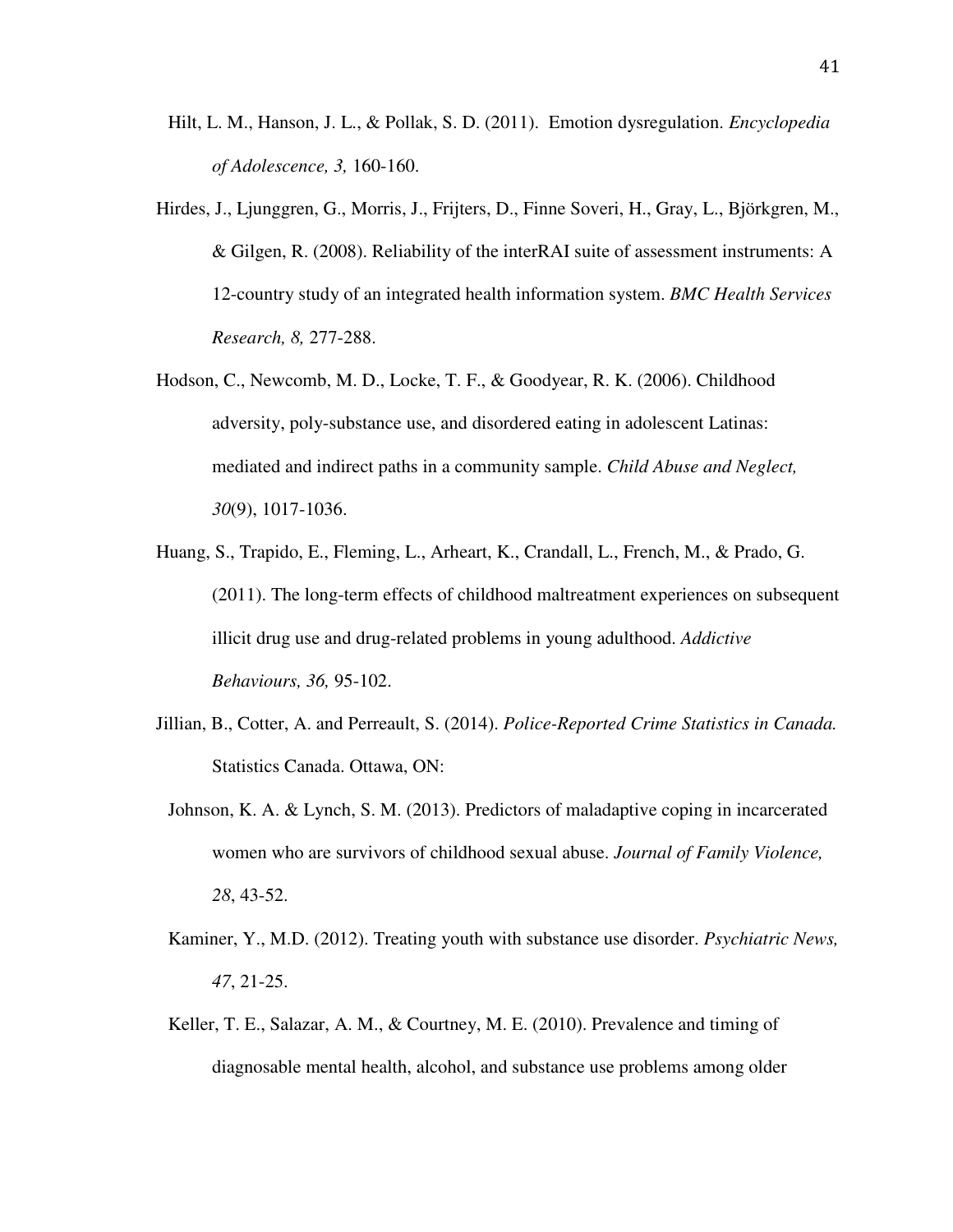adolescents in the child welfare system. *Children & Youth Services Review, 32,*  626-634.

- Kendler, K. S., Bulik, C. M., & Silberg, J. (2000). Childhood sexual abuse and adult psychiatric and substance use disorders in women: An epidemiological and cotwin control analysis. *Archives of General Psychiatry, 57,* 953–959.
- Kendler, K. S., Gallagher, T. J., Abelson, J. M., Kessler, R. C. (1996). Lifetime prevalence, demographic risk factors, and diagnostic validity of non-affective psychosis as assessed in a US community sample. The National Comorbidity Survey. *Archive of General Psychiatry. 53,* 1022-1031.
- Khantzian, E. J. (1997). The self-medication hypothesis of substance use disorders: A reconsideration and recent applications. *Harvard Psychiatry,* 231-244.
- Kilpatrick, D. G., Acierno, R., Saunders, B., Resnick, H. S., Best, C. L., & Schnurr, P. P. (2000). Risk factors for adolescent substance abuse and dependence: data from a national sample. *Journal of Consulting and Clinical Psychology, 68*, 19-30.
- Kingston, S., & Raghavan, C. (2009). The relationship of sexual abuse, early initiation of substance use, and adolescent trauma to PTSD. *Journal of Trauma & Stress, 22*, 65-68.
- Kwon, H., Yoon, K. L., Joormann, J., & Kwon, J. (2013). Cultural and gender differences in emotion regulation: Relation to depression. *Cognition & Emotion, 27*(5), 769- 782.
- Maniglio, R. (2009). The impact of child sexual abuse on health: A systematic review of reviews. *Clinical Psychology Review, 29*(7), 647-657.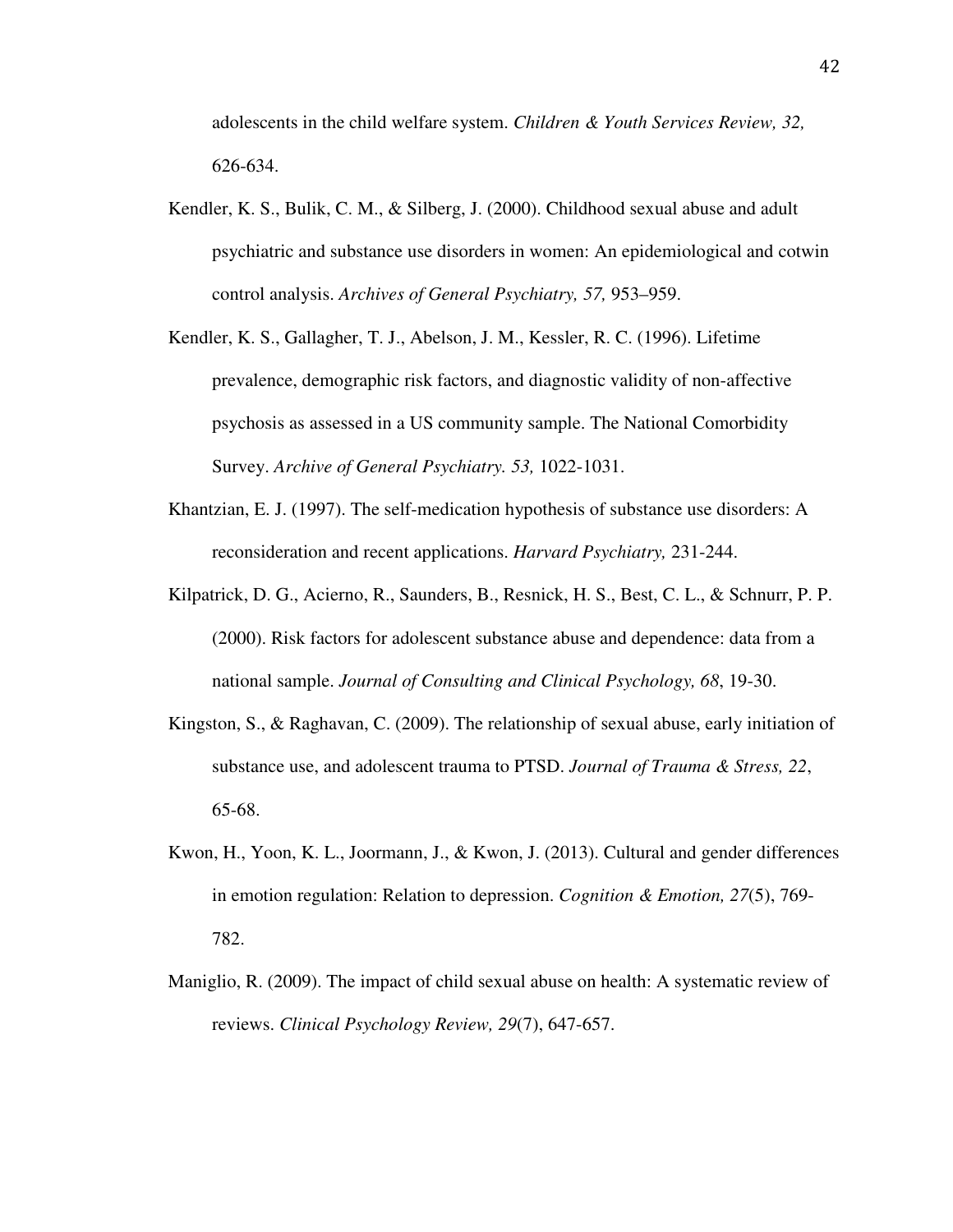- Martin, E. K., & Silverstone, P. H. (2013). How Much Child Sexual Abuse is "Below the Surface," and Can We Help Adults Identify it Early? *Frontiers in Psychiatry*, *4*, 58.
- Masters, J. C. (1991). Strategies and mechanisms for the personal and social control of emotion. In J. Garber & K. A. Dodge, *The development of emotion regulation and dysregulation* (pp. 182-207). Cambridge, UK: Cambridge University Press.
- Messmen-Moore, T. L., Walsh, K. L., & DiLillo, D. (2010). Emotional dysregulation and risky sexual behaviour in revictimization. *Child Abuse and Neglect*, *34*, 967-976.
- Miranda, R.,Jr, Meyerson, L. A., Long, P. J., Marx, B. P., & Simpson, S. M. (2002). Sexual assault and alcohol use: Exploring the self-medication hypothesis. *Violence and Victims, 17*(2), 205-17
- Myers, J. E., Berliner, L., Briere, J., Hendrix, C. T., Jenny, C., & Reid, T. A. (2002). *The APSAC handbook of child maltreatment.* (2nd ed.) Thousand Oaks (CA): Sage Publications, p. 55.
- National Institute on Drug Abuse. (2010). *Drugs, brains and behaviour: The science of addiction.* Retrieved from http://www.drugabuse.gov/sites/default/files/sciofad diction.pdf
- Najavits, L.M., Weiss, R.D., and Shaw, S.R. (1997). The link between substance abuse and posttraumatic stress disorder in women: a research review. *American Journal on Addictions, 6,* 273-283.

National Center on Addiction and Substance Abuse. (2003). *The Formative Years: Pathways to Substance Abuse Among Girls and Young Women Ages 8-22*. New York: CASA.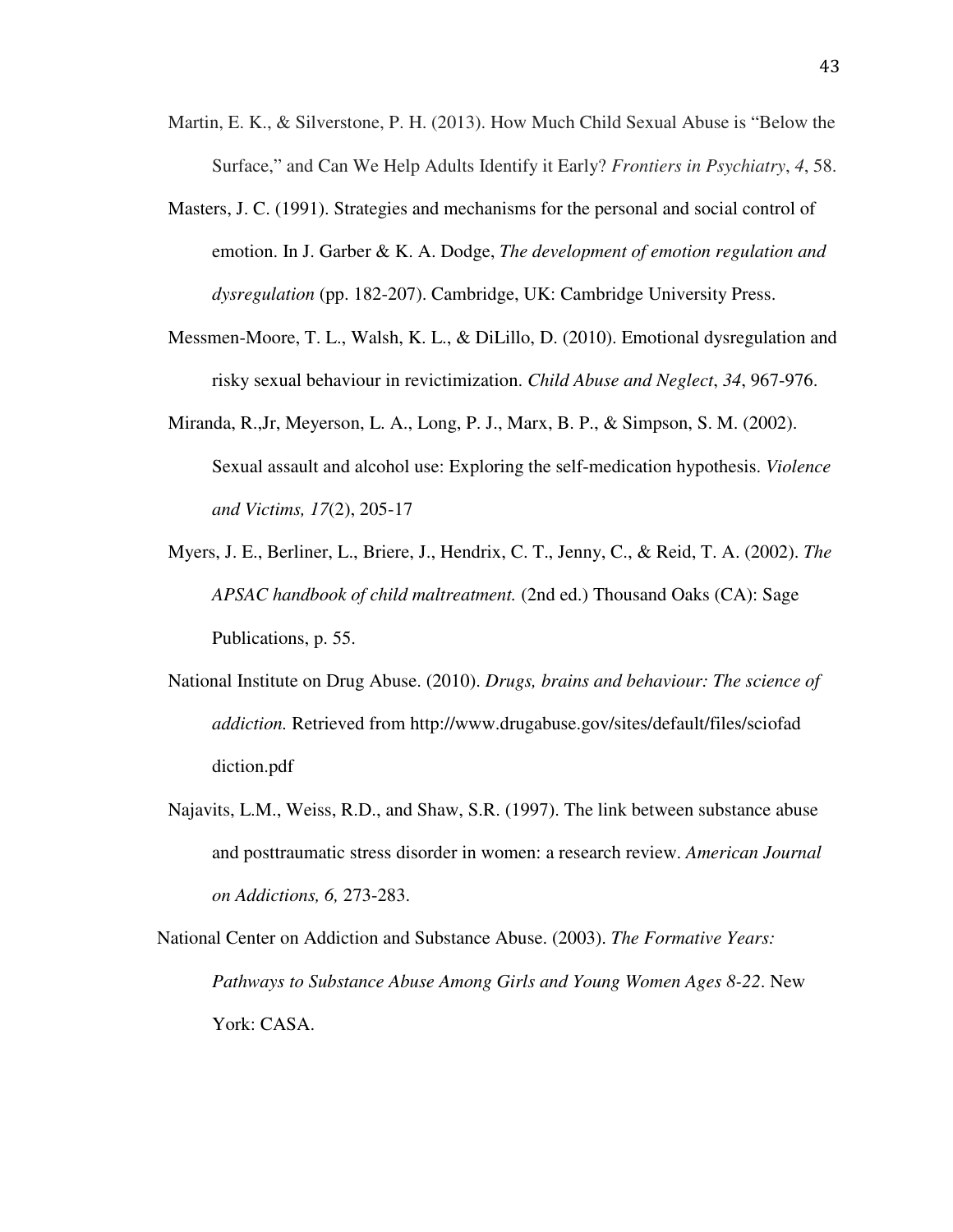- National Child Abuse and Neglect Training and Publications Project (2014). *The Child Abuse Prevention and Treatment Act: 40 years of safeguarding America's children.* Washington, DC: U.S. Department of Health and Human Services, Children's Bureau.
- National Institute on Drug Abuse (2014). *Drugs, Brains, and Behaviour: The Science of Addiction,* 6.
- Nolen-Hoeksema, S. (2012). Emotion regulation and psychopathology: the role of gender. *Annual Review of Clinical Psychology, 8,* 161-187.
	- Ouimette, P. C., Kimerling, R., Shaw, J., & Moos, R. H. (2000). Physical and sexual abuse among women and men with substance use disorders. *Alcoholism Treatment Quarterly, 18*(3), 7-17.
	- Pereda, N., Guilera, G., Forns, M., & Gómez-Benito, J. (2009). The international epidemiology of child sexual abuse: A continuation of Finkelhor (1994). *Child Abuse & Neglect, 33*, 331-342.
	- Pihl, R., Abu-Shakra, M., Cox, S., O'Leary-Barrett, M., Brotnow, L. & Sinha, R. (2014). Substance Abuse in Canada: Childhood and Adolescent Pathways to Substance Use Disorders. *Canadian Centre on Substance Abuse,* 8.
	- Rush, B., Urbanoski, K., Bassani, D., Castel, S., Wild, T. C., Strike, C., Kimberley, D., & Somers, J. (2008). Prevalence of co-occurring substance use and other mental disorders in the Canadian population. *Canadian Journal of Psychiatry, 53,* 800- 809.
	- Saewyc, E. M. (2007). Substance abuse among non-mainstream youth (Chapter 2). In Substance Abuse in Canada: Youth In Focus. *Centre on Substance Abuse*. Ottawa: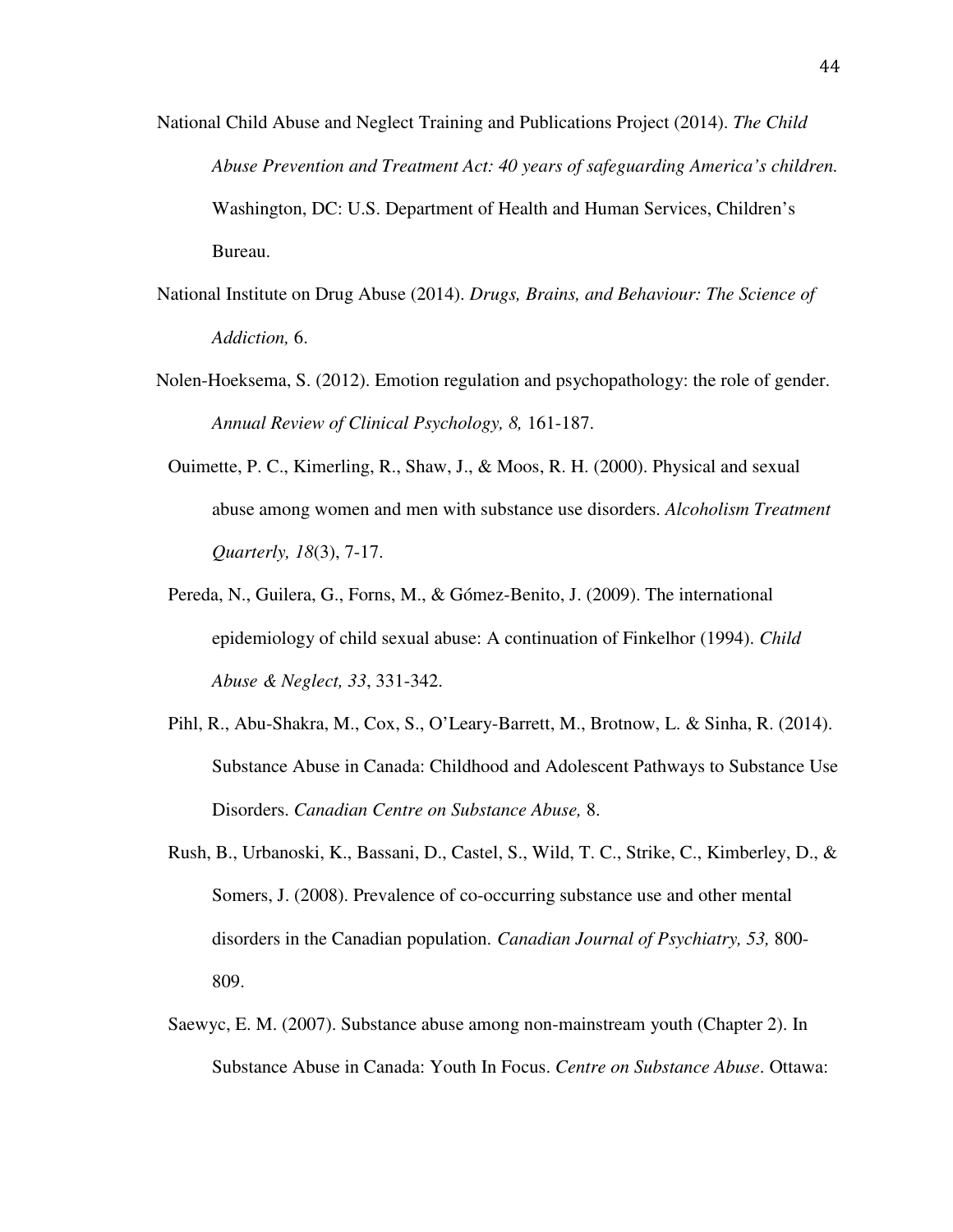Canada.

- Saraceno, L., Munafo, M., Heron, J., Craddock, N., & Van den Bree, M. B. (2009). Genetic and non-genetic influences on the development of co-occurring alcohol problem use and internalizing symptomatology in adolescence: A review. *Addiction, 104,* 1100–1121.
- Sarin, S., & Nolen-Hoeksema, S. (2010). The dangers of dwelling: An examination of the relationship between rumination and consumptive coping in survivors of childhood sexual abuse. *Cognition & Emotion, 24*, 71-85.
- Seguin, M., Renaud, J., Lesage, A., Robert, M., & Turecki, G. (2011). Youth and young adult suicide: A study of life trajectory. *Journal of Psychiatric Research, 45*, 863- 870.
- Shoptaw, S. (2011). Chapter 6: Psychological factors (in determinants of abuse and dependence. In Ruiz, P. & Strain, E. *Substance abuse: a comprehensive textbook*, pp. 79.
- Simpson, T. L., & Miller, W. R. (2002). Concomitance between childhood sexual and physical abuse and substance use problems. *Clinical Psychology Review, 22*(1), 27- 77.
- Statistics Canada. (2012). Canadian community health survey mental health. In health at a glance: mental and substance use disorders in Canada, Statistics Canada. Retrieved from

http://www.statcan.gc.ca/pub/82-624-x/2013001/article/11855-eng.pdf

Stewart, S. L., Currie, M., Arbeau, K., Leschied, A., & Kerry, A. (In Press). Assessment and Planning for Community and Custodial Services: The Application of interRAI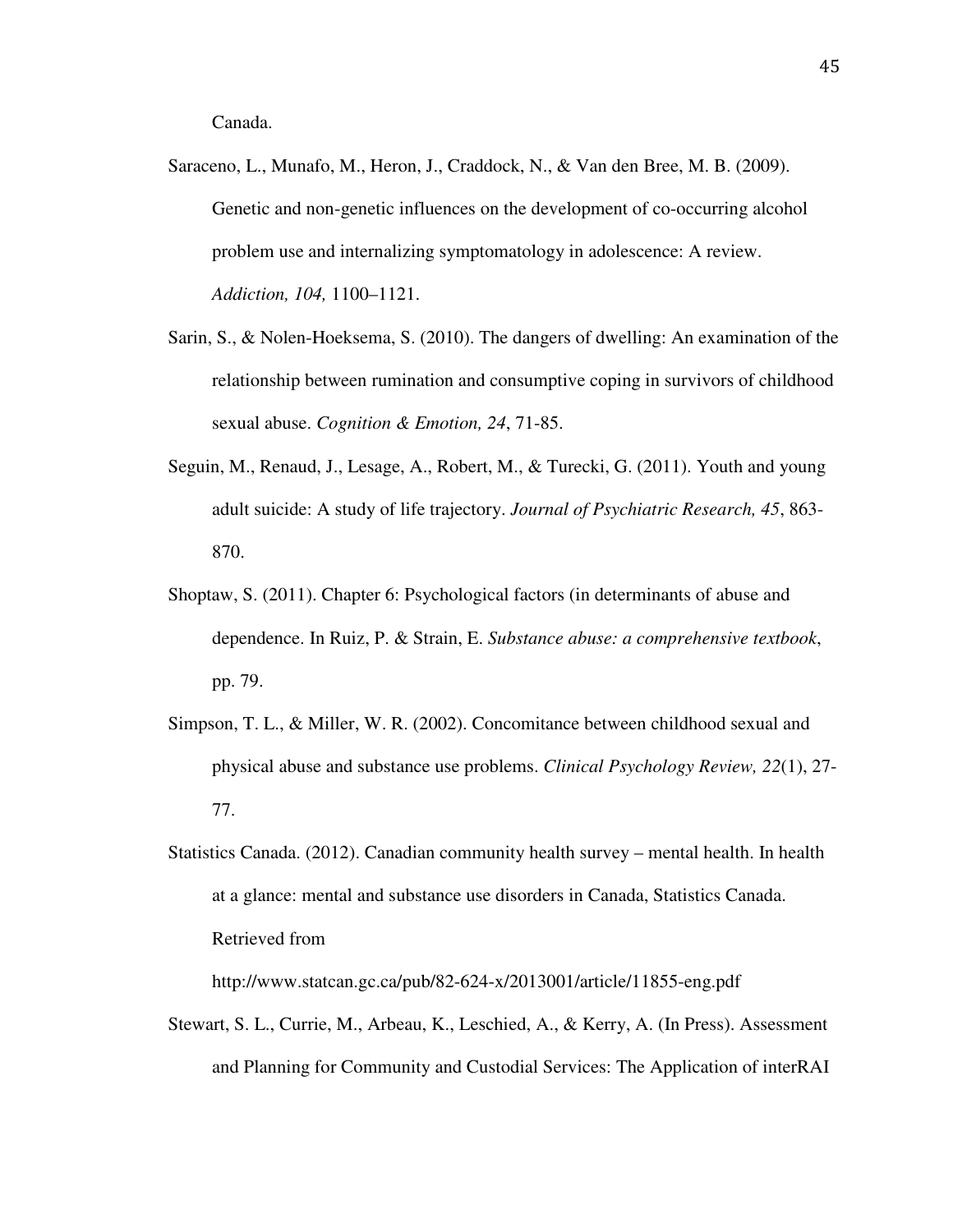Assessment in the Youth Justice System. In R. Corrado  $\&\,A$ . Leschied (Eds.), *Serious and Violent Young Offenders and Youth Criminal Justice: A Canadian Perspective.* 

- Stewart S. L., Hirdes, J. P., Curtin-Telegdi, N., Perlman, C., MacLeod, K., Ninan, A., Hall, M., Currie, M., Carson, S., Morris, J.N., Berg, K., Björkgren, M., Declercq, A., Finne-Soveri, H., Fries, B.E., Gray, J.C., Head, M., James, M., Ljunggren, G., Meehan, B., Smith, T., Steel, K., Szczerbinska, K., Topinková, E. (in press). *interRAI Adolescent Supplement for the ChYMH Assessment Form and User's Manual. Version 1. Washington, DC: interRAI.*
- Stewart S. L., Hirdes, J. P., Curtin-Telegdi, N., Perlman, C., MacLeod, K., Ninan, A., Hall, M., Currie, M., Carson, S., Morris, J. N., Berg, K., Björkgren, M., Frijters, D., Fries, B. E., Gray, L., Henrard, J-C., Ljunggren, G., Smith, T., & Steel, K.. (2014). interRAI Child and Youth Mental Health (ChYMH) Assessment Form and User's Manual. Version 1. Washington, DC: interRAI.
- Stewart, S. L., Hirdes, J., Perlman, C., et al. *(forthcoming*). The InterRAI Child and Youth Mental Health Instrument: Inter-Rater Reliability and Convergent Validity*.*
- Substance Abuse and Mental Health Services Administration. (2012). *Comparing and evaluating youth substance use estimates from the National Survey on Drug Use and Health and other surveys*. Retrieved from

http://www.samhsa.gov/data/NSDUH/NSDUH-M9-Youth-2012.pdf

Thatcher, D. L. & Clark, D. B. (2008). Adolescents at risk for substance use disorders: role of psychological dysregulation, endophenotypes, and environmental influences. Alcohol Research & Health, 31, 2.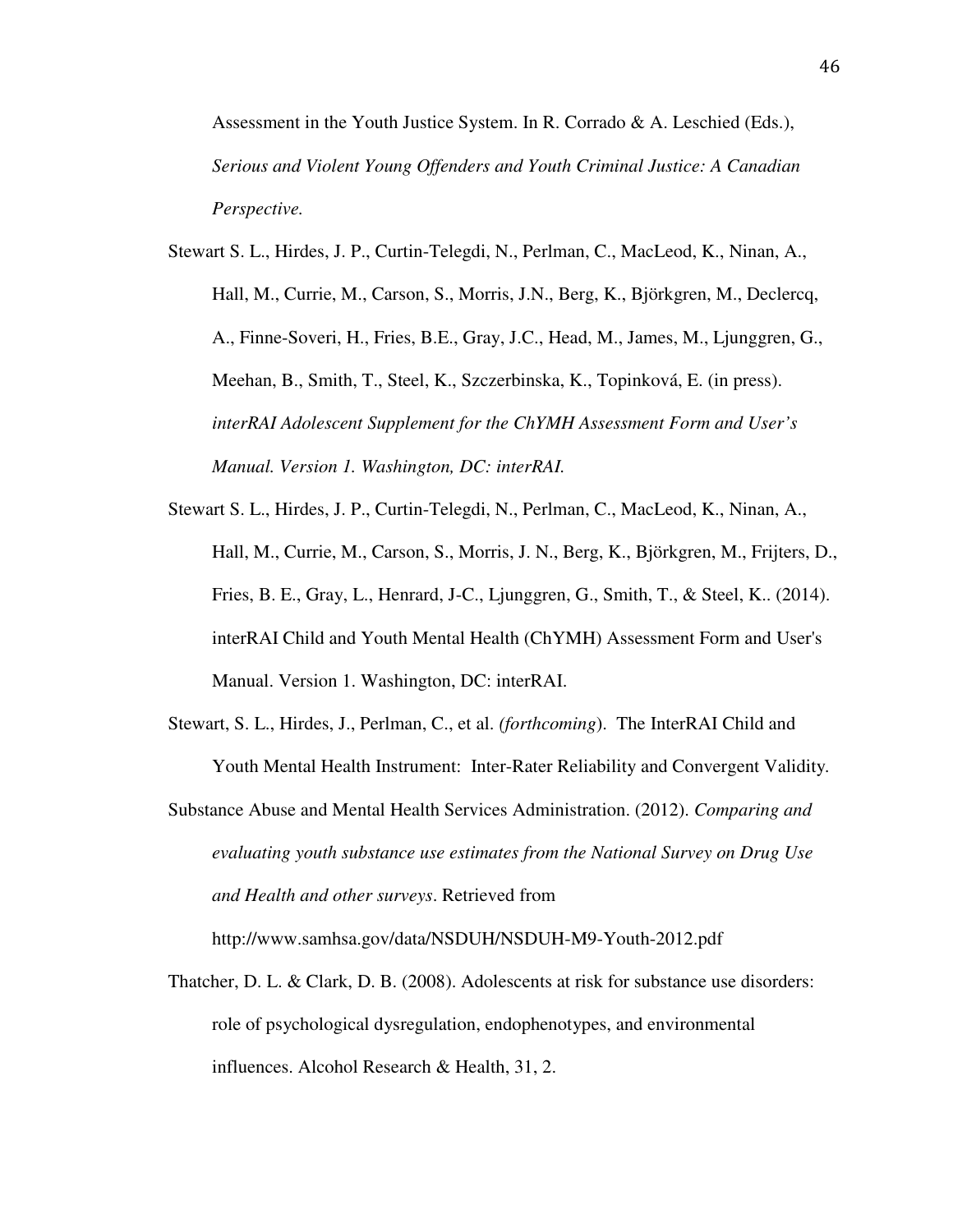- Thompson, R. A. (1994). Emotion regulation: A theme in search of definition. *Monographs of Society for Research in Child Development, 59,* 25-52.
- Weiss, N. H., Tull, M. T., Lavender, J., & Gratz, K. L. (2013). Role of emotion dysregulation in the relationship between childhood abuse and probable PTSD in a sample of substance abusers. *Child Abuse & Neglect, 37*(11), 944-954.
- White, H. R., & Widom, C. S. (2008, May). Three potential mediators of the effects of child abuse and neglect on adulthood substance use among women. *Journal of Studies on Alcohol and Drugs, 69*(3), 33.
- Pihl, R., Abu-Shakra, M., Cox, S., O'Leary-Barrett, M., Brotnow, L. & Sinha, R. (2014). Substance Abuse in Canada: Childhood and Adolescent Pathways to Substance Use Disorders. *Canadian Centre on Substance Abuse,* 8.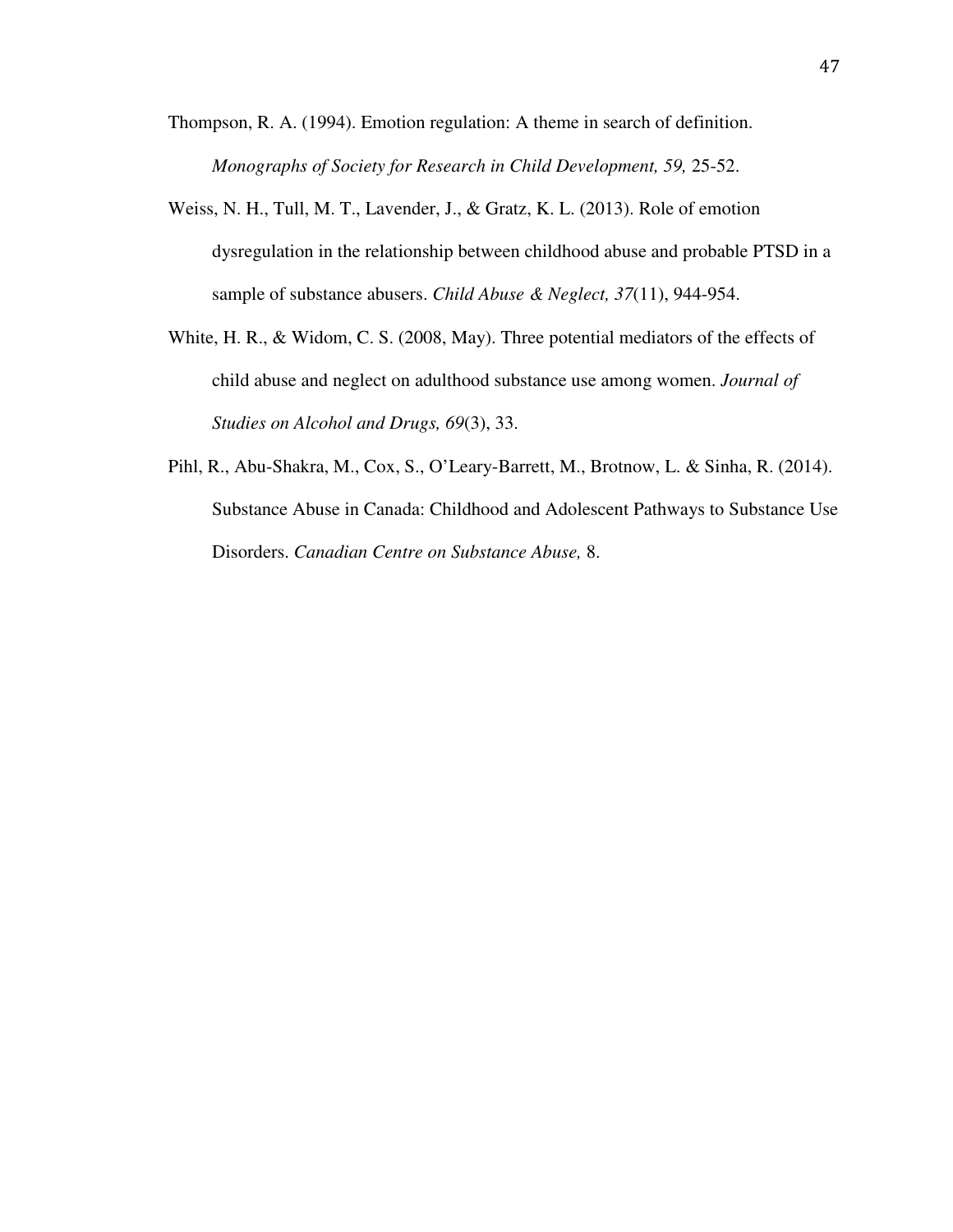*Overview of Sample Descriptives.* 

| Variable                              | $\boldsymbol{M}$ | SD   |
|---------------------------------------|------------------|------|
| Age                                   | 14.47            | 1.73 |
|                                       |                  |      |
|                                       | N                | $\%$ |
| <b>Gender Distribution</b>            |                  |      |
| Male                                  | 158              | 59   |
| Female                                | 110              | 41   |
| Patient Type                          |                  |      |
| Inpatient                             | 90               | 33.6 |
| Outpatient                            | 178              | 66.4 |
| Legal Guardianship                    |                  |      |
| Both parents                          | 134              | 50.0 |
| Mother only                           | 85               | 31.7 |
| Living Arrangement Prior to Admission |                  |      |
| With parent or guardian               | 226              | 84.3 |
| <b>Assessment Method</b>              |                  |      |
| In Person                             | 85               | 31.7 |
| Phone                                 | 130              | 48.5 |
| Unknown                               | 53               | 19.8 |
|                                       |                  |      |

Note: *N*=268; ChYMH=Child and Youth Mental Health Instrument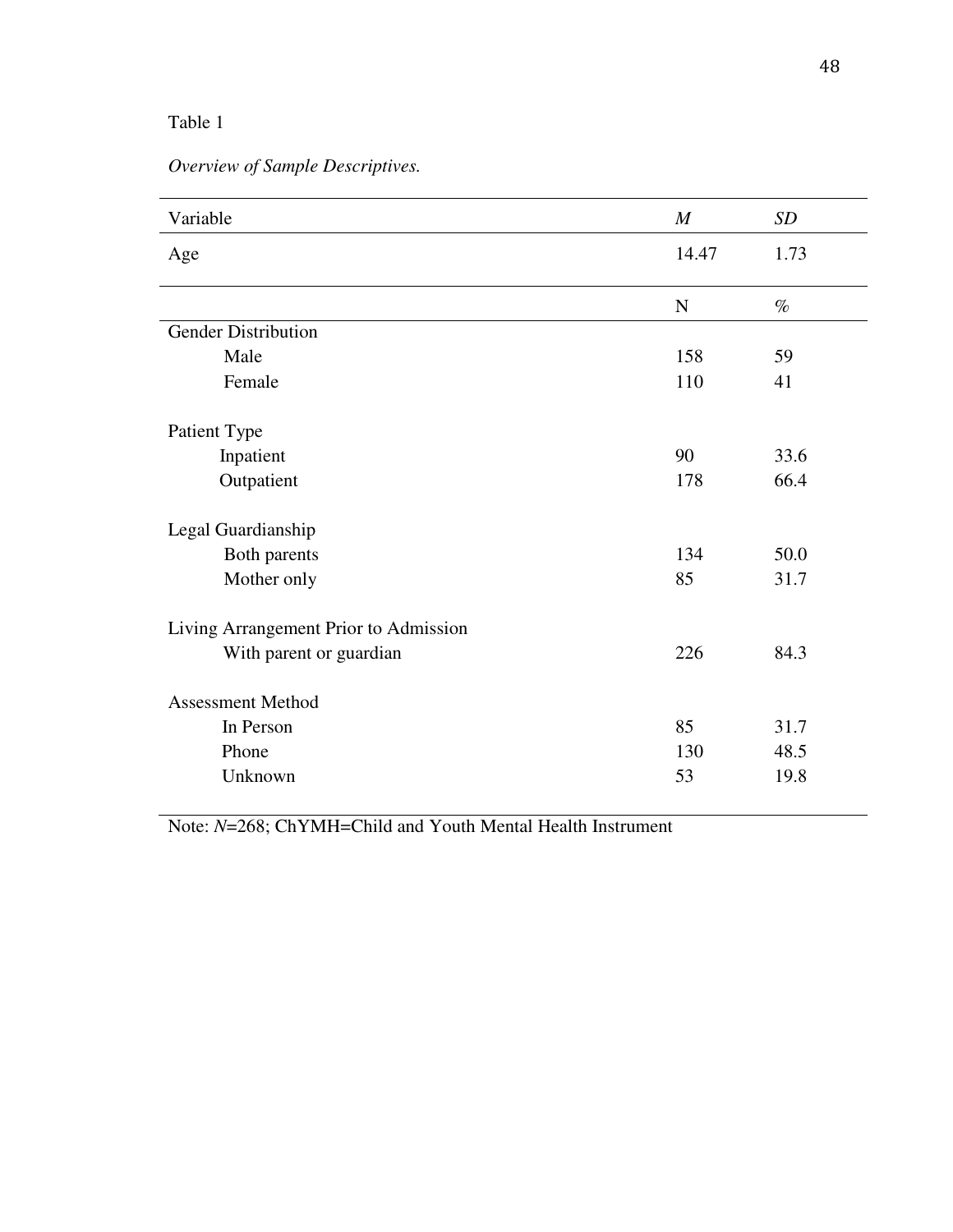*Overview of Abuse Type.* 

|                                                  | N   | $\%$ |
|--------------------------------------------------|-----|------|
| Victim of Sexual Abuse or Assault                |     |      |
| Yes                                              | 40  | 14.9 |
| N <sub>o</sub>                                   | 228 | 85.1 |
| Victim of Physical Abuse or Assault              |     |      |
| Yes                                              | 55  | 20.5 |
| N <sub>o</sub>                                   | 213 | 79.5 |
| Victim of Emotional Abuse                        |     |      |
| Yes                                              | 99  | 36.9 |
| N <sub>o</sub>                                   | 169 | 63.1 |
| Neglect/Abandonment by Parent                    |     |      |
| Yes                                              | 56  | 20.9 |
| N <sub>o</sub>                                   | 212 | 79.1 |
| History of Severe Failure to Provide Basic Needs |     |      |
| <b>Emotional Neglect</b>                         | 60  | 22.4 |
| <b>Physical Needs</b>                            | 47  | 17.5 |
| <b>Safety Needs</b>                              | 47  | 17.5 |
| Any Abuse Present                                |     |      |
| Yes                                              | 125 | 46.6 |
| N <sub>o</sub>                                   | 143 | 53.4 |
| Other Abuse Present But Not Sexual Abuse         |     |      |
| Yes                                              | 85  | 31.7 |
| N <sub>o</sub>                                   | 183 | 68.3 |
|                                                  |     |      |

Note: *N*=268; ChYMH=Child and Youth Mental Health Instrument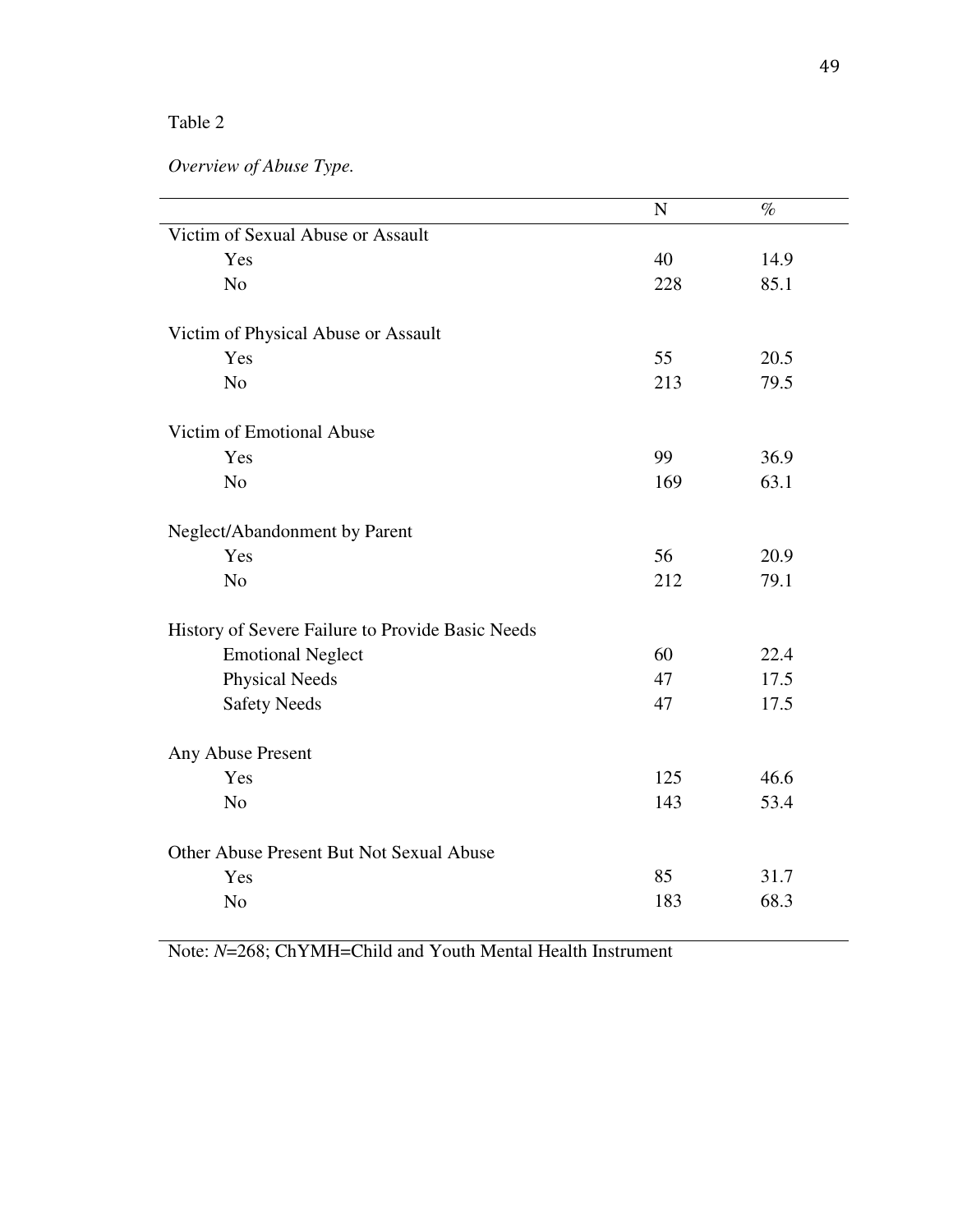*Overview of Substance Use.* 

|                           | N   | $\%$ |  |
|---------------------------|-----|------|--|
| Any Substance Use Present |     |      |  |
| Yes                       | 54  | 20.1 |  |
| No                        | 214 | 79.9 |  |

Note: *N*=268; Adolescent Supplement of ChYMH=Child and Youth Mental Health Instrument: Alcohol; Over the counter medication; Inhalants—e.g., glue, gasoline, paint thinners, solvents; Hallucinogens—e.g., "angel dust", LSD, "ecstasy"; Cocaine or crack; Stimulants (amphetamines, "uppers", "speed"); Opiates (synthetics, heroin, methadone); Cannabis; Over the Counter Medication (medication such as methylphenidate, oxycodone, cold remedies, or laxatives for purpose other than intended)

#### Table 4

*Independent t-tests analysis: Emotion Dysregulation Scales and Means for Any Abuse* 

*Type* 

| Emotion                              | Childhood Abuse   |                                                |            |     |                |
|--------------------------------------|-------------------|------------------------------------------------|------------|-----|----------------|
| Regulation                           |                   |                                                |            |     |                |
| Scale                                | Any Abuse Present | No Abuse Present                               |            | df  | $\overline{d}$ |
| Anxiety                              | 8.13              | 6.08                                           | $-3.166**$ | 248 | .40            |
|                                      | (5.187)           | (5.041)                                        |            |     |                |
| Depression                           | 14.43             | 12.18                                          | $-2.408*$  | 248 | .30            |
|                                      | (7.433)           | (7.381)                                        |            |     |                |
| Disruptive                           | 3.26,             | 2.38                                           | $-3.208**$ | 248 | .40            |
| <b>Behaviours</b>                    | (2.276)           | (2.097)                                        |            |     |                |
| $N_{\alpha t\alpha} * - \alpha > 05$ | $** - 01$         | $*** - n < 0.01$ Standard Davistions appear in |            |     |                |

*Note.*  $* = p < .05$ ,  $* = p < .01$ ,  $* = p < .001$ . Standard Deviations appear in parentheses below means.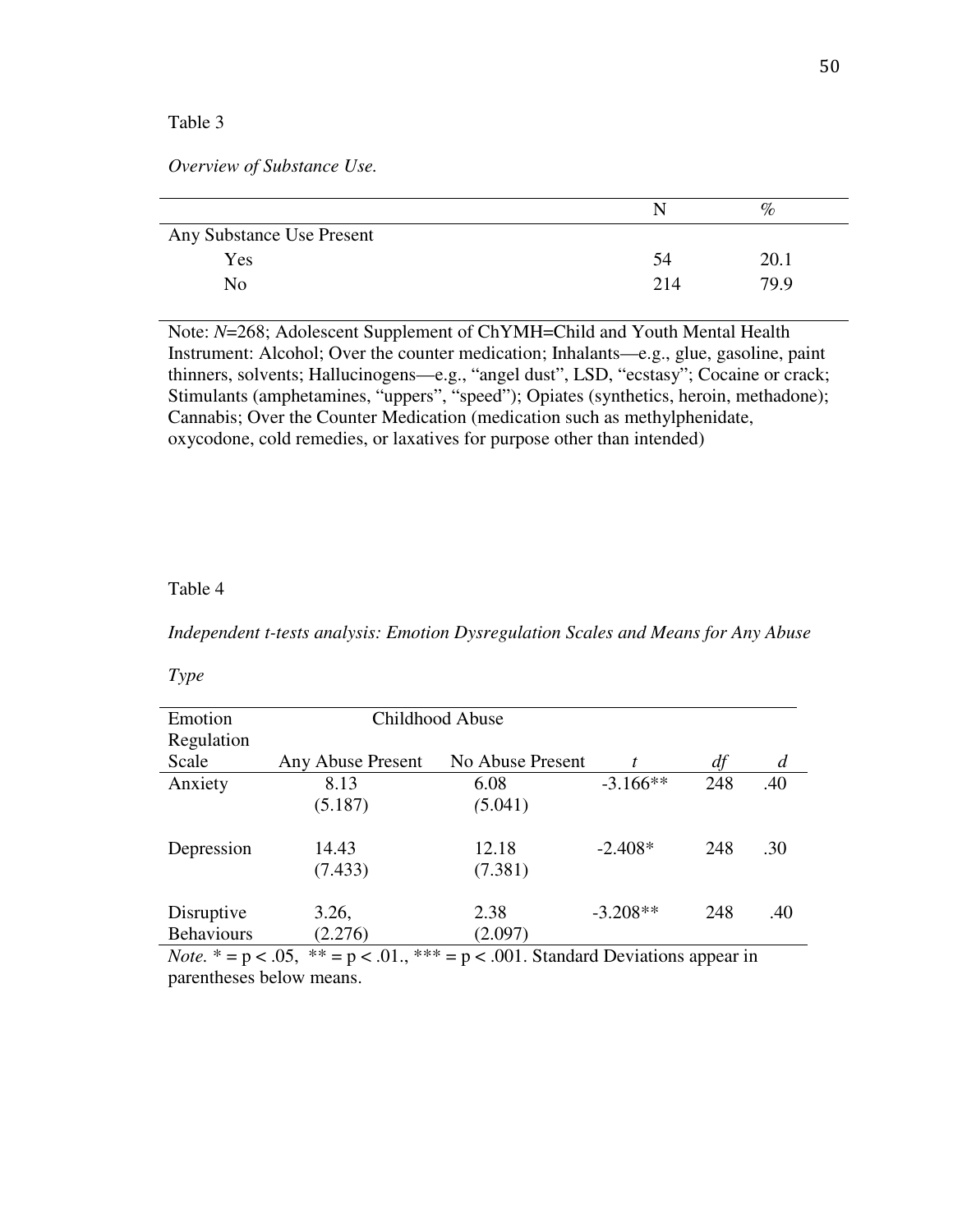*Use.* 

# *Independent t-tests analysis: Emotion Dysregulation Scales and Means for Substance*

51

| Emotion           | Substance Use |                    |          |     |     |
|-------------------|---------------|--------------------|----------|-----|-----|
| Regulation        |               |                    |          |     |     |
| Scale             | Present       | <b>Not Present</b> | t        | df  | d   |
| Anxiety           | 6.13          | 8.33               | $2.296*$ | 106 | .44 |
|                   | (3.929)       | (5.857)            |          |     |     |
| Depression        | 15.11         | 12.98              | $-1.579$ | 106 | .30 |
|                   | (6.546)       | (7.520)            |          |     |     |
| Disruptive        | 2.70          | 2.96               | $-.615$  | 106 | .12 |
| <b>Behaviours</b> | (1.880)       | (2.465)            |          |     |     |

*Note.*  $* = p < .05$ ,  $** = p < .01$ ,  $** = p < .001$ . Standard Deviations appear in parentheses below means.

# Table 6

|  | Independent t-tests analysis: Emotion Dysregulation Scales and Means for Sexual Abuse. |
|--|----------------------------------------------------------------------------------------|
|  |                                                                                        |

| Emotion           | <b>Sexual Abuse</b>  |                      |      |    |                |
|-------------------|----------------------|----------------------|------|----|----------------|
| Regulation        |                      |                      |      |    |                |
| Scale             | Present              | Not Present          | t    | df | $\overline{d}$ |
| Anxiety           | 8.00                 | 8.08                 | .070 | 78 | .02            |
|                   | (4.585)              | (4.989)              |      |    |                |
| Depression        | 13.65                | 14.45                | .521 | 78 | .12            |
|                   | (6.693)              | (7.038)              |      |    |                |
| Disruptive        | 2.80,                | 3.18                 | .855 | 78 | .19            |
| <b>Behaviours</b> | (1.843)              | (2.074)              |      |    |                |
|                   | $\sim$ $-$<br>.<br>. | $\sim$ $\sim$ $\sim$ | .    |    |                |

*Note.*  $* = p < .05$ ,  $** = p < .01$ ,  $** = p < .001$ . Standard Deviations appear in parentheses below means.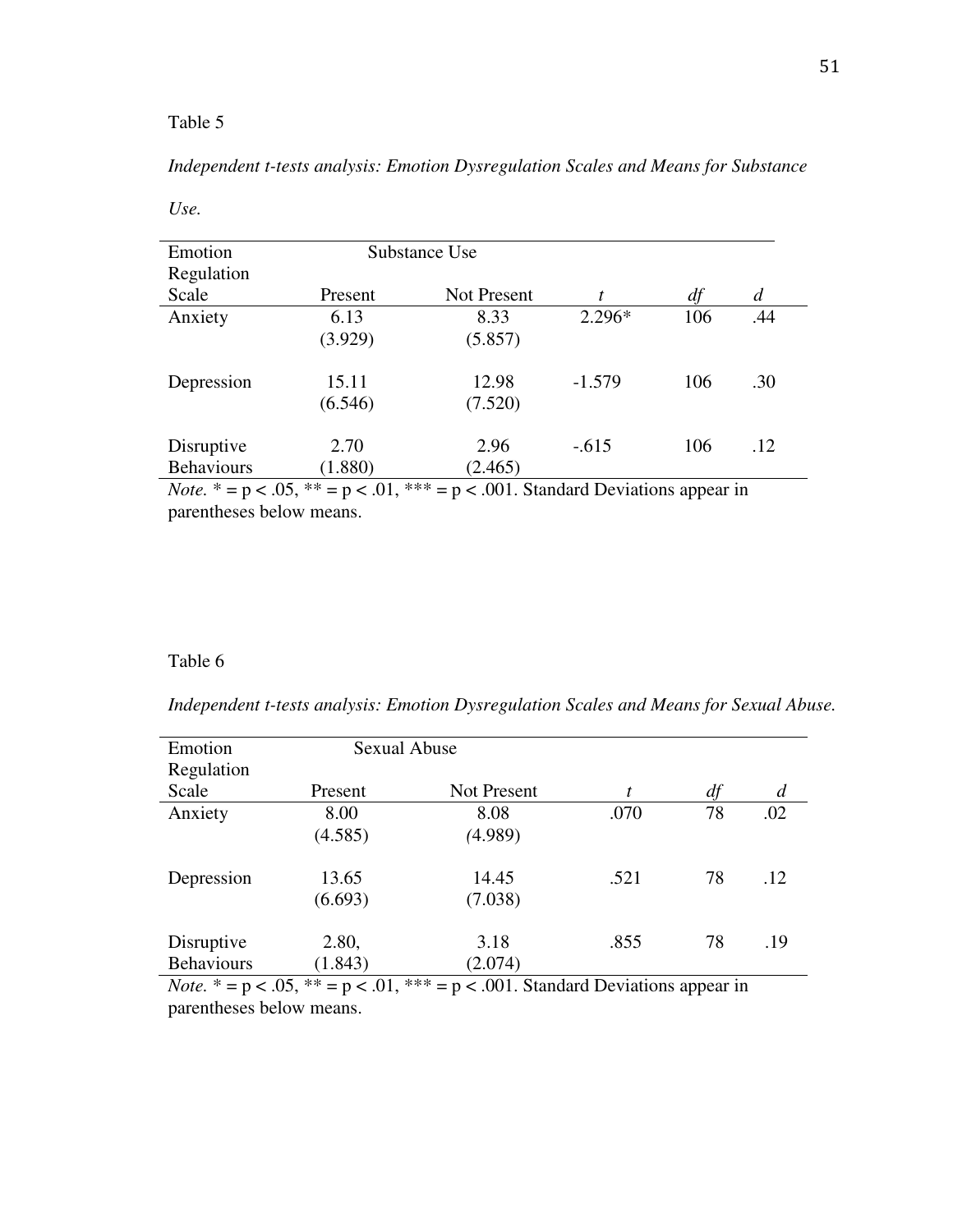# *Independent t-tests analysis: Emotion Dysregulation Scales and Means for Other Types*

| Emotion<br>Regulation           |                  | <b>Other Abuse Not Sexual</b> |             |     |                |
|---------------------------------|------------------|-------------------------------|-------------|-----|----------------|
| Scale                           | Present          | Not Present                   | t           | df  | $\overline{d}$ |
| Anxiety                         | 8.19,<br>(5.472) | 5.48<br>(4.219)               | $-3.611***$ | 168 | .55            |
| Depression                      | 14.80<br>(7.767) | 12.01<br>(7.377)              | $-2.400*$   | 168 | .37            |
| Disruptive<br><b>Behaviours</b> | 3.48<br>(2.433)  | 2.36<br>(2.005)               | $-3.268***$ | 168 | .44            |

*of Abuse Not Sexual.* 

*Note.*  $* = p < .05$ ,  $** = p < .01$ ,  $** = p < .001$ . Standard Deviations appear in parentheses below means.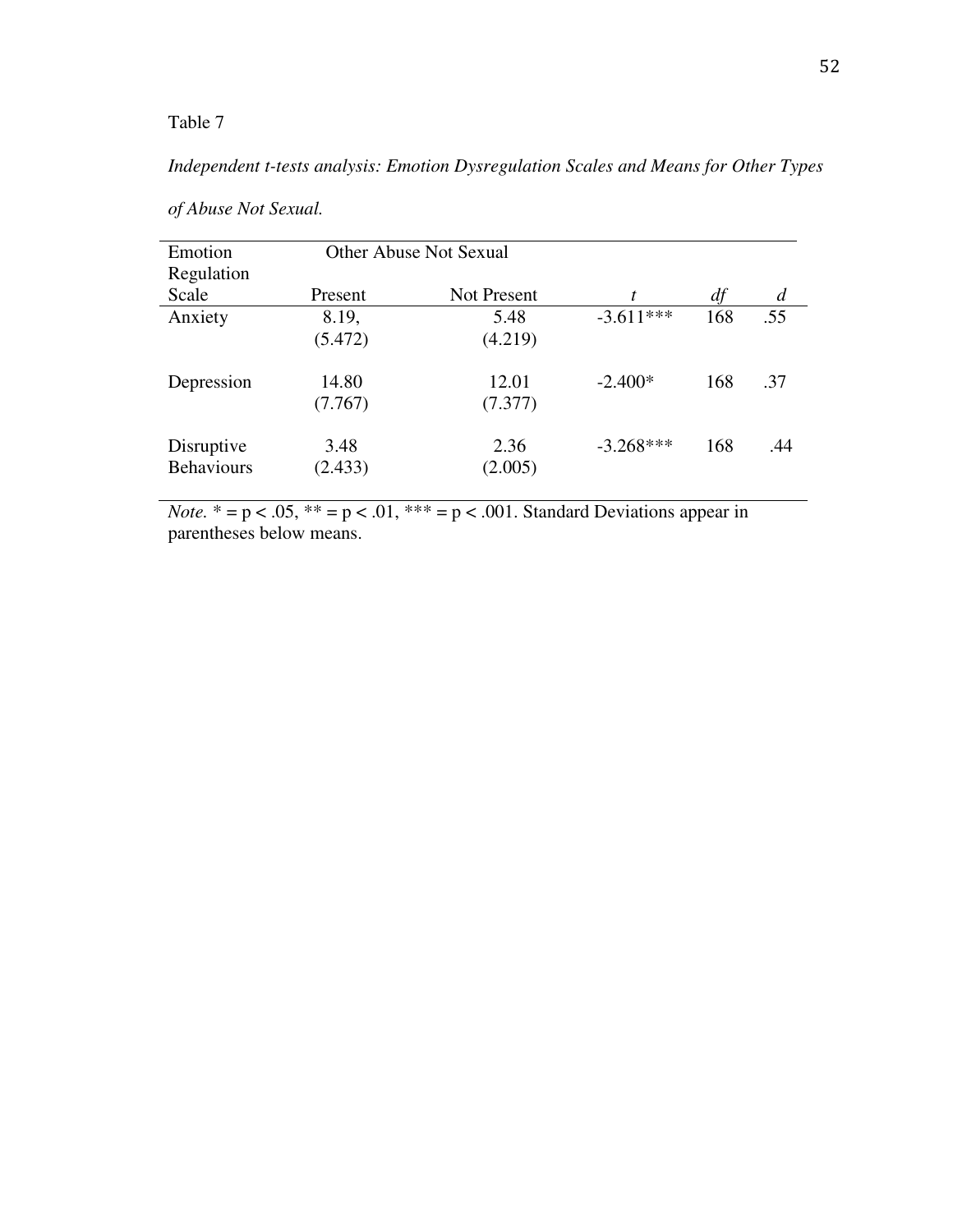### APPENDIX A

## **Scales Utilized to Measure Emotional Regulation Difficulties**

### **Anxiety Scale**

The Anxiety Scale measures the frequency of symptoms of anxiety.

Scores on the Anxiety Scale range from 0 to 36. Higher scores indicate more anxiety symptoms.

- 1. Repetitive anxious complaints/concerns (non health related)
- 2. Unrealistic fears
- 3. Obsessive thoughts
- 4. Compulsive behaviour
- 5. Intrusive thoughts or flashbacks
- 6. Episodes of panic
- 7. Nightmares
- 8. Hypervigilance

### **Depressive Severity Index**

The Depressive Severity Index measures the frequency of the indicators of depression. Scores on the Depression Scale range from 0 to 36. Higher scores indicate more severe depressive symptoms.

- 1. Sad, pained, or worried facial expressions
- 2. Tearfulness
- 3. Made negative statements
- 4. Self deprecation
- 5. Expressions of guilt or shame
- 6. Expressions of hopelessness
- 7. Irritability
- 8. Lack of motivation
- 9. Withdrawal from activities of interest

### **Disruptive Behavior Scale**

The Disruptive Behavior Scale measures the frequency and diversity of disruptive behaviors.

Scores on the Disruptive Behavior Scale range from 0 to 16. Higher scores indicate greater frequency and diversity of disruptive behaviors.

- 1. Socially inappropriate or disruptive behaviour
- 2. Destructive behaviour towards property
- 3. Outburst of anger
- 4. Child/youth removed due to disruptive behaviour